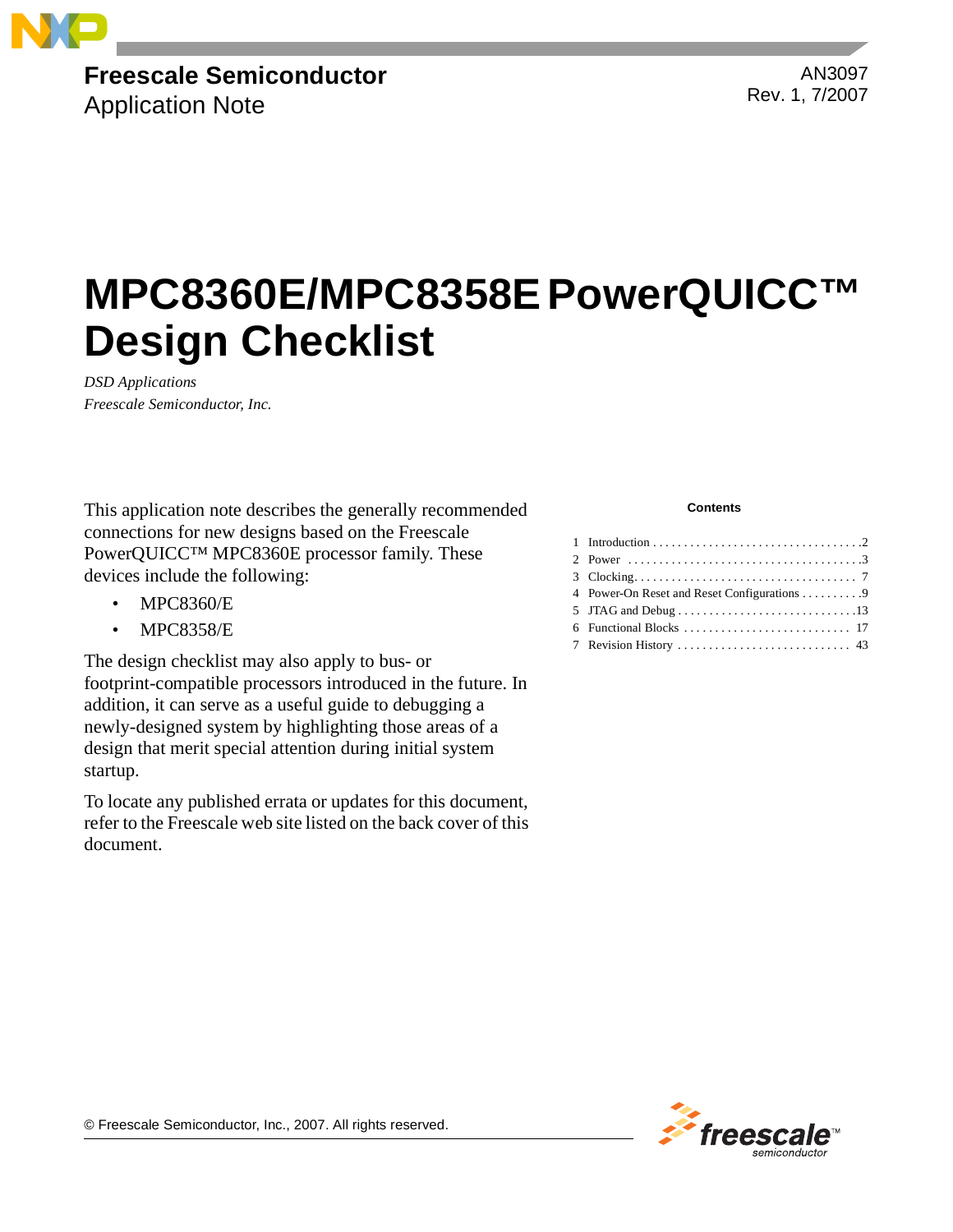

# **1 Introduction**

This section outlines recommendations to simplify the first phase of design. Before designing a system with a PowerQUICC II Pro device, it is recommended that the designer be familiar with the available documentation, software, models, and tools.

# **1.1 References**

Some of the following reference documents may be available only under a non-disclosure agreement (NDA). For those documents, contact your local field applications engineer or sales representative to obtain a copy.

- Collateral
	- *MPC8360E PowerQUICC™ II Pro Integrated Host processor Family Reference Manual* (MPC8360ERM)
	- *MPC8360E PowerQUICC™ II Pro Family Device Errata* (MPC8360ECE)
	- *MPC8360E Integrated Host Processor Hardware Specifications* (MPC8360EEC)
- Available Tools
	- QUICC Engine Utility Tool
	- UPM Programming Tool
	- Reset and Clock Programming Tool
- Models
	- $-$  IBIS
	- $-$  BSDL

### **1.2 Device Errata**

The device errata documents (MPC8360ECE) describe the latest fixes and workarounds for the MPC8360E family of devices. Before you start a design, be sure to research the most recent errata documents thoroughly.

# <span id="page-1-0"></span>**1.3 QUICC Engine Utility Tool**

The QUICC Engine utility tool is part of the NetComm driver software package available for download on the MPC8360E and MPC8358E product summary pages. The tool includes the Pin Muxing Tool, complete QUICC Engine and processor API configuration support, and the QUICC Engine Performance Calculator. The QUICC Engine Performance Calculator must be enabled with a license file.

# **1.4 UPM Programming Tool**

The UPM programming tool features a GUI for a user-friendly programming interface through which you can program all three of the PowerQUICC II Pro UPM machines. The GUI consists of a wave editor, table editor, and report generator. The user can directly edit the waveform or the RAM array. The report generator prints out the UPM RAM array for use in a C program after programming is complete. The UPM Programming Tool is available on the MPC8360E and MPC8358E product pages of the Freescale web site.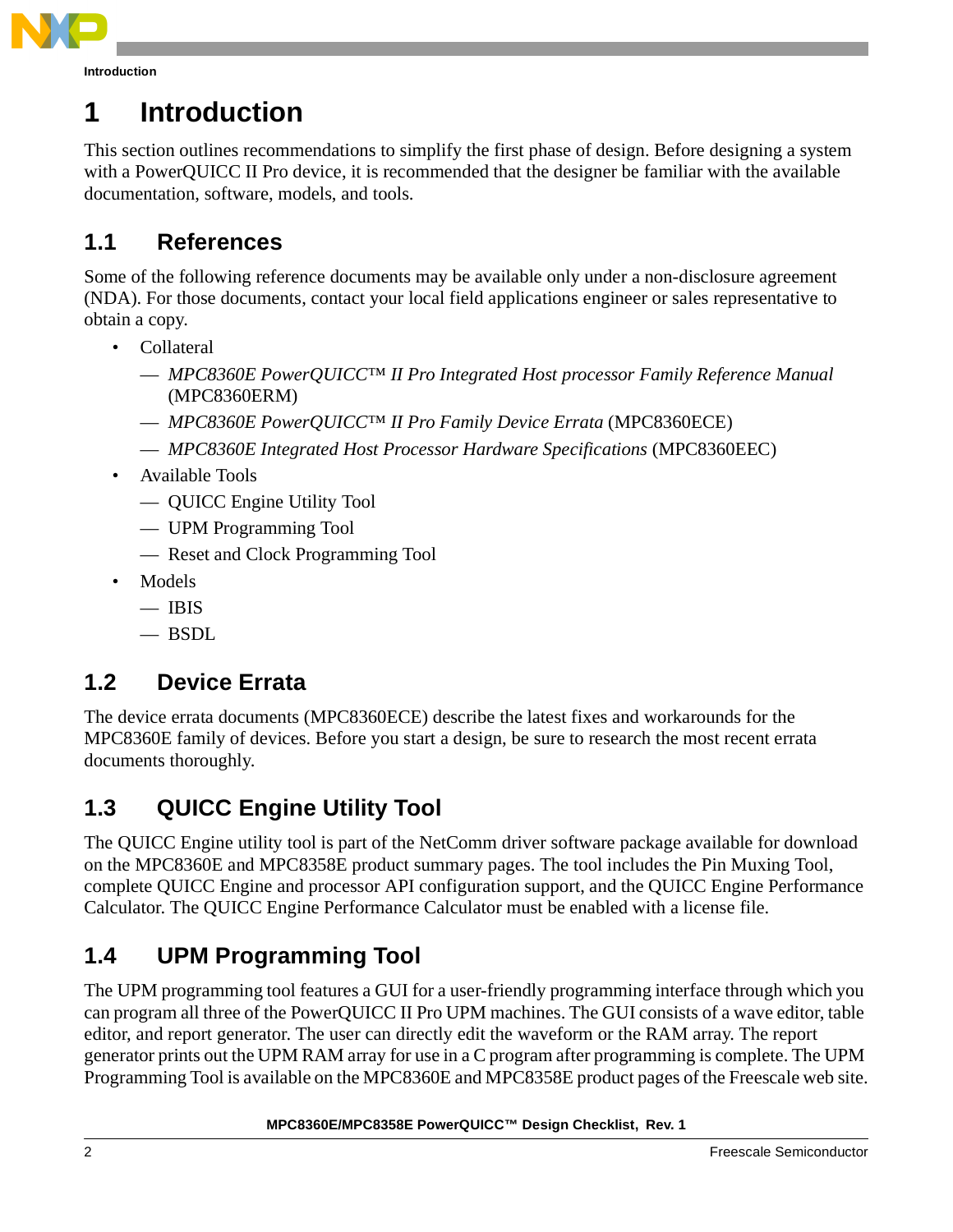

## **1.5 Reset and Clock Programming Tool**

The reset and clock programming tool features a Macromedia/Adobe Flash interface through which the user specifies the settings for the reset configuration word and clock settings.

# **1.6 Available Training**

Our third-party partners are part of an extensive Design Alliance Program. Our current training partners are listed on our web site under the Design Alliance Program. Also available are training materials from past Smart Network Developer's Forums and Freescale Technology Forums. These training documents are a valuable resource in understanding the PowerQUICC II Pro.

# <span id="page-2-0"></span>**1.7 Product Revisions**

| <b>Device</b>   | Package     | <b>SVR</b><br>(Rev 2.0) | <b>PVR</b><br>(Rev2.0) | <b>SVR</b><br>(Rev 2.1) | <b>PVR</b><br>(Rev2.1) |
|-----------------|-------------|-------------------------|------------------------|-------------------------|------------------------|
| <b>MPC8360E</b> | TBGA        | 0x8048 0020             |                        | 0x8048 0021             |                        |
| MPC8360         | TBGA        | 0x8049 0020             |                        | 0x8049 0021             |                        |
| <b>MPC8358E</b> | TBGA        | 0x804A 0020             | 0x8083_0030            | 0x804A 0021             | 0x8083 0031            |
| MPC8358         | TBGA        | 0x804B 0020             |                        | 0x804B 0021             |                        |
| <b>MPC8358E</b> | <b>PBGA</b> | 0x804E 0020             |                        | 0x804E 0021             |                        |
| MPC8358         | <b>PBGA</b> | 0x804F 0020             |                        | 0x804F 0021             |                        |

### **Table 1. Product Revisions**

# **2 Power**

This section provides design considerations for the MPC8360E power supplies, as well as power sequencing. For information on MPC8360E AC and DC electrical specifications and thermal characteristics, refer to the MPC8360EEC. For power sequencing recommendations, refer to [Section 2.3,](#page-3-0)  ["Power Sequencing](#page-3-0)."

# **2.1 Power Supply**

The MPC8360EEC lists the recommended and maximum range for each power supply listed in Table 2.  $\rm{OV}_{DD}$  has a noise margin of 10 percent. All other power supplies have a 5 percent margin. No external signals on the MPC8360E are 5-V-tolerant. Note that absolute maximum ratings are stress ratings only. The functional operation at the maximums is not guaranteed. Stresses beyond those listed may affect device reliability or permanently damage the device.

# **2.2 Power Dissipation**

The MPC8360EEC hardware specification document provides the power dissipation of  $V_{DD}$  for various configurations of the coherent system bus (CSB), QUICC Engine block, and the e300 core frequencies. The hardware specification also estimates power dissipation for all the I/O power rails. I/O power highly depends on the application and is an estimate. A full analysis of your board implementation is required to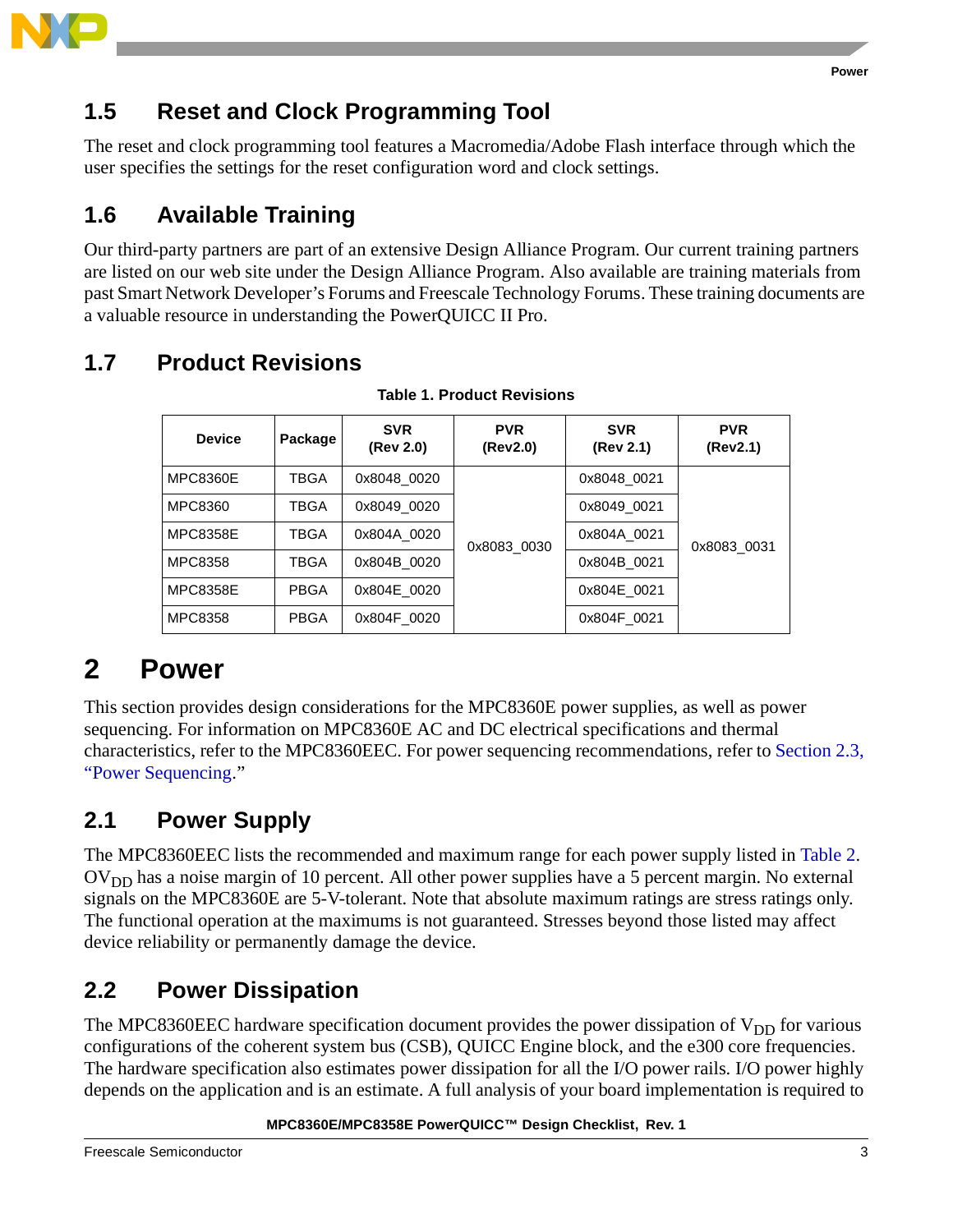

**Power**

define your I/O power supply needs. The typical  $V_{DD}$  power plus I/O power should be used for the thermal solution design. The junction temperature must not exceed the maximum specified value. The maximum  $V<sub>DD</sub>$  power is the worst case power consumption and should be used for the core power supply design.

# <span id="page-3-0"></span>**2.3 Power Sequencing**

One consequence of multiple power supplies is that when power is initially applied, the voltage rails ramp up at different rates. These rates depend on the power supply, the type of load on each power supply, and the manner in which different voltages are derived. However, advances in the PowerQUICC II Pro ESD design allow flexibility in the order in which power rails ramp, as long as the supplies do not exceed absolute maximum ratings (as defined in the hardware specification).

### **NOTE**

From a system standpoint, if the I/O power supplies ramp before the  $V_{DD}$ core supply stabilizes, there may be a period of time before all voltages stabilize when all functional pins, including pure input pins, are driven to a random logic-one or logic-zero state, with possible adverse effects on externally-connected logic.

The hardware specification shows the current maximum ratings for the power supplies. Supplies must not exceed these absolute maximum ratings. However, during normal operation, use the Recommended Operating Conditions tables in the hardware specification.

## **2.4 Power Planes**

Each  $V_{DD}$  pin should be provided with a low-impedance path to the board power supply. Similarly, each ground pin should be provided with a low-impedance path to ground. The power supply pins drive distinct groups of logic on-chip. The capacitor leads and associated printed circuit traces connecting to chip  $V_{DD}$ and ground should be kept to less than half an inch per capacitor lead.

# <span id="page-3-1"></span>**2.5 Decoupling**

Due to large address and data buses and high operating frequencies, the PowerQUICC II Pro can generate transient power surges and high-frequency noise in its power supply, especially while driving large capacitive loads. This noise must be prevented from reaching other components in the PowerQUICC II Pro system, and the PowerQUICC II Pro itself requires a clean, tightly regulated source of power. Therefore, it is recommended that the system designer place at least one decoupling capacitor at each  $V_{DD}$ ,  $GV<sub>DD</sub>, LV<sub>DD</sub>, OV<sub>DD</sub>$  pin of the PowerQUICC II Pro. These decoupling capacitors should receive their power from separate  $V_{DD}$ ,  $GV_{DD}$ ,  $LV_{DD}$ ,  $OV_{DD}$ , and GND power planes in the PCB, using short traces to minimize inductance. Capacitors can be placed directly under the device on the other side of the board using a standard escape pattern. Others may surround the part on both top and bottom sides of the board.

These capacitors should have a value of 0.01 or 0.1  $\mu$ F. Only ceramic surface mount technology (SMT) capacitors should be used to minimize lead inductance. In addition, several bulk storage capacitors should be distributed around the PCB, feeding the  $V_{DD}$ ,  $GV_{DD}$ ,  $LV_{DD}$ , and  $OV_{DD}$  planes, to enable quick recharging of the smaller chip capacitors. These bulk capacitors should have a low equivalent series resistance (ESR) rating to ensure the quick response time necessary. They should also be connected to the power and ground planes through two vias to minimize inductance. Suggested bulk capacitors: 100–300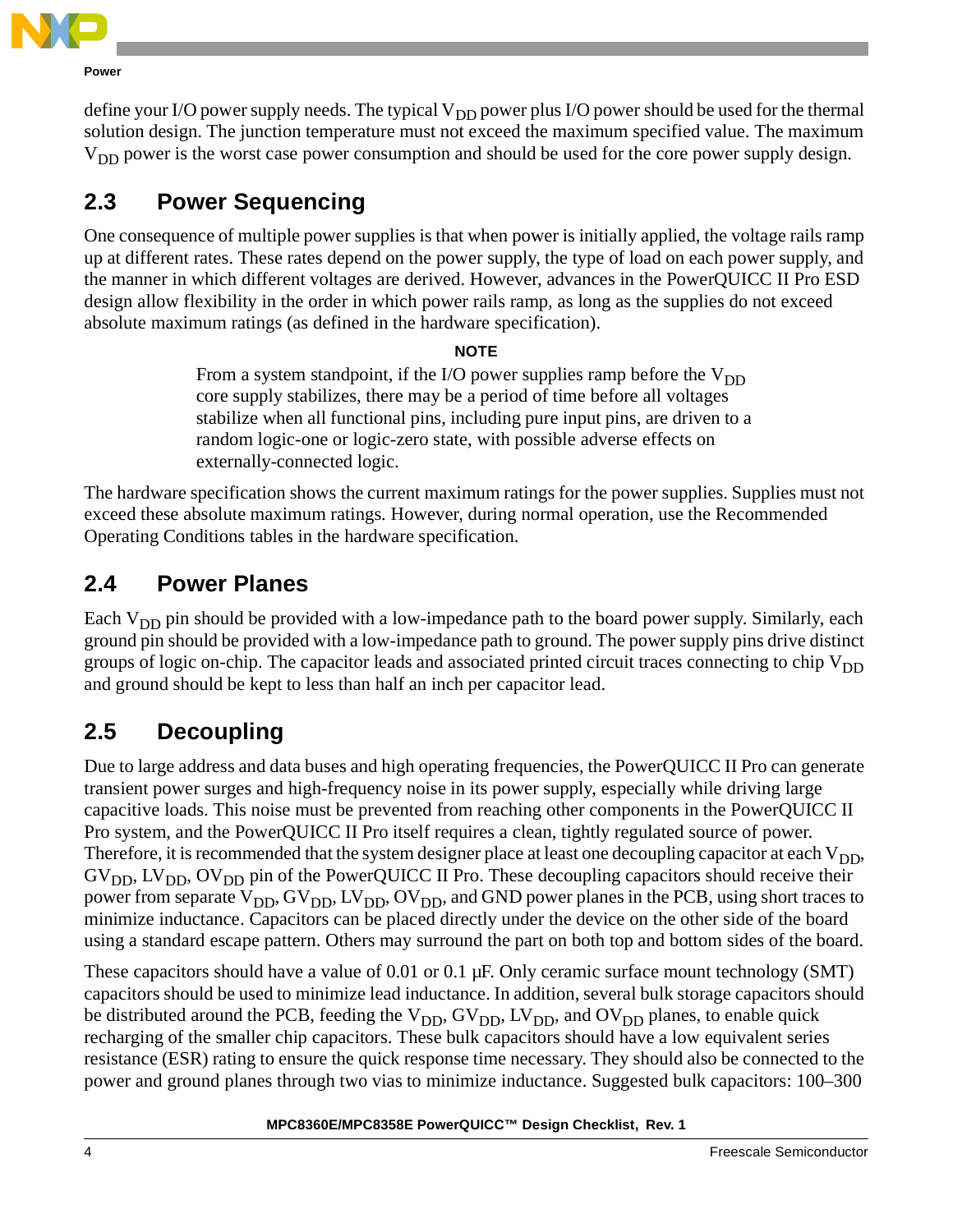

µF. Simulation is strongly recommended to minimize noise on the power supplies before proceeding into the PCB design and manufacturing stage of development.

**NOTE**

When deciding on routing for decoupling caps, ensure that a direct connection to power and ground planes is always higher priority than the connection to the decoupling caps.

## <span id="page-4-1"></span>**2.6 PLL Power Supply Filtering**

Each PowerQUICC II Pro PLL is provided with power through independent power supply pins  $(AV_{DD}n)$ . The  $AV<sub>DD</sub>$  level should always be equivalent to  $V<sub>DD</sub>$ , and preferably these voltages are derived directly from  $V_{DD}$  through a low frequency filter scheme.

There are several ways to provide power reliably to the PLLs, but the recommended solution is four independent filter circuits as illustrated in [Figure 1,](#page-4-0) one to each of the four  $AV<sub>DD</sub>$  pins. Providing independent filters to each PLL reduces the opportunity to cause noise injection from one PLL to the other. This circuit is intended to filter noise in the PLLs resonant frequency range from a 500 kHz to 10 MHz range. It should be built with surface mount capacitors with minimum effective series inductance (ESL). Consistent with the recommendations of Dr. Howard Johnson in *High Speed Digital Design: A Handbook of Black Magic* (Prentice Hall, 1993), multiple small capacitors of equal value are recommended over a single large value capacitor.

To minimize noise coupled from nearby circuits, each circuit should be placed as closely as possible to the specific  $AV_{DD}$  pin being supplied. It should be possible to route directly from the capacitors to the  $AV_{DD}$ pin, which is on the periphery of package, without the inductance of vias. [Figure 1](#page-4-0) shows the PLL power supply filter circuit.



**Figure 1. PLL Power Supply Filter Circuit**

### <span id="page-4-0"></span>**2.7 Pin Listing and Connections**

Table 2 lists the power signal pin connections.

| Table 2. Power Signal Pin Listing |  |  |  |  |
|-----------------------------------|--|--|--|--|
|-----------------------------------|--|--|--|--|

| Signal                                 | <b>Connection</b>                       | <b>Notes</b>                                             |
|----------------------------------------|-----------------------------------------|----------------------------------------------------------|
| AV <sub>DD1</sub>                      | $1.2 V \pm 60$ mV                       | Power for LBIU DLL                                       |
| $1.2 V \pm 60$ mV<br>AV <sub>DD2</sub> |                                         | Power for QUICC Engine PLL                               |
| $1.2 V \pm 60$ mV<br>AV <sub>DD5</sub> |                                         | Power for e300 PLL                                       |
| $1.2 V \pm 60$ mV<br>AV <sub>DD6</sub> |                                         | Power for system PLL                                     |
| GV <sub>DD</sub>                       | $2.5 V \pm 125$ mV<br>$1.8 V \pm 90$ mV | Power for DDR1 I/O voltage<br>Power for DDR2 I/O voltage |

#### **MPC8360E/MPC8358E PowerQUICC™ Design Checklist, Rev. 1**

Freescale Semiconductor 5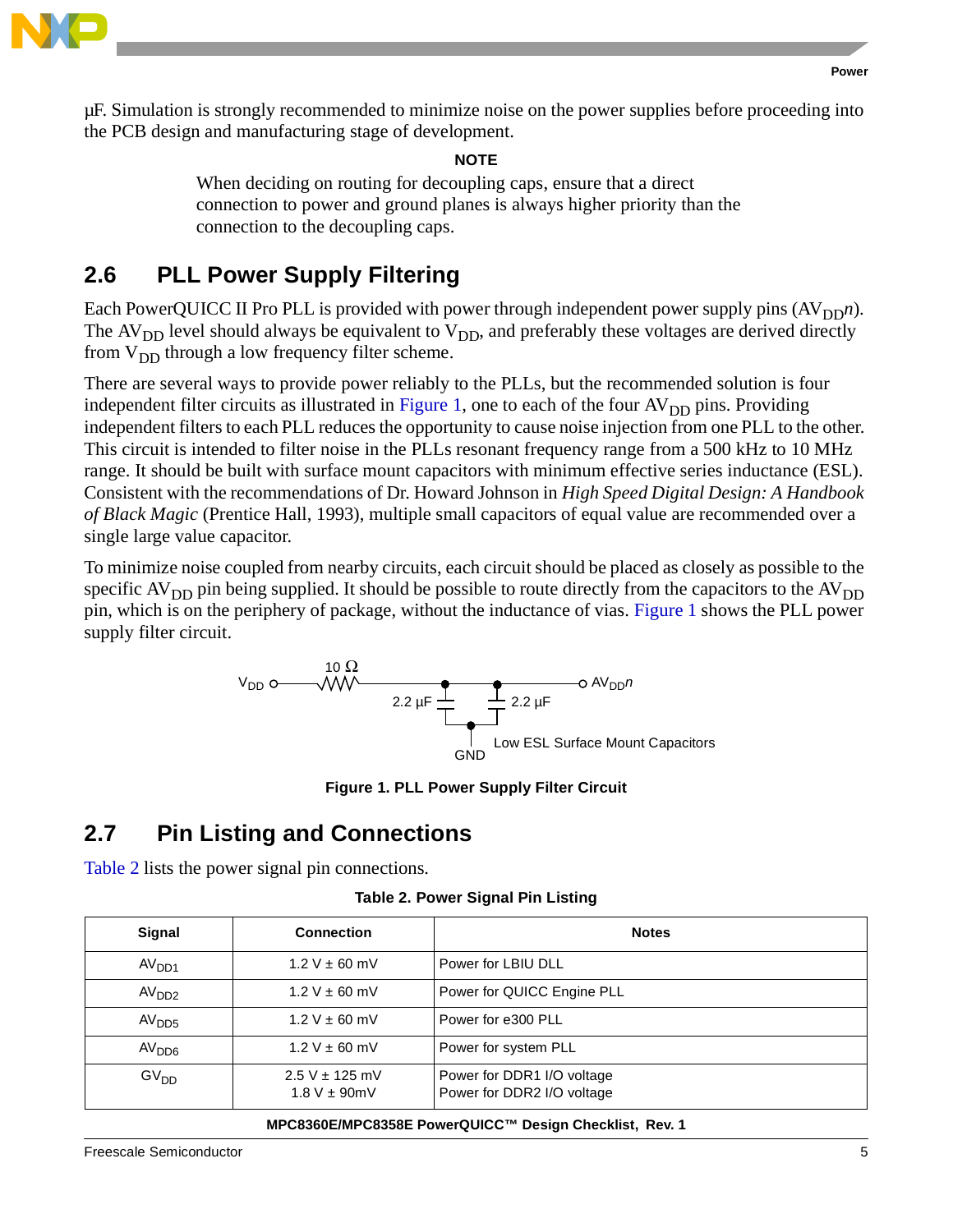

**Power**

| <b>Signal</b>     | <b>Connection</b>                                  | <b>Notes</b>                                                                                  |
|-------------------|----------------------------------------------------|-----------------------------------------------------------------------------------------------|
| LV <sub>DD0</sub> | $2.5 V \pm 125$ mV<br>$3.3 V \pm 330$ mV           | Power for UCC1                                                                                |
| LV <sub>DD1</sub> | $2.5 V \pm 125$ mV<br>$3.3 V \pm 330$ mV           | Power for UCC2 option 1                                                                       |
| LV <sub>DD2</sub> | $2.5 V \pm 125$ mV<br>$3.3 V \pm 330$ mV           | Power for UCC2 option 2                                                                       |
| $V_{DD}$          | $1.2 V \pm 60$ mV or<br>$1.3 V \pm 60$ mV          | Power for the core                                                                            |
| OV <sub>DD</sub>  | $3.3 V \pm 330$ mV                                 | PCI, local bus, DUART, system control and power management, I2C,<br>SPI, and JTAG I/O voltage |
| MVREF[1:2]        | 0.49 x GV <sub>DD</sub> to 0.51 x GV <sub>DD</sub> | DDR I/O reference voltage                                                                     |

### **Table 2. Power Signal Pin Listing (continued)**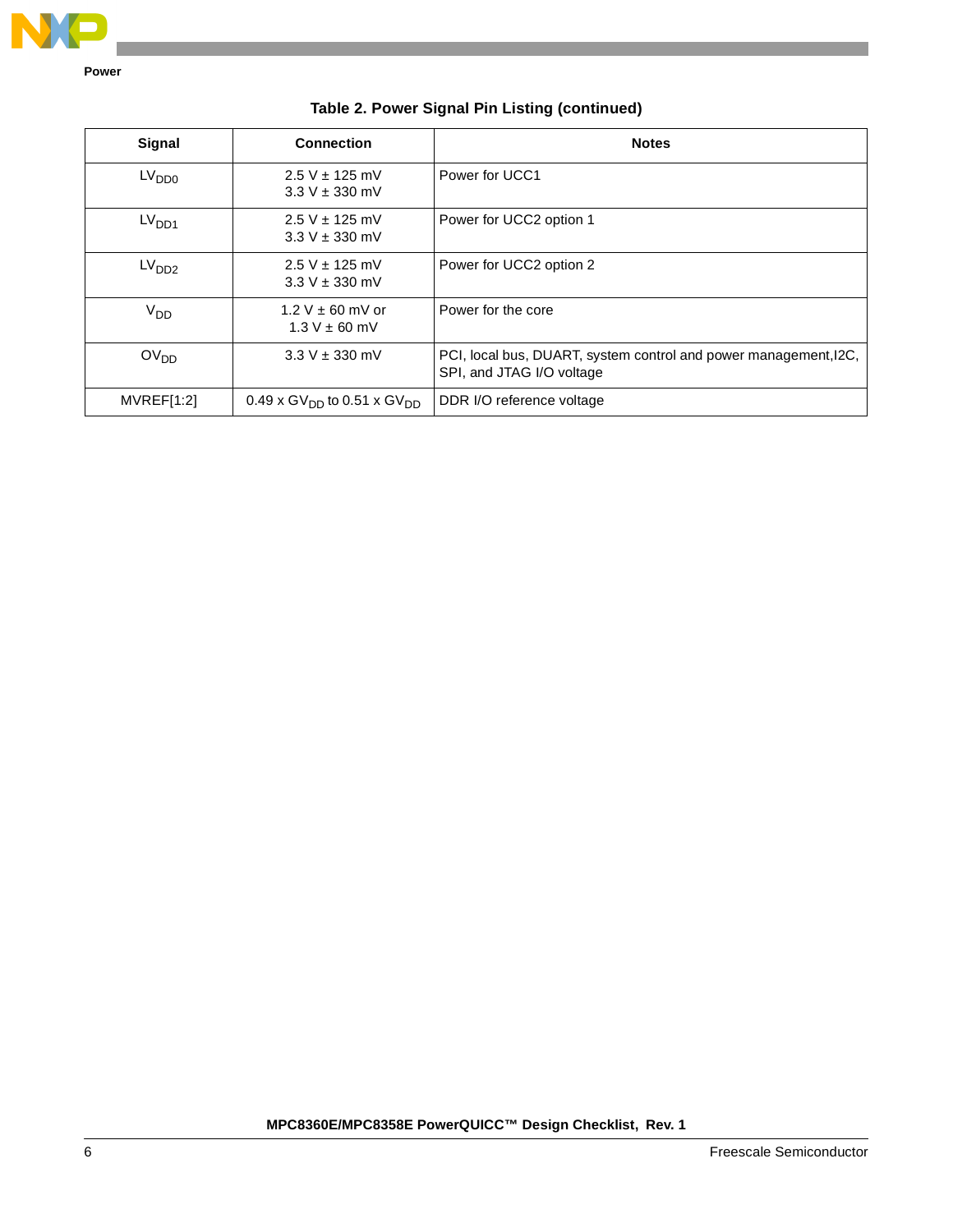# <span id="page-6-1"></span>**3 Clocking**

[Figure 2](#page-6-0) shows the internal distribution of clocks within the MPC8360E.



**Figure 2. Clock Subsystem Block Diagram**

<span id="page-6-0"></span>The primary clock source for the MPC8360E can be one of two inputs, CLKIN or PCI\_CLK, depending on whether the device is configured in PCI host, PCI agent, or PCI disabled mode.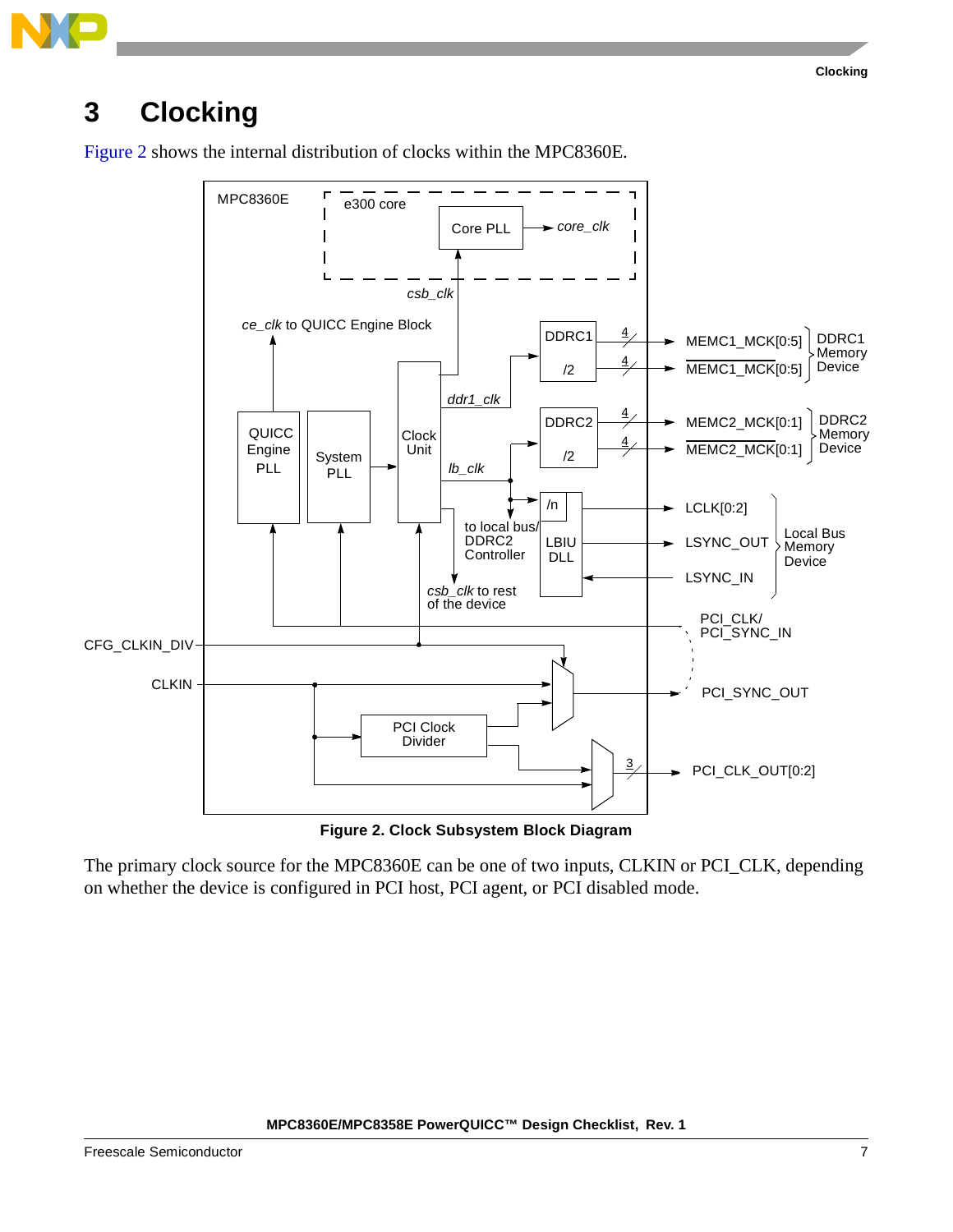

**Clocking**

|                         | <b>Pin</b>                     | <b>Connection</b>                                                 |                                                                             |                                                                                                                                                                                                                                                                                                                                                                               |
|-------------------------|--------------------------------|-------------------------------------------------------------------|-----------------------------------------------------------------------------|-------------------------------------------------------------------------------------------------------------------------------------------------------------------------------------------------------------------------------------------------------------------------------------------------------------------------------------------------------------------------------|
| Signal                  | <b>Type</b>                    | if used                                                           | if not used                                                                 | <b>Notes</b>                                                                                                                                                                                                                                                                                                                                                                  |
| PCI_CLK_OUT[0:2]        | $\circ$                        | As needed <sup>1</sup>                                            | Open                                                                        | • Device as PCI Host: Functions as PCI output<br>clock banks. Program the Output Clock Control<br>Register (OCCR) to enable only the output clocks<br>needed and disable unused clocks in order to<br>reduce EMI.<br>• Device as PCI Agent or PCI Disabled: These<br>signals are not used.                                                                                    |
| PCI_SYNC_IN/<br>PCI_CLK |                                | Connect to<br>PCI_SYNC_OUT<br>or<br>25-66.67 MHz<br>clock signals | Not applicable.<br>This pin should<br>always be<br>connected, see<br>Notes. | • Device as PCI Host (PCI_CLK_OUTx signals<br>driven): Functions as PCI_SYNC_IN. Connect<br>externally to PCI_SYNC_OUT<br>• Device as PCI Host (PCI_CLK_OUTx signals<br>not driven), PCI Agent, or PCI Disabled:<br>Functions as PCI_CLK (primary input clock to the<br>device). A valid 25-66MHz clock signal (at OV <sub>DD</sub><br>level) must be applied to this signal. |
| PCI_SYNC_OUT            | O<br>Connect to<br>PCI_SYNC_IN |                                                                   | Open                                                                        | • Device as PCI Host (PCI_CLK_OUTx signals<br>driven): Connect externally to PCI_SYNC_IN<br>signal for de-skewing of external PCI clock<br>routing. Loop trace should match with<br>PCI_CLK_OUTx signal traces.<br>• Device as PCI Host (PCI_CLK_OUTx signals<br>not driven), PCI Agent, or PCI Disabled: This<br>signal is not used.                                         |
| <b>CLKIN</b>            |                                | Connect to<br>25-66.67 MHz<br>clock signal                        | 1 k-4.7 k $\Omega$ to<br>GND                                                | • Device as PCI Host: Functions as primary input<br>clock. A valid 25-66MHz clock signal (at OV <sub>DD</sub><br>level) must be applied to this signal.                                                                                                                                                                                                                       |

#### **Table 3. Clock Signal Pin Listing**

**Note:** 

1. "As needed" terminology is used throughout this document to indicate that the pin should be connected to other devices on the board as required for the customer's application.

## **3.1 System Clock in PCI Host Mode**

When the MPC8360E is configured as a PCI host device (RCWH[PCIHOST] = 1), CLKIN is its primary input clock. CLKIN feeds the PCI clock divider (÷2) and the PCI\_SYNC\_OUT and PCI\_CLK\_OUT multiplexers. PCI\_SYNC\_OUT is connected externally to PCI\_SYNC\_IN to allow the internal PCI controller clock to synchronize with the external PCI agent clocks. PCI\_SYNC\_OUT must be connected properly to PCI\_SYNC\_IN, with equal delay to all PCI agent devices in the system.

PCI\_CLK\_OUT[0:2] output buffers are enabled by RCWH[PCICKDRV]. The individual PCI\_CLK\_OUT[0:2] can be disabled by clearing the OCCR[PCICOEn] bit. For example, if only one PCI clock is needed, then set RCWH[PCICKDRV] and configure  $OCCR[0:2] = 3'b100$ .

CFG CLKIN DIV selects whether CLKIN or CLKIN $\div$ 2 is driven out on the PCI SYNC OUT and PCI\_CLK\_OUT[0:2] signals. If CFG\_CLKIN\_DIV = 1, then the PCI interface runs at half the CLKIN speed.

• **Device as PCI Agent or PCI Disabled:** This

signal is not used.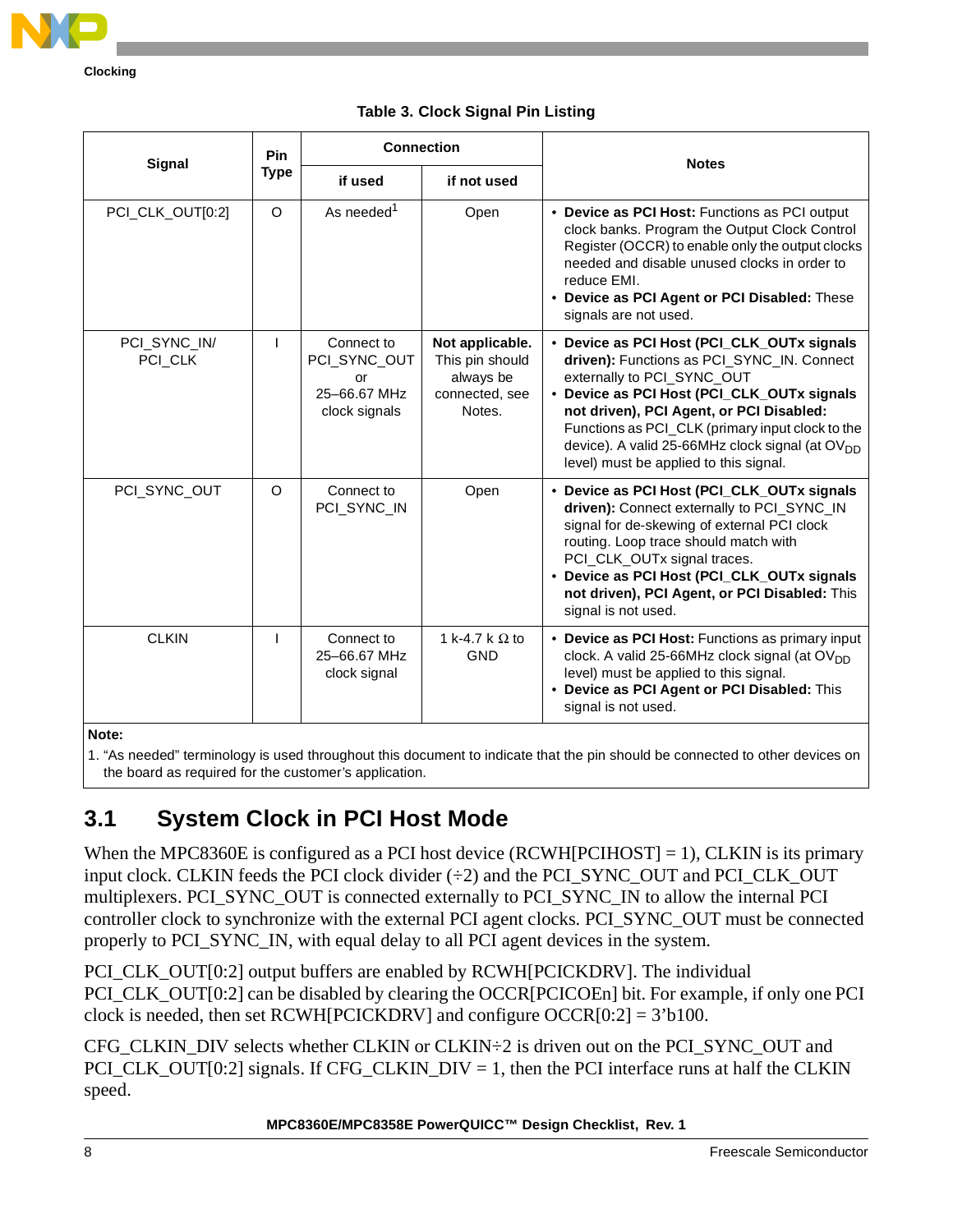

## **3.2 System Clock in PCI Agent Mode**

When the MPC8360E is configured as a PCI agent, PCI\_CLK is the primary input clock. In agent mode, the CLKIN signal should be tied to GND. PCI\_CLK\_OUT*n* and PCI\_SYNC\_OUT are not used. In agent mode, the CFG CLKIN DIV configuration input can be used to double the internal clock frequencies.

*CSB clock = PCI\_CLK \* (1+CFG\_CLKIN\_DIV) \* RCWH[SPMF]*

This feature is useful if a fixed internal frequency is desired, regardless of whether the PCI clock runs at 33 or 66 MHz. PCI specifications requires the PCI clock frequency information to be provided by the M66EN signal. If CFG\_CLKIN\_DIV=~M66EN and PCI\_CLK is 33 MHz, then CSB speed is doubled.

## <span id="page-8-2"></span>**3.3 System Clock if PCI is Disabled**

If the PCI interface is not used, PCI\_CLK is the primary input clock. CLKIN should be tied to GND.

### <span id="page-8-3"></span>**3.4 VCO Settings**

The system, core, and QUICC Engine VCO values are critical to any application. The VCO dividers must be set properly as shown in [Table 4.](#page-8-0) Refer to the MPC8360EEC for more information on VCO settings and suggested PLL configurations.

<span id="page-8-0"></span>

|              |     | <b>VCO Range (MHz)</b> | Register           |
|--------------|-----|------------------------|--------------------|
|              | Min | Max                    |                    |
| System       | 600 | 1400                   | RCWL[SVCOD]        |
| Core         | 800 | 1800                   | RCWL[COREPLL[0:1]] |
| QUICC Engine | 600 | 1400                   | RCWL[CEVCOD]       |

**Table 4. System, Core, and QUICC Engine VCO Ranges**

# **4 Power-On Reset and Reset Configurations**

A detailed power-on reset flow is described in the "Reset, Clocking, and Initialization" chapter of the *MPC8360E PowerQUICC™ II Pro Integrated Communications Processor Family Reference Manual*.

## <span id="page-8-1"></span>**4.1 Reset Configuration Signals**

Various device functions of the MPC8360E are initialized by sampling certain signals during the assertion of the PORESET signal after a stable clock is supplied. These inputs are either pulled high or low during this period. While these pins are generally output pins during normal operation, they are treated as inputs while PORESET is asserted. See [Table 5](#page-9-0) for termination recommendations for the reset configuration pins.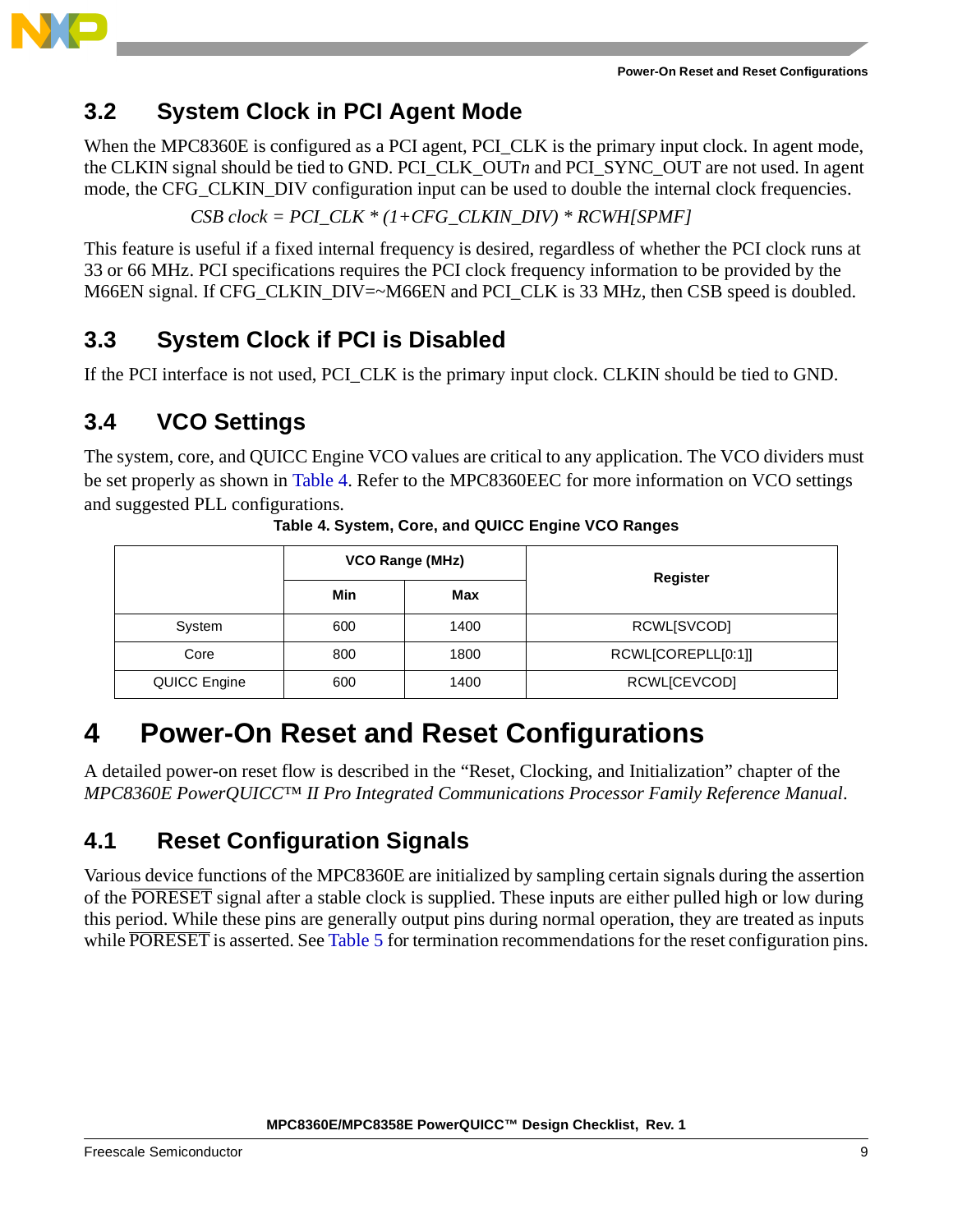<span id="page-9-0"></span>

| <b>Signal</b>                      | <b>Pin Type</b>        | Termination                                                                                                    |
|------------------------------------|------------------------|----------------------------------------------------------------------------------------------------------------|
| <b>PORESET</b>                     |                        | Driven actively by the external reset logic                                                                    |
| <b>HRESET</b>                      | $\mathsf{U}\mathsf{O}$ | Pull-up with 10k $\Omega$ to OV <sub>DD</sub>                                                                  |
| <b>SRESET</b>                      | $\mathsf{U}\mathsf{O}$ | Pull-up with 1.5k $\Omega$ to OV <sub>DD</sub>                                                                 |
| LGPL0/LSDA10/<br>CFG RESET SOURCE0 | 1/O                    | Pull-up with 4.7k $\Omega$ to OV <sub>DD</sub> or pull-down with 1k $\Omega$ to GND as desired, see<br>Table 6 |
| LGPL1/LSDWE/<br>CFG RESET SOURCE1  | 1/O                    | OR<br>Driven by FPGA as needed during HRESET assertion and tri-state after<br><b>HRESET</b> negation           |
| LGPL3/LSDCAS/<br>CFG RESET SOURCE2 | 1/O                    |                                                                                                                |
| LGPL5/CFG CLKIN DIV                | UQ                     | Pull-up with 4.7 k $\Omega$ to OV <sub>DD</sub> or pull-down with 1k $\Omega$ to GND as desired                |

#### **Table 5. Reset Configuration Pin Listing**

The CFG\_RESET\_SOURCE[0:2] input signals are sampled during the assertion of PORESET to specify the interface from which the device is to load the reset configurations words. The words can be loaded from the  $I^2C-1$  interface, from a device on the local bus (CPLD, EEPROM, or FLASH), or from an internally defined word value. [Table 6](#page-9-1) describes the RCW options. For details, see the *MPC8360E PowerQUICC™ II Pro Integrated Communications Processor Family Reference Manual* (MPC8360ERM).

<span id="page-9-1"></span>

| CFG_RESET_SOURCE[0:2]<br>Value (Binary) | <b>Description</b>                                                                                                                                                                                                                         |
|-----------------------------------------|--------------------------------------------------------------------------------------------------------------------------------------------------------------------------------------------------------------------------------------------|
| 0b000                                   | Reset configuration words are loaded from a device on the local bus                                                                                                                                                                        |
| 0b001                                   | Reset configuration words are loaded from a device on I <sup>2</sup> C-1. PCI_CLK/PCI_SYNC_IN is in<br>the range of 25-44MHz.<br>Note: This option will be removed from future designs. Thus, the use of the 010 option is<br>recommended. |
| 0b010                                   | Reset configuration word is loaded from a device on I <sup>2</sup> C-1. PCI_CLK/PCI_SYNC_IN is in<br>the range of 25-66.67MHz.                                                                                                             |
| 0b011 - 0b111                           | Hard coded options 0-4.                                                                                                                                                                                                                    |

#### **Table 6. Reset Configuration Word Source**

The CFG\_CLKIN\_DIV input signal is also sampled during the assertion of PORESET to determine the relationship between CLKIN and PCI\_SYNC\_IN. See [Table 7.](#page-10-0) Notice that the configuration pins are multiplexed with the local bus GPLx signals. See [Section 3, "Clocking.](#page-6-1)"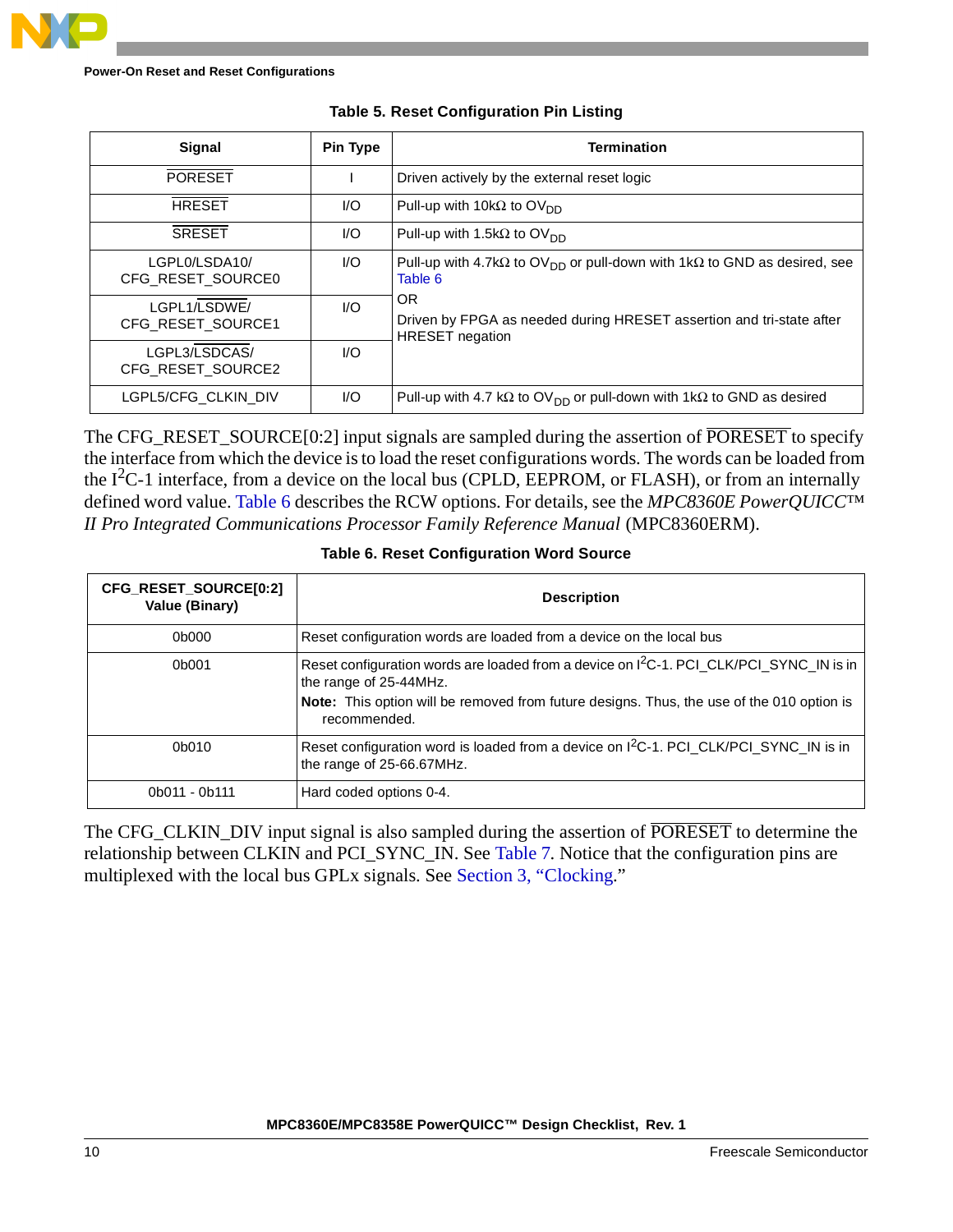



<span id="page-10-0"></span>

| <b>CFG CLKIN DIV Value (Binary)</b> | <b>Description</b>                                                                                                                                                                                                                                                        |  |  |
|-------------------------------------|---------------------------------------------------------------------------------------------------------------------------------------------------------------------------------------------------------------------------------------------------------------------------|--|--|
| 0 <sub>b0</sub>                     | In PCI host mode:<br>• PCI runs at CLKIN speed<br>• $csb$ $clk = CLKIN \times SPMF$<br>In PCI agent or PCI Disabled mode:<br>• $csb$ $clk = PCI$ $CLK \times SPMF$                                                                                                        |  |  |
| 0 <sub>b1</sub>                     | In PCI host mode:<br>• PCI interface runs at half of CLKIN speed<br>$\bullet$ PCI CLK OUT = CLKIN/2<br>• $csb\_{clk} = (PCI_SYNC_IN \times 2 \times SPMF) = CLKIN \times SPMF$<br>In PCI agent or PCI Disabled mode:<br>• $csb$ $clk = (PCI \, CLK \times 2 \times SPMF)$ |  |  |

|  |  |  | <b>Table 7. CLKIN Divisor Recommendations</b> |
|--|--|--|-----------------------------------------------|
|--|--|--|-----------------------------------------------|

### **4.2 Reset Configuration Words**

The reset configuration words control the clock ratios and other basic device functions such as PCI host or agent mode, boot location, and endian mode. The reset configuration words are loaded from the local bus or the  $I^2C$  interface during the power-on or hard reset flows. If the reset configuration word is from the flash memory, it should reside at the beginning of the flash memory. That is should start from address 0. A total of two 32-bit-words are read. The first byte is read from address 0x0, the second byte from address 0x8, the third byte from address 0x10, and so on until all 8 bytes are read. Bytes b0–b3 form a word, and this is the reset configuration word low register (RCWLR). Bytes b4–b7 form the reset configuration word high register (RCWHR):

• RCWLR

0x0000: b0xxxxxx xxxxxxxx 0x0008: b1xxxxxx xxxxxxxx 0x0010: b2xxxxxx xxxxxxxx  $0x0018:$  b3xxxxxx xxxxxxxx

• RCWHR

0x0020: b4xxxxxx xxxxxxxx 0x0028: b5xxxxxx xxxxxxxx  $0x0030$ :  $b6xxxxxx$  xxxxxxxx 0x0038: b7xxxxxx xxxxxxxx

If the reset configuration word is from an  $I^2C$  device, the  $I^2C$  setup must comply with the following requirements:

- I<sup>2</sup>C EEPROM must be connected to  $I^2C-1$ .
- EEPROM of extended address type must be used.
- EEPROM must respond to the calling address  $0x101_0000$ .
- Use the special data format as described in the reference manual.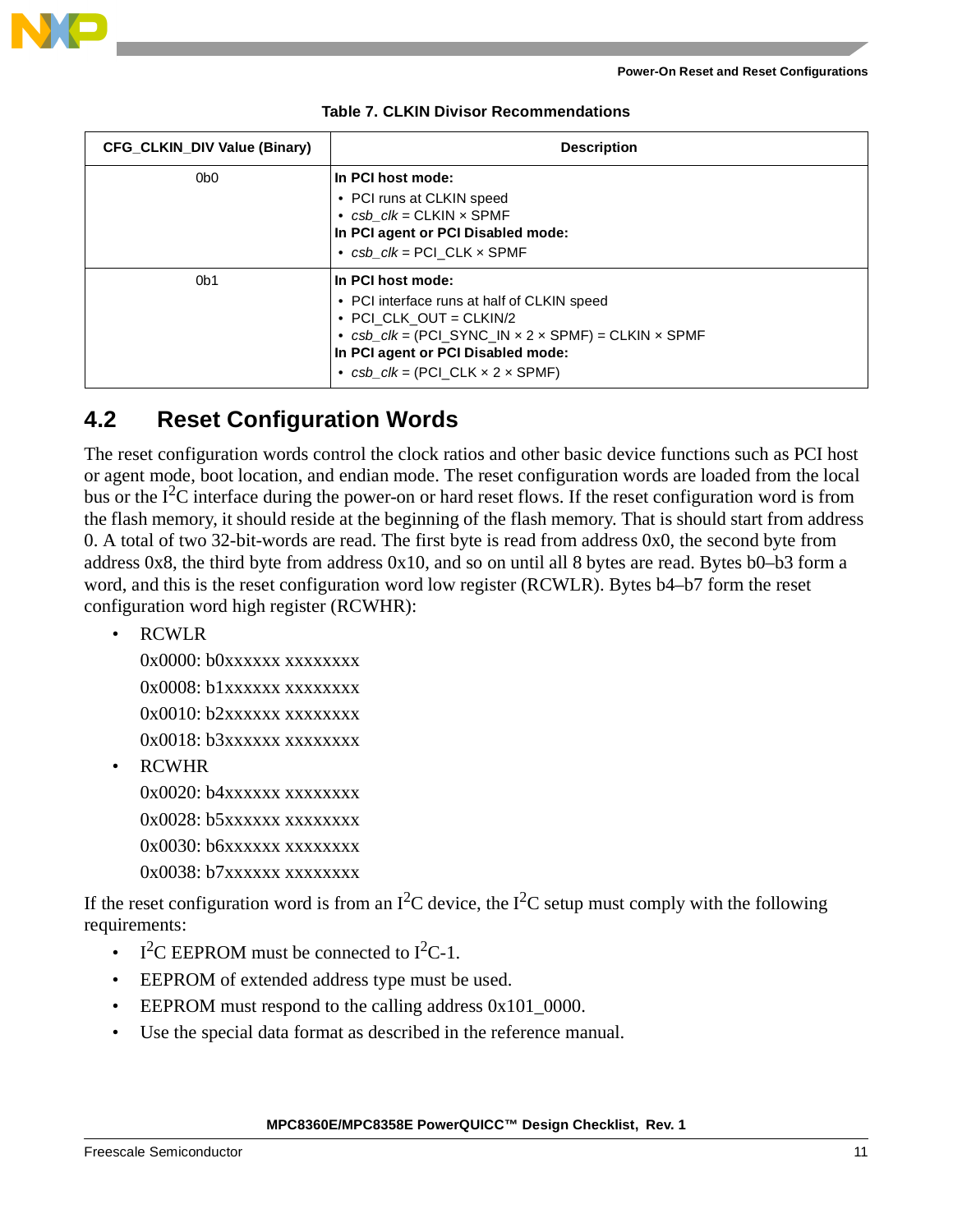

**Power-On Reset and Reset Configurations**

## **4.2.1 Blank Flash Memory or I2C EEPROM**

After power-on reset, the MPC8360E first loads the hard reset configuration word from either the local bus or  $I^2C$  device depending on the value of the CFG\_RESET\_SOURCE[0:2] pins.

### **4.2.1.1 Blank Flash Memory**

If the HRCW is in the local bus flash memory, and the flash memory is blank, the MPC8360E loads an invalid HRCW and the PLL cannot lock. Therefore, the emulator cannot communicate with the device through the JTAG port. To overcome this problem, many third-party tools implement a procedure to override the HRCW through JTAG. Contact your tool vendor for further information. To override the HRCW through JTAG with CodeWarrior™, use a JTAG configuration file to change the board reset configuration settings, regardless of the current switches or the values in flash memory. The JTAG configuration file should contain the desired values for the RCWLR and RCWHR registers and specify them in the CCS remote connection settings (Debug Version Settings → Remote Debugging). You can also use the following example file:

<CW8.7\_Folder>\PowerPC\_EABI\_Support\Initialization\_Files\jtag\_chains\8360\_HRCW\_jtag.txt

This file has one line:

E300 (1 1) (2 0x84030006) (3 0x8C600000)

The meanings of the parameters inside the JTAG configuration file are:

- Config template index 1: Boolean value that turns the overriding on and off
- Config template index 2: Value for Reset Configuration Word Low in the format of RCWLR
- Config template index 3: Value for Reset Configuration Word High in the format of RCWHR

#### **NOTE**

If index 1 is set, the next time the reset\_to\_user or reset\_to\_debug commands are issued, the core should come up with the HRCW overridden. It is not enough to clear index 1 to turn this feature off; a power-on reset should be issued.

### **4.2.1.2 Blank I2C EEPROM**

If you are loading the HRCW from the  $I<sup>2</sup>C$  bus, the override procedure described in the previous section does not work.To avoid this situation, be sure to have an alternate means of programming the EEPROM on the  $I<sup>2</sup>C$  bus or implement an option on the board to use the default built-in HRCW options at power-on reset. The three possible workarounds are:

- Temporarily tie the SDA to the SCL pin rendering the  $I<sup>2</sup>C$  bus non-functional.
- Pull up the reset configuration pins to set the HRCW to load from a different interface such as the local bus, and then override the HRCW word.
- Pull up the reset configuration pins to use one of the default preloaded HRCW so the JTAG tool can gain control. Then program the  $I^2C$  EEPROM with the appropriate HRCW.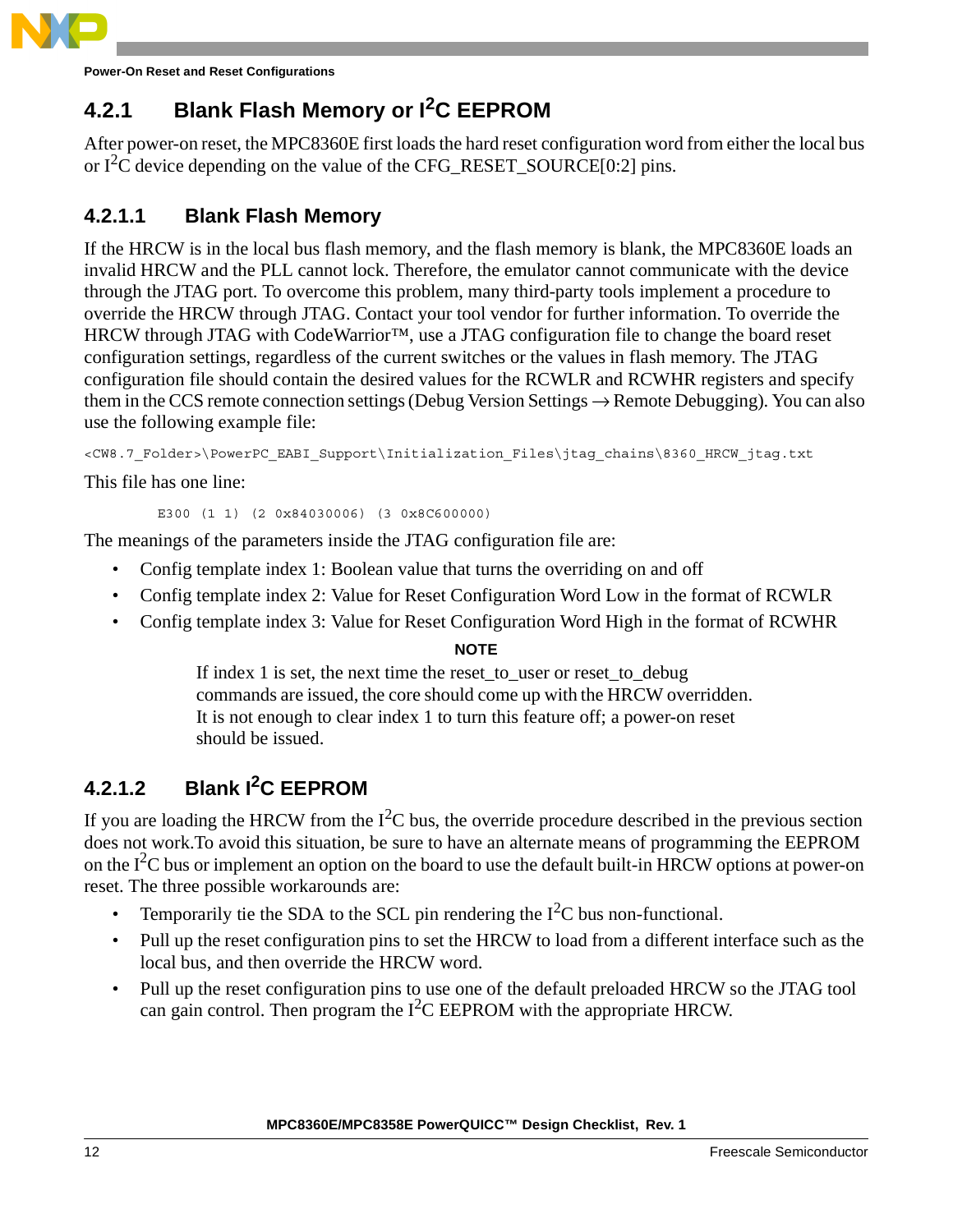

### **4.3 Boot Sequencer**

The boot sequencer allows for loading the hardware reset configuration word and configuration of any memory-mapped register before the boot-up code runs. Reset configuration load mode is selected based on the settings of the CFG\_RESET\_SOURCE $[0:2]$  pins during the power-on reset sequence. The  $I<sup>2</sup>C-1$ interface loads the reset configuration words from an EEPROM at a specific calling address while the rest of the device is in the reset state. After the reset configuration words are latched inside the device,  $I^2C-1$ is reset until **HRESET** is negated. Then the device can be initialized using boot sequencer mode.

Boot sequencer mode is selected at power-on reset by the RCWHR[BOOTSEQ] field. The  $I^2C$  module communicates with one or more EEPROMs through the  $I<sup>2</sup>C-1$  interface to initialize one or more configuration registers of the PowerQUICC II Pro. For example, this code can be used to configure the port interface registers if the device is booting from PCI. Refer to the reference manual for the complete data format for programming the  $I^2C$  EEPROM.

The boot sequencer contains a basic level of error detection. If the  $I^2C$  boot sequencer fails while loading the reset configuration words, the RSR[BSF] bit is set. If a preamble or CRC fail is detected in boot sequencer mode, there is no internal or external indication that the boot sequencer operation has completed unsuccessfully.

# **4.4 HRESET and SRESET**

The HRESET and SRESET signals are not pure input signals. They are open-drain signals that the MPC8360E processor can drive low. The connection on the left side of [Figure 3](#page-12-0) causes signal contention and must not be used.



**Figure 3. HRESET and SRESET Connection**

# <span id="page-12-0"></span>**4.5 Useful System POR Debug Registers**

The hardware reset configuration settings can be read in the RCWLR, the RCWHR, the reset status register (RSR), and the system PLL mode register (SPMR). See the reference manual for details on these registers. Note that all of these resisters but the RSR are read-only registers.

# <span id="page-12-1"></span>**5 JTAG and Debug**

Correct operation of the JTAG interface requires configuration of a group of system control pins as demonstrated in [Figure 5](#page-15-0). Care must be taken to ensure that these pins are maintained at a valid negated state under normal operating conditions because most have asynchronous behavior and spurious assertion yields unpredictable results.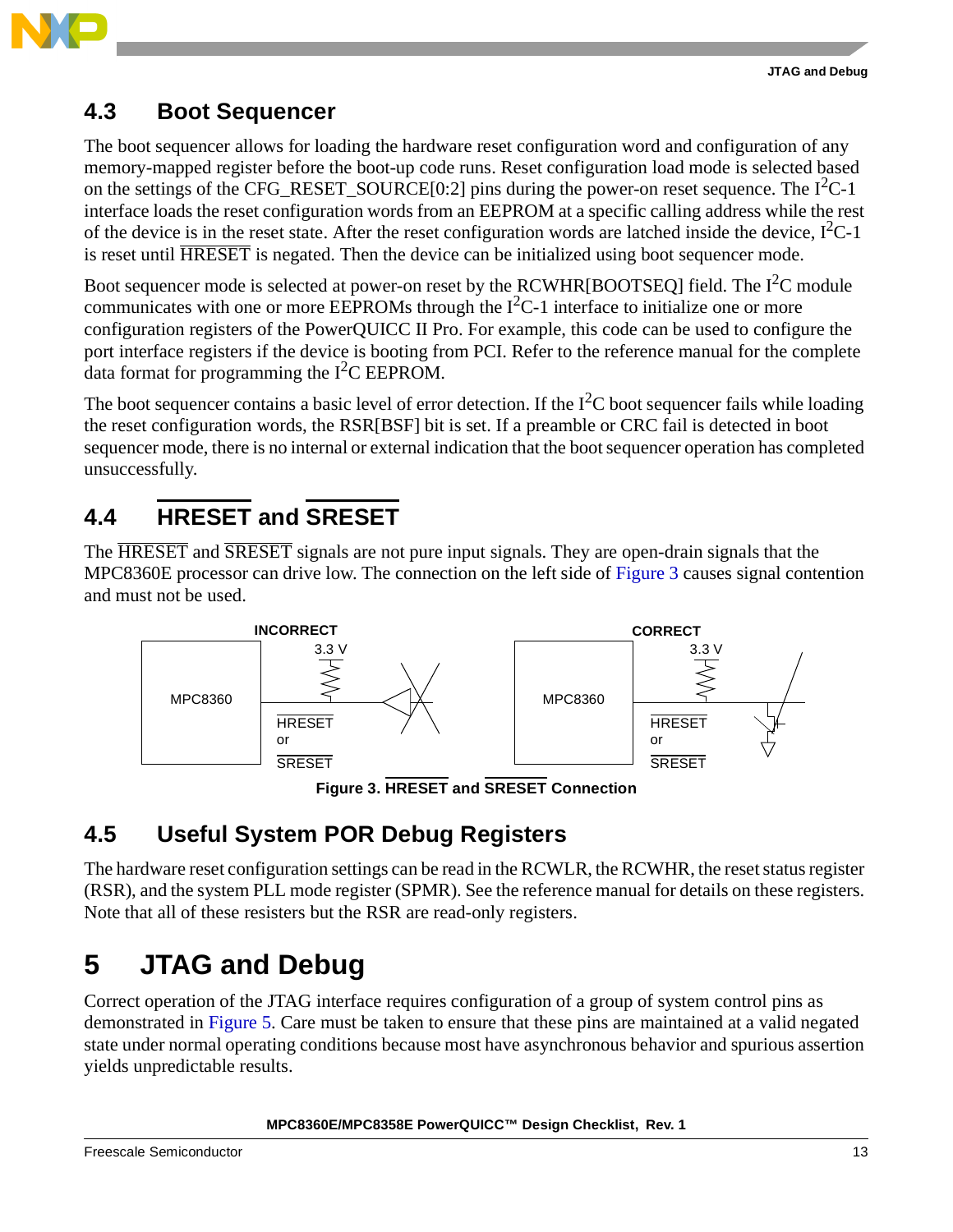

#### **JTAG and Debug**

Boundary-scan testing is enabled through the JTAG interface signals. The TRST signal is optional in the IEEE® Std 1149.1™ specification, but it is provided on all processors that implement the PowerPC architecture. The device requires TRST to be asserted during power-on reset flow to ensure that the JTAG boundary logic does not interfere with normal chip operation. While the TAP controller can be forced to the reset state using only the TCK and TMS signals, generally systems assert TRST during the power-on reset flow. Simply tying TRST to PORESET is not practical because the JTAG interface is also used for accessing the common on-chip processor (COP), which implements the debug interface to the chip.

The COP function of these processors allow a remote computer system (typically, a PC with dedicated hardware and debugging software) to access and control the internal operations of the processor. The COP interface connects primarily through the JTAG port of the processor, with some additional status monitoring signals. The COP port requires the ability to assert **PORESET** and **TRST** independently to control the processor fully. If the target system has independent reset sources, such as voltage monitors, watchdog timers, power supply failures, or push-button switches, the COP reset signals must be merged into these signals with logic.

The arrangement shown in [Figure 5](#page-15-0) allows the COP port to assert **PORESET** and **TRST** independently, while ensuring that the target can drive PORESET as well.

The COP interface has a standard header, shown in [Figure 4](#page-14-0), for connection to the target system, and is based on the 0.025" square-post, 0.100" centered header assembly (often called a Berg header). The connector typically has pin 14 removed as a connector key.

The COP header adds many benefits such as breakpoints, watchpoints, register and memory examination/modification, and other standard debugger features. An inexpensive option can be to leave the COP header unpopulated until needed.

There is no standardized way to number the COP header; so emulator vendors have issued many different pin numbering schemes. Some COP headers are numbered top-to-bottom then left-to-right, while others use left-to-right then top-to-bottom. Still others number the pins counter- clockwise from pin 1 (as with an IC). Regardless of the numbering scheme, the signal placement recommended in [Figure 4](#page-14-0) is common to all known emulators.

If the JTAG interface and COP header are not used, Freescale recommends all of the following connections:

- TRST should be tied to PORESET through a 0 kΩ isolation resistor so that it is asserted when the system reset signal (PORESET) is asserted, ensuring that the JTAG scan chain is initialized during the power-on reset flow. Freescale recommends that the COP header be designed into the system as shown in [Figure 5.](#page-15-0) If this is not possible, the isolation resistor allows future access to TRST in case a JTAG interface may need to be wired onto the system in future debug situations.
- No pull-up/pull-down is required for TDI, TMS, TDO, or TCK.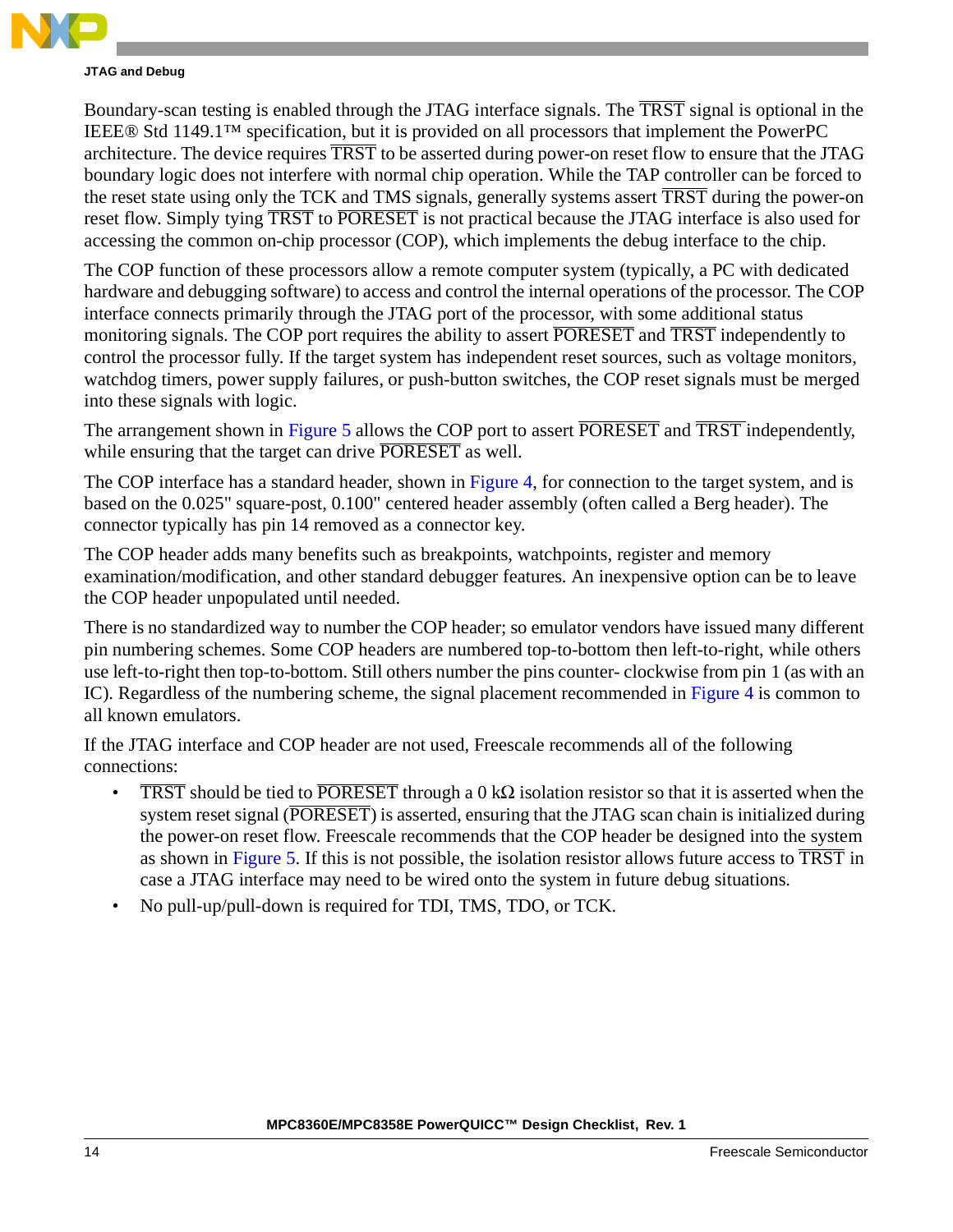



<span id="page-14-0"></span>**Figure 4. COP Connector Physical Pinout**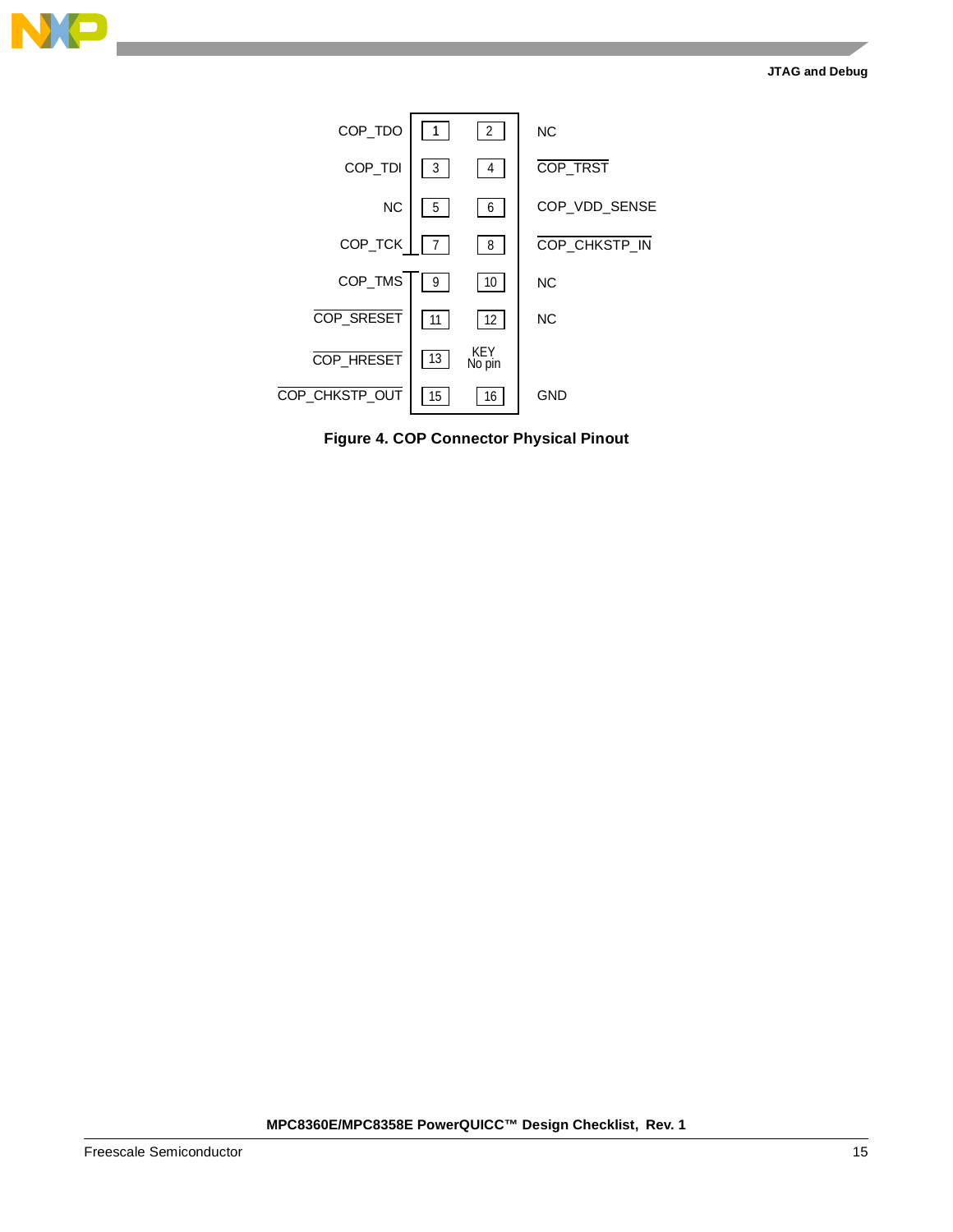

**JTAG and Debug**



#### **Notes:**

- processor to control the processor fully as shown here. 1. The COP port and target board should be able to assert PORESET and TRST independently to the
- 2. Populate this with a 10  $\Omega$  resistor for short-circuit/current-limiting protection.
- 3. The KEY location (pin 14) is not physically present on the COP header.
- 4. Although pin 12 is defined as a No-Connect, some debug tools may use pin 12 as an additional GND pin for improved signal integrity.
- 5.This switch is included as a precaution for BSDL testing. The switch should be closed to position A during BSDL testing to avoid accidentally asserting the /TRST line. If BSDL testing is not being performed, this switch should be closed to position B.
- <span id="page-15-0"></span>6. See erratum RESET3 in the *MPC8360CE*.

#### **Figure 5. JTAG Interface Connection**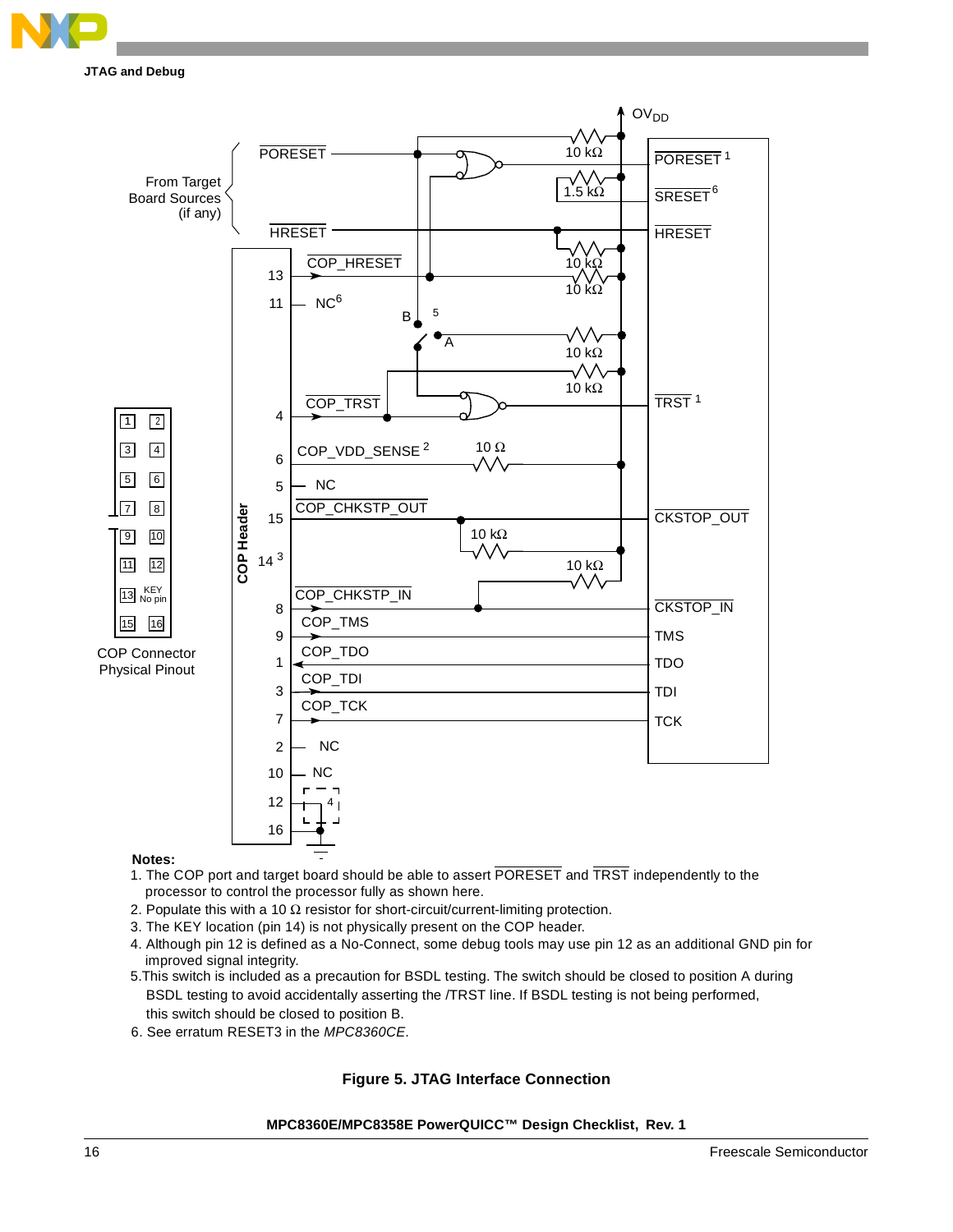

[Table 8](#page-16-0) details the termination recommendations for the JTAG, TEST, PMC, and thermal management pins.

<span id="page-16-0"></span>

|                                                                                                    | Pin<br><b>Type</b> | <b>Termination</b>                                                                   |                                                   | <b>Notes</b>                                                                                                                                                                                                                                                                                              |
|----------------------------------------------------------------------------------------------------|--------------------|--------------------------------------------------------------------------------------|---------------------------------------------------|-----------------------------------------------------------------------------------------------------------------------------------------------------------------------------------------------------------------------------------------------------------------------------------------------------------|
| <b>Signal</b>                                                                                      |                    | If used                                                                              | If not used                                       |                                                                                                                                                                                                                                                                                                           |
| <b>TCK</b>                                                                                         | $\mathbf{I}$       | As needed                                                                            | Open                                              | Commonly used for boundary scan testing. If this pin is<br>truly not used, it can be left open.                                                                                                                                                                                                           |
| <b>TDI</b>                                                                                         | T                  | As needed                                                                            | Open                                              | This JTAG pin has a weak internal pull-up P-FET that is<br>always enabled.                                                                                                                                                                                                                                |
| <b>TDO</b>                                                                                         | $\circ$            | As needed                                                                            | Open                                              | Actively driven during RESET                                                                                                                                                                                                                                                                              |
| <b>TMS</b>                                                                                         | T                  | As needed                                                                            | Open                                              | This JTAG pin has a weak internal pull-up P-FET that is<br>always enabled.                                                                                                                                                                                                                                |
| <b>TRST</b>                                                                                        | $\mathbf{I}$       | Tie to the output<br>of a Negative<br>OR gate +<br>10 k $\Omega$ to OV <sub>DD</sub> | Tie to<br><b>PORESET</b><br>through a 0 $k\Omega$ | This JTAG pin has a weak internal pull-up P-FET that is<br>always enabled.<br>If an In-Circuit Emulator is used in the design, TRST<br>should be tied to the output of a Negative OR gate logic.<br>The inputs to the Negative OR gate logic should be any<br>external TRST source and the PORESET signal |
|                                                                                                    |                    |                                                                                      | <b>Test</b>                                       |                                                                                                                                                                                                                                                                                                           |
| <b>TEST</b>                                                                                        | I                  | Tie directly to GND                                                                  |                                                   |                                                                                                                                                                                                                                                                                                           |
| TEST_SEL                                                                                           | T                  |                                                                                      | Tie directly to GND                               | Applies to MPC8360/E only                                                                                                                                                                                                                                                                                 |
| TEST_SEL                                                                                           | I                  | Tie to $GVDD$                                                                        |                                                   | Applies to MPC8358/E only                                                                                                                                                                                                                                                                                 |
|                                                                                                    |                    |                                                                                      | <b>PMC</b>                                        |                                                                                                                                                                                                                                                                                                           |
| QUIESCE                                                                                            | $\circ$            | As needed                                                                            | Open                                              |                                                                                                                                                                                                                                                                                                           |
|                                                                                                    |                    |                                                                                      | <b>Thermal Management</b>                         |                                                                                                                                                                                                                                                                                                           |
| THERM0                                                                                             | T                  | As needed                                                                            | Tie to GND <sup>1</sup>                           | Thermal sensitive resistor                                                                                                                                                                                                                                                                                |
| THERM1                                                                                             | L                  | As needed                                                                            | Tie to $GND1$                                     | Thermal sensitive resistor                                                                                                                                                                                                                                                                                |
| Note:<br>1. A 10 $k\Omega$ pull-down resistor may be added to these signals for testing if needed. |                    |                                                                                      |                                                   |                                                                                                                                                                                                                                                                                                           |

| Table 8. JTAG and TEST Pin Listing |  |  |
|------------------------------------|--|--|
|------------------------------------|--|--|

# **6 Functional Blocks**

This section discusses the recommendations and guidelines for designing with the various functional blocks on the PowerQUICC II Pro processors.

# <span id="page-16-1"></span>**6.1 Local Bus Controller**

The local bus runs at up to 133 MHz, and it operates in either DLL bypass mode or DLL enabled mode. The frequency range for each mode is: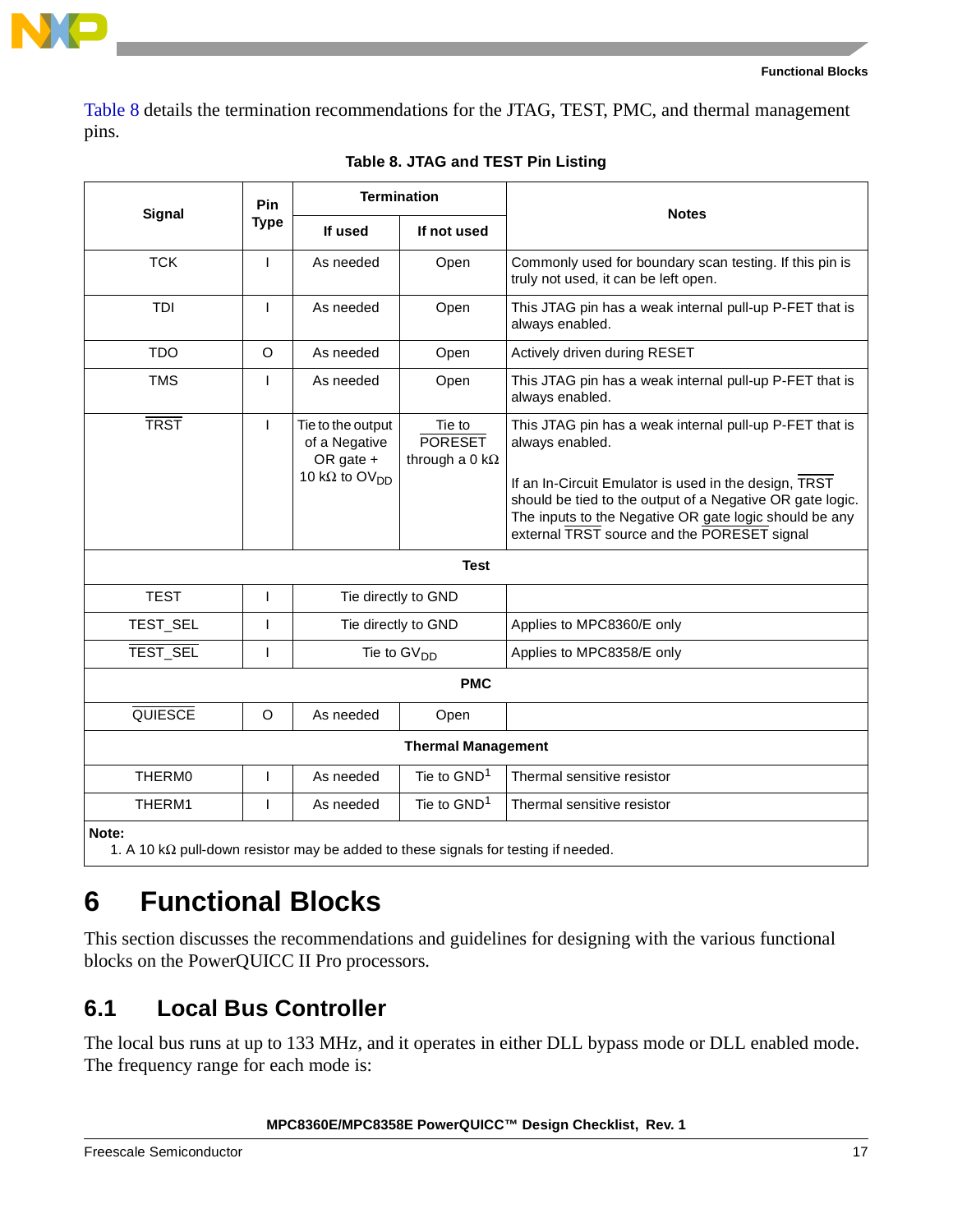

- DLL bypass mode: 0–66 MHz
- DLL enable mode: 66–133 MHz

The DLL mode is controlled by LCRR[DBYP]. At 66MHz, the DLL can be programmed in either bypass mode or enable mode by LCRR[DBYP]. By default, the device powers up in DLL bypass mode by default, and the user can change the DLL mode at any time. The AC timing differs for the DLL bypass and DLL enable modes, as described in the hardware specification (MPC8360EEC).

When the DLL is enabled, LSYNC\_OUT should be connected to LSYNC\_IN, and the trace length between them must match the trace length between LCLKn and the external device. See [Figure 8](#page-19-0).

The local bus supports eight chip selects:  $\overline{LCS}[0:7]$ . However, only LCS $[0:5]$  are dedicated pins. LCS $[6:7]$ are multiplexed with other function pins. The pin multiplex is controlled by SICRL[LDP\_LCS\_A]. There are two options:

- Option 1: LCLK[1]/LCS[6], LCLK[2]/LCS[7]
- Option 2: LDP[2]/LCS[6], LDP[3]/LCS[7]

LGPL4 must be pulled high to  $O_{\text{ND}}$  with a 1K- $\Omega$  resistor. In the normal case, when MPC8360E boots from the flash memory on the local bus, the local bus uses the GPCM machine. Under GPCM, the LGPL4 functions as LGTA, which is an input. Therefore, it must be pulled high. If it is floating and drifts to low, it terminates GPCM access prematurely. The pullup also avoids the issue described in the local bus signal description table in the reference manual.

The local bus frequency can be adjusted through the LCRR[CLKDIV] register field. If modified, the DLL requires a re-lock time prior to use. The lock time can vary between ~7680 and 122880 CSB clock cycles. It is a ratio between the LBC and the CSB clock. The 2:1 ratio corresponds to the minimum lock time and the 8:1 ratio corresponds to the maximum lock time. After reset, the MPC8360E defaults to a 8:1 ratio.

Software should not reconfigure the local bus clock while code is executing from the local bus, but rather while code is executing from another interface, such as the DDR controller.

### <span id="page-17-1"></span>**6.1.1 Local Bus Address**

[Figure 6](#page-17-0) shows the correct way to reconstruct the address for the local bus.

<span id="page-17-0"></span>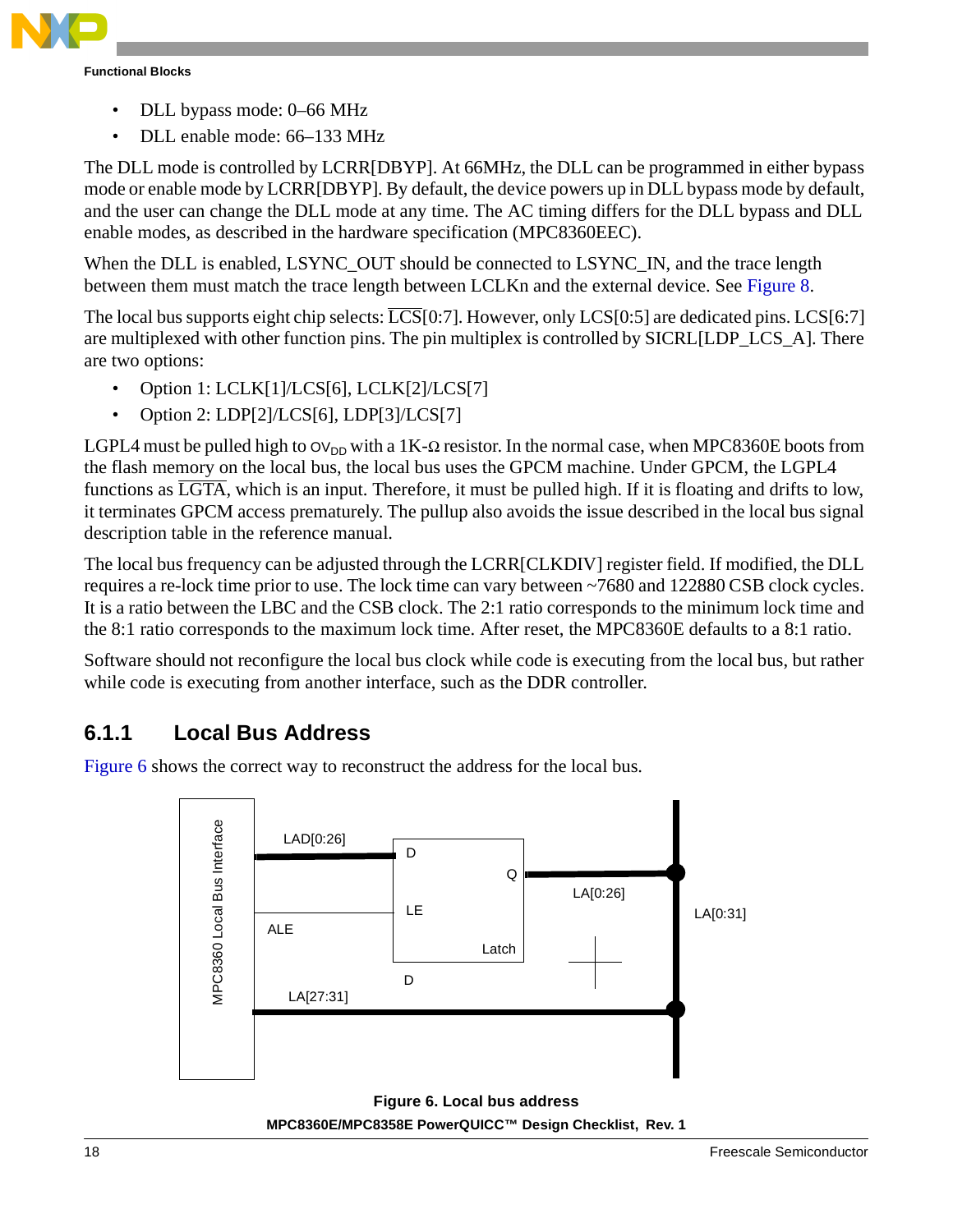

The dedicated LA[27:31] must be used to form the local address. Depending on the memory bank size, usually the address bus is less than 32 bits. For example, if the maximum memory device on the local bus is 16 Mbytes, then only 24-bit addresses are used. Only LAD[8:26] must be latched.

### **6.1.2 Connecting Devices to the Local Bus**

The MPC8360E local bus features a multiplexed address and data bus, LAD[0:31]. An external latch is required to de-multiplex these signals to the connecting device. [Figure 7](#page-18-0) shows the timing of LALE. When LALE is high, it indicates LAD[0:31] is in the address phase.



**Figure 7. LALE timing**

<span id="page-18-0"></span>For every assertion of  $\overline{LCS}$ n, LALE is asserted first. While LALE is asserted, all other control signals are negated. The duration of LALE can be programmed to 1–4 cycles in LCRR[EADC]. The default is 4 cycles. The timing of LALE negation is important to ensure the correct latch. If the change of LAD and negation of LALE are too close and the margin for the latch is not sufficient, RCWHR[LALE] can be set. LALE is negated  $\frac{1}{2}$  a local bus clock earlier, which should ensure enough margin.

[Table 9](#page-18-1) lists guidelines for connecting to 8-bit, 16-bit, and 32-bit devices. LAD[0] is the most significant address and data bit, and LAD[31] is the least significant address and data bit. Notice that for a 16-bit port connection, the latched address LA[31] is normally not required because byte lane control is achieved through signals as outlined in [Table 9](#page-18-1). For a 32-bit port connection, latched address LA[30:31] is normally not required. [Figure 8](#page-19-0) shows a simplified connection to a 32-bit FPGA device and a 16-bit flash memory device.

<span id="page-18-1"></span>

| rapic J. Local Dus Dyte Lane Control |                |           |             |                          |              |  |  |  |
|--------------------------------------|----------------|-----------|-------------|--------------------------|--------------|--|--|--|
| <b>Device Data Width</b>             | <b>Address</b> | Data      |             | <b>Byte Lane Control</b> |              |  |  |  |
|                                      |                |           | <b>GPCM</b> | <b>UPM</b>               | <b>SDRAM</b> |  |  |  |
| 8-bit                                | LA[0:31]       | LAD[0:7]  | LWE[0]      | LBS[0]                   | LSDDQM[0]    |  |  |  |
| 16-bit                               | LA[0:30]       | LAD[0:15] | LWE[0:1]    | $\overline{LBS}[0:1]$    | LSDDQM[0:1]  |  |  |  |
| 32-bit                               | LA[0:29]       | LAD[0:31] | LWE[0:3]    | LBS[0:3]                 | LSDDQM[0:3]  |  |  |  |

**Table 9. Local Bus Byte Lane Control**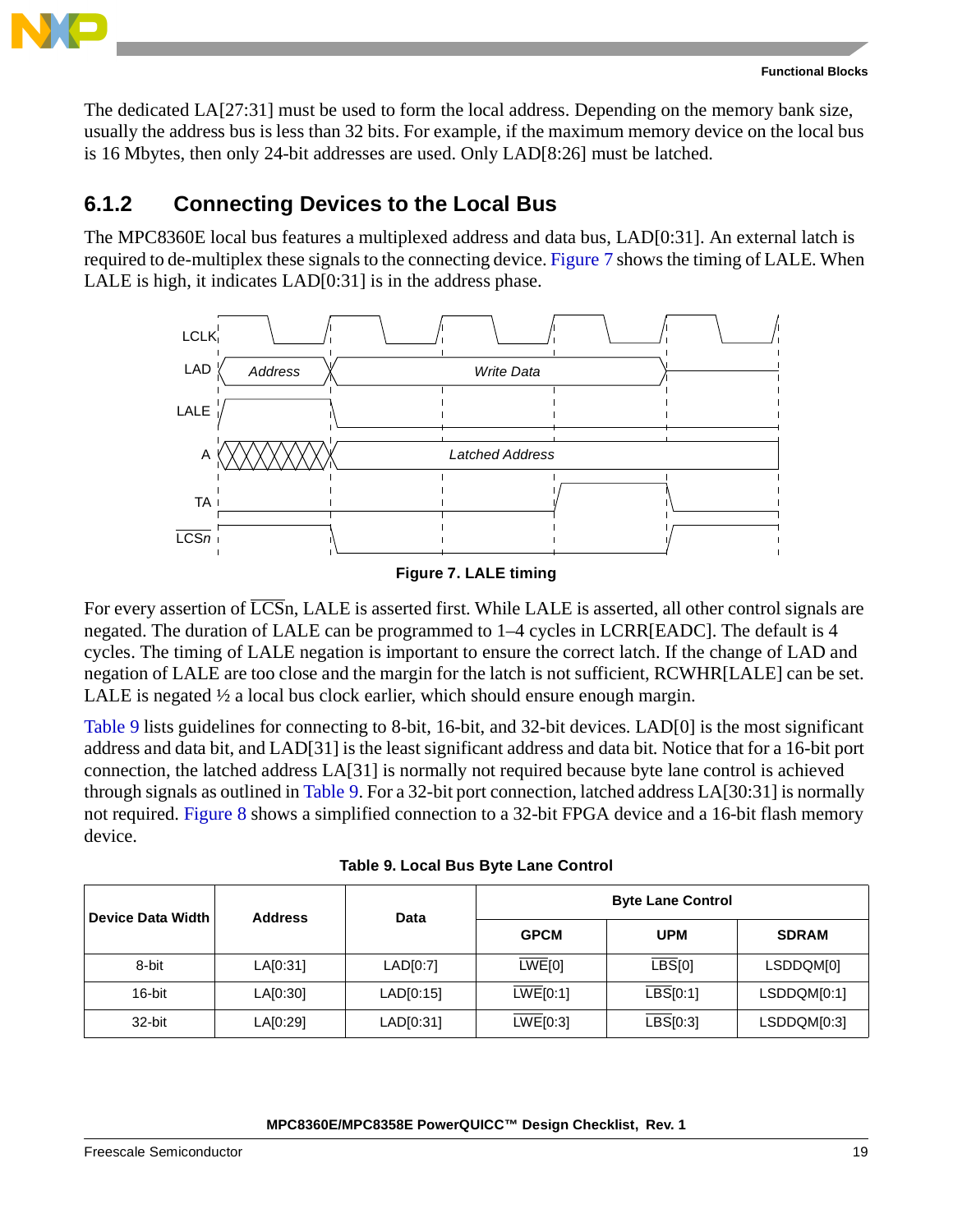



**Figure 8. Local Bus Connection to SDRAM and Flash**

<span id="page-19-0"></span>[Table 10](#page-19-1) shows the termination recommendations for the local bus pins.

|  |  | Table 10. Local Bus Pin Listing |
|--|--|---------------------------------|
|  |  |                                 |

<span id="page-19-1"></span>

|          |                            | <b>Pin</b>              |                                                                                                      | <b>Connection</b>                                                                                  | <b>Notes</b>                                  |  |  |  |
|----------|----------------------------|-------------------------|------------------------------------------------------------------------------------------------------|----------------------------------------------------------------------------------------------------|-----------------------------------------------|--|--|--|
| Critical | <b>Signal</b>              | <b>Type</b>             | If Used                                                                                              | <b>If Not</b><br><b>Used</b>                                                                       |                                               |  |  |  |
|          | <b>Local Bus Interface</b> |                         |                                                                                                      |                                                                                                    |                                               |  |  |  |
|          | LAD[0:31]                  | I/O                     | As needed                                                                                            | 2 k-10 kΩ to OV <sub>DD</sub>                                                                      |                                               |  |  |  |
|          | LDP[0]/ CKSTOP_OUT         | I/O                     | <b>LDP[0]: As</b><br>needed                                                                          | LDP[0]: 4.7 k $\Omega$ to<br><b>GND</b>                                                            | Pin functionality is selected by<br>RCWH[LDP] |  |  |  |
|          |                            |                         | <b>CKSTOP_OUT:</b><br>As needed +<br>10 k $\Omega$ to OV <sub>DD</sub>                               | <b>CKSTOP_OUT:</b><br>Open                                                                         |                                               |  |  |  |
|          | LDP[1]/CKSTOP_IN           | $\mathsf{IO}$           | <b>LDP[1]: As</b><br>needed<br><b>CKSTOP_IN:</b><br>As needed +<br>10 k $\Omega$ to OV <sub>DD</sub> | LDP[1]: 4.7 k $\Omega$ to<br><b>GND</b><br><b>CKSTOP_IN:</b><br>4.7 k $\Omega$ to OV <sub>DD</sub> | Pin functionality is selected by<br>RCWH[LDP] |  |  |  |
|          | LDP[2]/LCS[6]              | $\mathsf{I}/\mathsf{O}$ | As needed                                                                                            | Open                                                                                               |                                               |  |  |  |
|          | LDP[3]/LCS[7]              | I/O                     | As needed                                                                                            | Open                                                                                               |                                               |  |  |  |
|          | LA[27:31]                  | O                       | As needed                                                                                            | Open                                                                                               |                                               |  |  |  |
|          | $\overline{LCS}[0:5]$      | O                       | As needed                                                                                            | Open                                                                                               |                                               |  |  |  |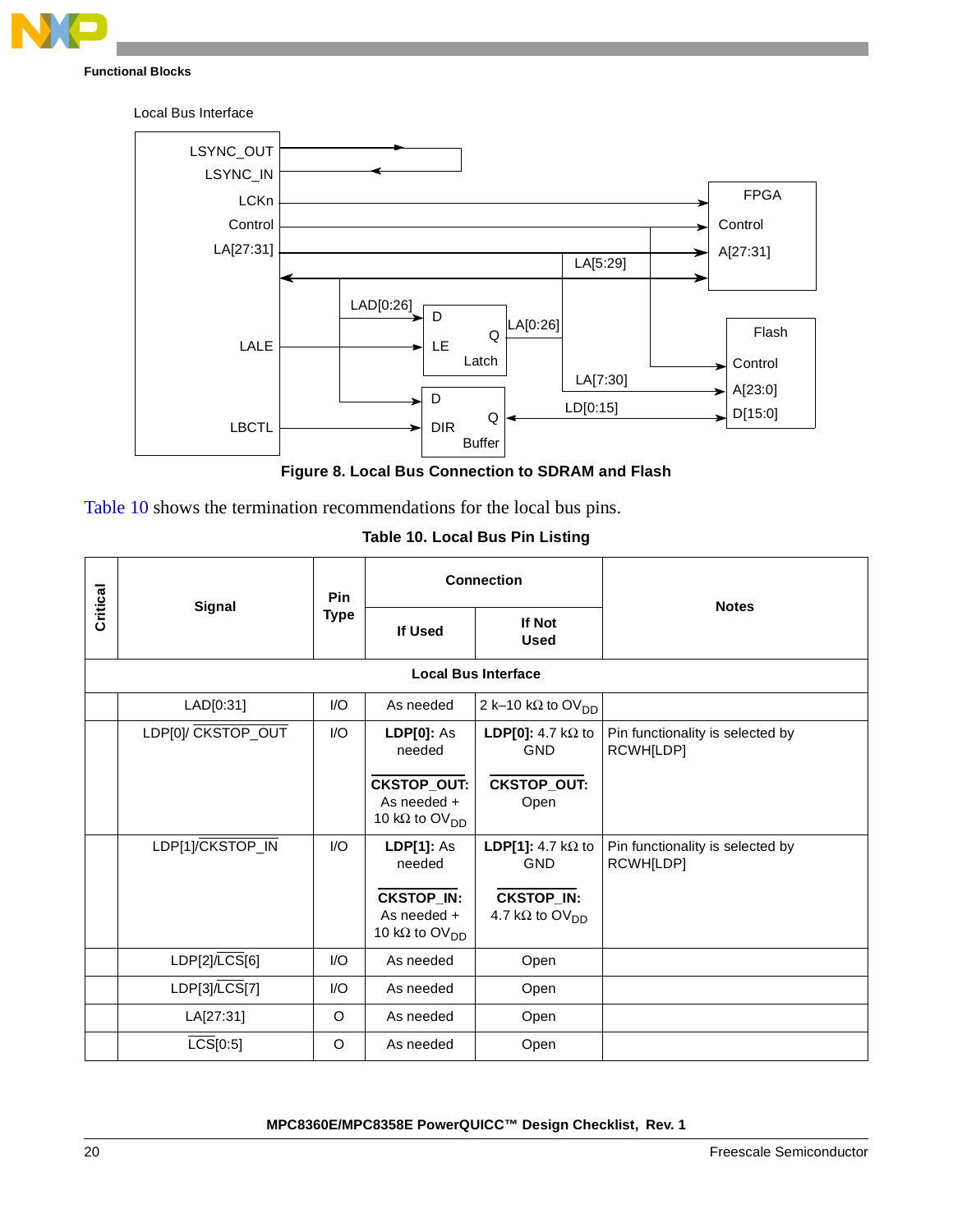

|  |  | Table 10. Local Bus Pin Listing (continued) |  |
|--|--|---------------------------------------------|--|
|--|--|---------------------------------------------|--|

|          |                                     | Pin         |                                                                                                                            | <b>Connection</b>     |                                                                                                                                                                                                                                               |
|----------|-------------------------------------|-------------|----------------------------------------------------------------------------------------------------------------------------|-----------------------|-----------------------------------------------------------------------------------------------------------------------------------------------------------------------------------------------------------------------------------------------|
| Critical | Signal                              | <b>Type</b> | If Used                                                                                                                    | If Not<br><b>Used</b> | <b>Notes</b>                                                                                                                                                                                                                                  |
|          | LWE[0:3]/LBS[0:3]/<br>LSDDQM[0:3]   | $\Omega$    | As needed                                                                                                                  | Open                  |                                                                                                                                                                                                                                               |
|          | <b>LBCTL</b>                        | $\Omega$    | As needed                                                                                                                  | Open                  |                                                                                                                                                                                                                                               |
|          | LALE                                | O           | As needed                                                                                                                  | Open                  |                                                                                                                                                                                                                                               |
| X        | LGPL0/LSDA10/<br>CFG_RESET_SOURCE0  | I/O         | As needed                                                                                                                  | See Table 6           |                                                                                                                                                                                                                                               |
| X        | LGPL1/LSDWE/<br>CFG_RESET_SOURCE1   | I/O         | As needed                                                                                                                  | See Table 6           |                                                                                                                                                                                                                                               |
|          | LGPL2/LSDRAS/LOE                    | O           | As needed                                                                                                                  | Open                  |                                                                                                                                                                                                                                               |
| X        | LGPL3/LSDCAS/<br>CFG_RESET_SOURCE2  | I/O         | As needed                                                                                                                  | See Table 6           |                                                                                                                                                                                                                                               |
|          | LGPL4/LGTA/LUPWAIT/<br><b>LPBSE</b> | I/O         | LPBSE:<br>As needed<br>Others:<br>As needed +<br>1 k-10 k $\Omega$ to<br>OV <sub>DD</sub>                                  | Open                  | Pin functionality is selected by<br>LBCR[LPBSE]<br>• LPBSE mode: no pullup is required.<br>• If LGPL4 (UPM) funtionality is used,<br>1 k $\Omega$ to OV <sub>DD</sub> is needed. Otherwise,<br>10 k $\Omega$ to OV <sub>DD</sub> can be used. |
| X        | LGPL5/CFG_CLKIN_DIV                 | 1/O         | <b>PCI host:</b><br>1 k $\Omega$ to OV <sub>DD</sub> or<br>1 k $\Omega$ to GND<br><b>PCI</b> agent:<br>1 k $\Omega$ to GND | See Table 7           | See Section 3, "Clocking" for details on<br>CFG_CLKIN_DIV functionality                                                                                                                                                                       |
|          | <b>LCKE</b>                         | O           | As needed                                                                                                                  | Open                  |                                                                                                                                                                                                                                               |
|          | LCLK[0]                             | O           | As needed                                                                                                                  | Open                  |                                                                                                                                                                                                                                               |
|          | LCLK[1]/LCS[6]                      | O           | As needed                                                                                                                  | Open                  |                                                                                                                                                                                                                                               |
|          | LCLK[2]/LCS[7]                      | $\mathsf O$ | As needed                                                                                                                  | Open                  |                                                                                                                                                                                                                                               |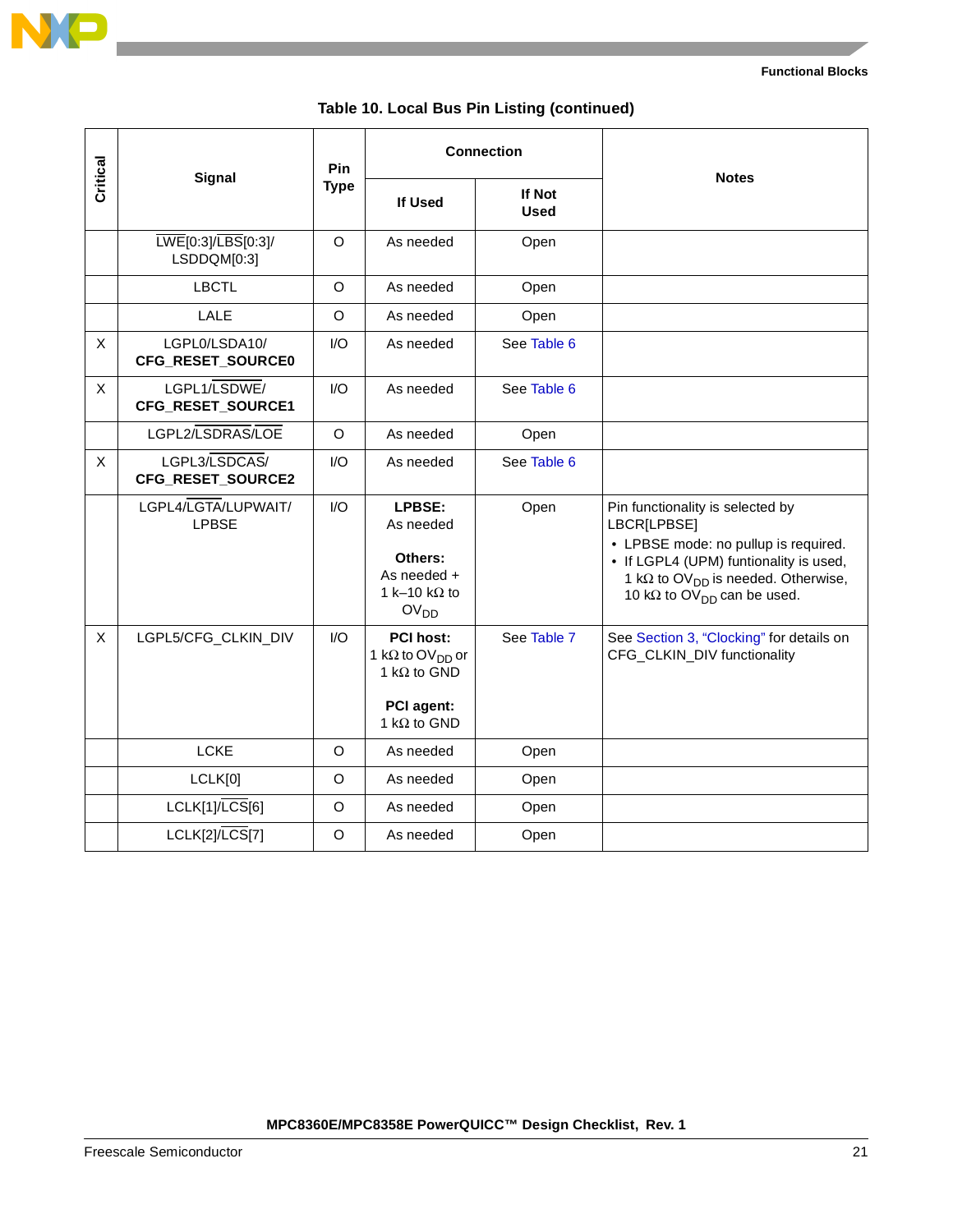

|          |           | <b>Pin</b><br>Type | <b>Connection</b>                                                                                     |                |                                                                                                                                                            |
|----------|-----------|--------------------|-------------------------------------------------------------------------------------------------------|----------------|------------------------------------------------------------------------------------------------------------------------------------------------------------|
| Critical | Signal    |                    | If Used                                                                                               | If Not<br>Used | <b>Notes</b>                                                                                                                                               |
|          | LSYNC OUT | O                  | DLL Bypass mode: Open or<br>connect to LSYNC_IN with 22-33 $\Omega$<br>damping resistor               |                | Placing a damping resistor close to the<br>LSYNC_OUT pin is highly recommended.<br>Simulation should be performed to verify<br>the damping resistor value. |
|          |           |                    | <b>DLL Enable mode: Connect to</b><br>LSYNC IN with 22-33 $\Omega$ damping<br>resistor                |                | Trace loop from LSYNC OUT to<br>LSYNC_IN should go halfway out to the<br>synchronous device (DRAM DIMM or                                                  |
|          | LSYNC IN  |                    | <b>DLL Bypass mode:</b> Tie to GND or<br>connect to LSYNC OUT with<br>22-33 $\Omega$ damping resistor |                | discrete devices).                                                                                                                                         |
|          |           |                    | <b>DLL Enable mode: Connect to</b><br>LSYNC_OUT with 22-33 $\Omega$ damping<br>resistor               |                |                                                                                                                                                            |

#### **Table 10. Local Bus Pin Listing (continued)**

### **6.2 DDR SDRAM**

Refer to the following application notes for details on layout considerations and DDR programming guidelines:

- AN2582: *Hardware and Layout Design Considerations for DDR Memory Interfaces* for signal integrity and layout considerations.
- AN2583: *Programming the PowerQUICC III DDR SDRAM Controller*.
- AN2910: *Hardware and Layout Design Considerations for DDR2 SDRAM Memory Interfaces* for signal integrity and layout considerations.
- AN3369: *PowerQUICC DDR2 SDRAM Controller Register Setting Considerations*

The MPC8360E DDR controller supports only source synchronous clock mode. Software must ensure that the DDR\_SDRAM\_CLK\_CNTL[SS\_EN] bit is set to before the DDR interface is enabled. The MPC8360E DDR controller supports both DDR1 and DDR2 SDRAM. If the DDR controller is configured for DDR2, MDIC[0] must be grounded through an 18.2- $\Omega$  precision 1 percent resistor and MDIC[1] must be connected to GVDD through an 18.2-Ω precision 1 percent resistor. These two pins are used for the automatic impedance calibration. If it is configured for DDR1, MDIC[0:1] can be left open. MODT[0:3] is for DDR2 only. If the DDR controller is configured for DDR1, MODT[0:3] can be left open.

The MPC8360E DDR controller can be configured with a 64-bit or 32-bit data bus interface. The DDR\_SDRAM\_CFG[32\_BE] bit controls the bus width selection. The burst length should be set to 8 beats in 32-bit mode by properly configuring the DDR\_SDRAM\_CFG[8\_BE]. Refer to the MPC8360E reference manual.

The MPC8360E DDR controller has both a primary and secondary DDR controller. If only the primary DDR controller is used, the secondary DDR controller signals can be left open. The MPC8358E features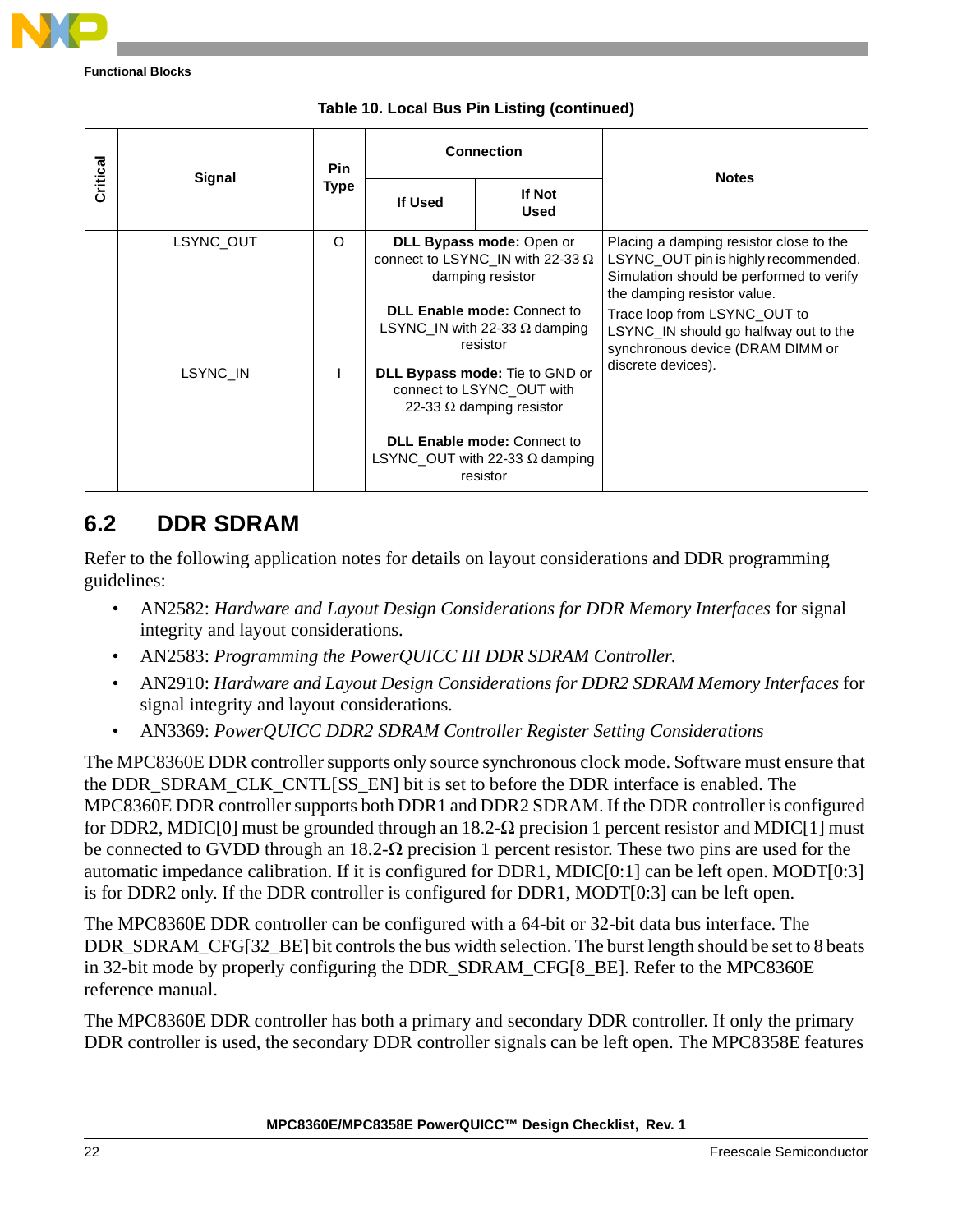

a single DDR controller. [Table 11](#page-22-0) lists the termination recommendations for the different DDR signals for both controllers.

<span id="page-22-0"></span>

|          | <b>Signal</b>                         | Pin         |           | <b>Connection</b>                         | <b>Notes</b>                                                                                                                                                                                                                                                                                                                  |  |
|----------|---------------------------------------|-------------|-----------|-------------------------------------------|-------------------------------------------------------------------------------------------------------------------------------------------------------------------------------------------------------------------------------------------------------------------------------------------------------------------------------|--|
| Critical |                                       | <b>Type</b> | If Used   | If Not<br>Used                            |                                                                                                                                                                                                                                                                                                                               |  |
|          |                                       |             |           | <b>Primary DDR SDRAM Memory Interface</b> |                                                                                                                                                                                                                                                                                                                               |  |
|          | MEMC1_MDQ[0:31]                       | I/O         | As needed | Open                                      | When in use, proper signal integrity analysis must be<br>performed using the respective device IBIS model.<br>• Parallel termination is optional for DDR signals and<br>should be simulated to verify necessity.<br>• Differential termination is included on DIMMs. It is<br>only required for discrete memory applications. |  |
|          | MEMC1_MDQ[32:63]/<br>MEMC2_MDQ[0:31]  | I/O         | As needed | Open                                      | When in use, proper signal integrity analysis must be<br>performed using the respective device IBIS model.                                                                                                                                                                                                                    |  |
|          | MEMC1_MECC[0:4]/<br>MEMC1_MSRCID[0:4] | I/O         | As needed | Open                                      | Pin functionality determined by SICRH[DDR] bit setting.                                                                                                                                                                                                                                                                       |  |
|          | MEMC1_MECC[5]/MD<br>VAL               | I/O         | As needed | Open                                      | Pin functionality determined by SICRH[DDR] bit setting.                                                                                                                                                                                                                                                                       |  |
|          | MEMC1_MECC[6:7]                       | I/O         | As needed | Open                                      |                                                                                                                                                                                                                                                                                                                               |  |
|          | MEMC1_MDM[0:3]                        | $\circ$     | As needed | Open                                      |                                                                                                                                                                                                                                                                                                                               |  |
|          | MEMC1_MDM[4:7]/<br>MEMC2_MDM[0:3]     | $\circ$     | As needed | Open                                      |                                                                                                                                                                                                                                                                                                                               |  |
|          | MEMC1_MDM[8]                          | O           | As needed | Open                                      |                                                                                                                                                                                                                                                                                                                               |  |
|          | MEMC1_MDQS[0:3]                       | I/O         | As needed | Open                                      |                                                                                                                                                                                                                                                                                                                               |  |
|          | MEMC1_MDQS[4:7]/<br>MEMC2_MDQS[0:3]   | I/O         | As needed | Open                                      |                                                                                                                                                                                                                                                                                                                               |  |
|          | MEMC1_MDQS[8]                         | I/O         | As needed | Open                                      |                                                                                                                                                                                                                                                                                                                               |  |
|          | MEMC1_MBA[0:2]                        | O           | As needed | Open                                      |                                                                                                                                                                                                                                                                                                                               |  |
|          | MEMC1_MA[0:14]                        | O           | As needed | Open                                      |                                                                                                                                                                                                                                                                                                                               |  |
|          | MEMC1_MWE                             | $\circ$     | As needed | Open                                      |                                                                                                                                                                                                                                                                                                                               |  |
|          | MEMC1_MRAS                            | O           | As needed | Open                                      |                                                                                                                                                                                                                                                                                                                               |  |
|          | MEMC1_MCAS                            | $\mathsf O$ | As needed | Open                                      |                                                                                                                                                                                                                                                                                                                               |  |
|          | $MEMC1_MCS[0:3]$                      | $\mathsf O$ | As needed | Open                                      |                                                                                                                                                                                                                                                                                                                               |  |
|          | MEMC1_MCS[2:3]/<br>$MEMC2_MCS[0:1]$   | O           |           |                                           |                                                                                                                                                                                                                                                                                                                               |  |
|          | MEMC1_MCKE[0:1]                       | $\circ$     | As needed | Open                                      | This output is actively driven during reset rather than<br>being three-stated during reset.                                                                                                                                                                                                                                   |  |
|          | MEMC1_MCK[0:1]                        | $\circ$     | As needed | Open                                      |                                                                                                                                                                                                                                                                                                                               |  |

#### **Table 11. DDR SDRAM Pin Listing**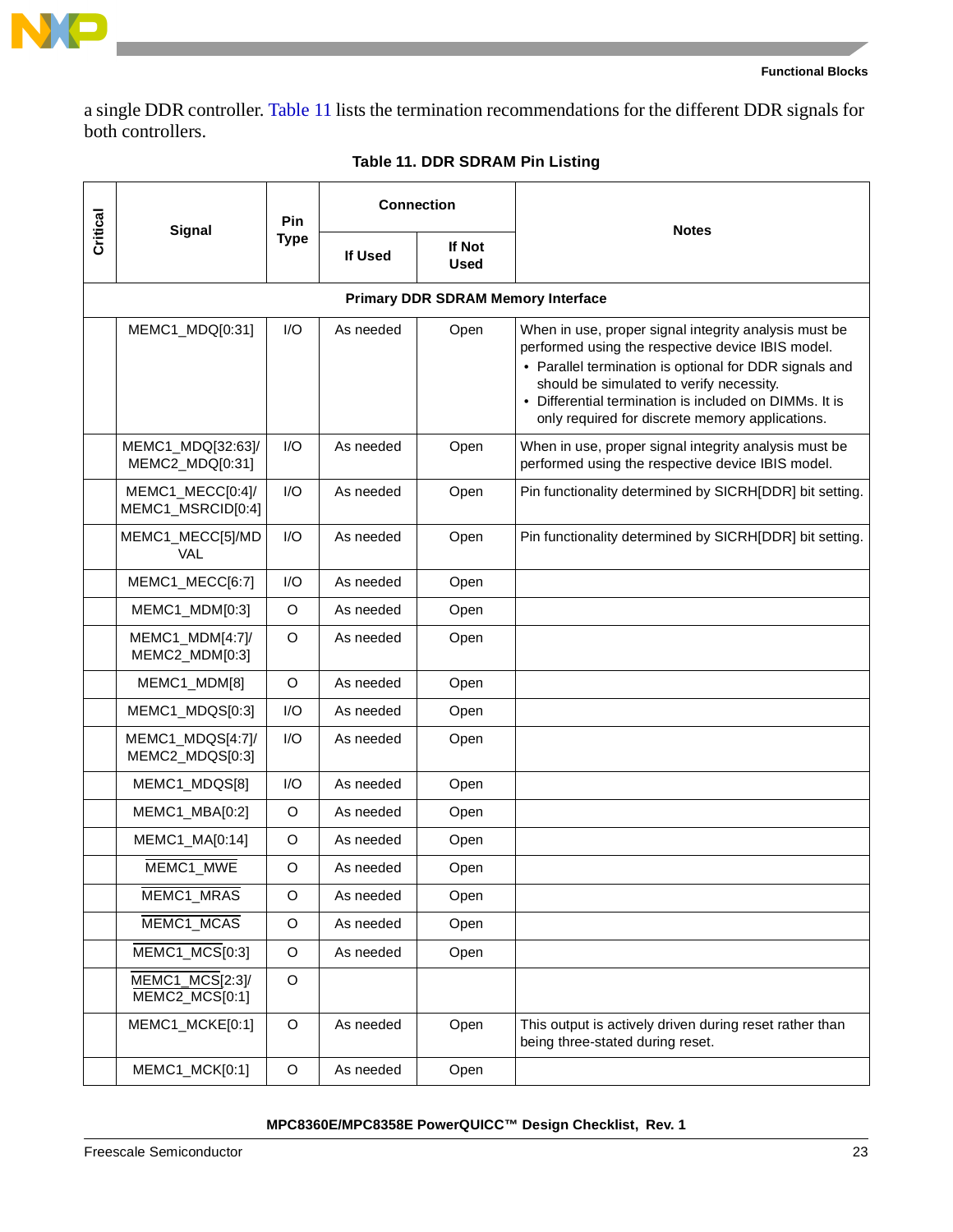

| Table 11. DDR SDRAM Pin Listing (continued) |  |
|---------------------------------------------|--|
|---------------------------------------------|--|

| Critical | <b>Signal</b>                         | Pin         |                                      | <b>Connection</b>     | <b>Notes</b>                                      |
|----------|---------------------------------------|-------------|--------------------------------------|-----------------------|---------------------------------------------------|
|          |                                       | <b>Type</b> | <b>If Used</b>                       | If Not<br><b>Used</b> |                                                   |
|          | MEMC1_MCK[2:3]/<br>MEMC2_MCK[0:1]     | $\circ$     | As needed                            | Open                  |                                                   |
|          | MEMC1_MCK[4:5]/<br>MEMC2_MCKE[0:1]    | O           | As needed                            | Open                  |                                                   |
|          | MEMC1_MCK[0:1]                        | $\circ$     | As needed                            | Open                  |                                                   |
|          | MEMC1_MCK[2:3]/<br>MEMC2_MCK[0:1]     | $\circ$     | As needed                            | Open                  |                                                   |
|          | MEMC1_MCK[4]/<br>MEMC2_MDM[8]         | $\circ$     | As needed                            | Open                  |                                                   |
|          | MEMC1_MCK[5]/<br>MEMC2_MDQS[8]        | $\Omega$    | As needed                            | Open                  |                                                   |
|          | MEMC1_MODT[0:3]                       | O           | As needed                            | Open                  |                                                   |
|          | MEMC1_MDIC0                           | I/O         | 18.2 $\Omega$ to<br><b>GND</b>       | Open                  | This connection is required only if DDR2 is used. |
|          | MEMC1_MDIC1                           | 1/O         | 18.2 $\Omega$ to<br>GV <sub>DD</sub> | Open                  | This connection is required only if DDR2 is used. |
|          |                                       |             |                                      |                       | <b>Secondary DDR SDRAM Memory Interface</b>       |
|          | MEMC2_MECC[0:4]/<br>MEMC2_MSRCID[0:4] | I/O         | As needed                            | Open                  |                                                   |
|          | MEMC2_MECC[5]/<br>MEMC2_MDVAL         | I/O         | As needed                            | Open                  |                                                   |
|          | MEMC2_MECC[6:7]                       | I/O         | As needed                            | Open                  |                                                   |
|          | MEMC2_MBA[0:2]                        | $\circ$     | As needed                            | Open                  |                                                   |
|          | MEMC2_MA[0:14]                        | O           | As needed                            | Open                  |                                                   |
|          | MEMC2_MWE                             | $\circ$     | As needed                            | Open                  |                                                   |
|          | MEMC2_MRAS                            | $\circ$     | As needed                            | Open                  |                                                   |
|          | MEMC2_MCAS                            | $\circ$     | As needed                            | Open                  |                                                   |

## **6.3 PCI Bus Interface**

PCI\_MODE is a dedicated pin that enables the PCI interface. If PCI is used, PCI\_MODE must be connected to GND. All the PCI signals are multiplexed on CE\_PF[4:29] and CE\_PG[0:31]. If PCI is not used,  $\overline{PCI\_MODE}$  must have a pullup to  $\overline{OV}_{DD}$ , and  $\overline{CE\_PF}$  and  $\overline{CE\_PG}$  are free for use as other functions. Programming CE\_PF[4:29] and CE\_PG[0:31] to non-PCI functionality automatically terminates the PCI signals to an inactive state, and there is no need for external termination.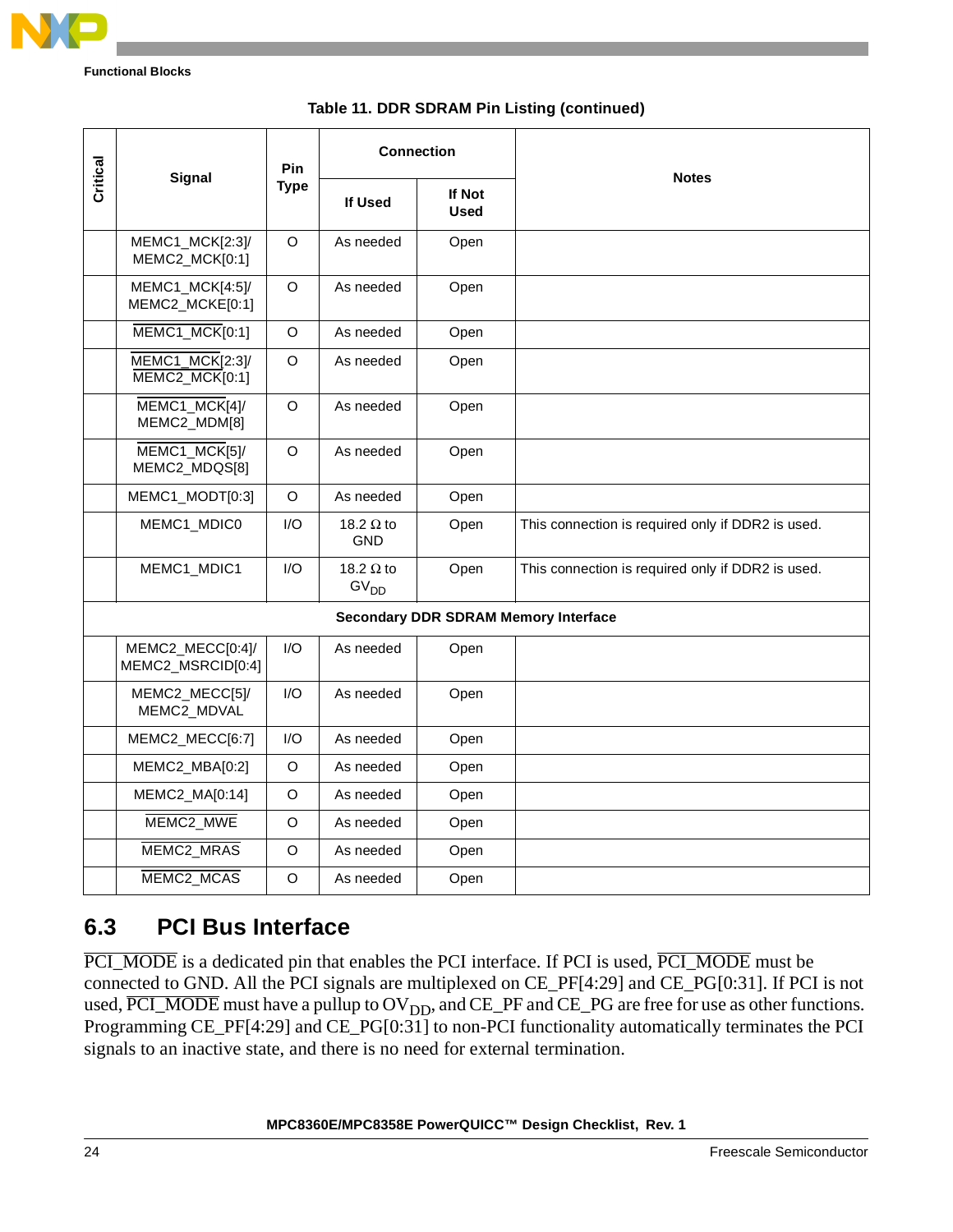

If PCI is used, program  $\overline{\text{INTA}}/\overline{\text{IRQ\_OUT}}/\text{CE\_PF[5]}$  to open drain and pull it up with a 10-k $\Omega$  resistor.

The RCWHR controls the hardware configuration of the PCI blocks as follows:

- RCWH[PCIHOST]. Host/Agent mode for PCI.
- RCWH[PCIARB]. PCI internal/external arbiter mode select.
- RCWH[PCICKDRV]. PCI clock output driver enable/disable. PCI\_CLK\_OUT[0:2] are multiplexed with PF[26:28]. If PCICKDRV = 1, it sets the registers that control these pins, namely CPDIR2F and CPPAR2F so that they function as output and PCI\_CLK\_OUT.

When the device is configured as a PCI host and PCI clock output buffers are enabled in RCWH[PCICKDRV], the device provides three clock output signals for external PCI agents, PCI\_CLK\_OUT[0:2]. Each clock output can be enabled (enable toggling of the clock) by setting its corresponding OCCR[PCICOE*n*] bit.

The MPC8360E PCI interface is hot swap friendly, meaning that it supports the hardware and software connection processes as defined in the Hot Swap specification. This level of support allows the board and system designers to build full Hot Swap systems based on the MPC8360E as a PCI target device. It is assumed that the system uses the external arbiter from the PCI host. Therefore, the extra pins needed for the CompactPCI Hot Swap are multiplexed with the PCI arbitration signals. When an external arbiter is selected ( $RCWH[PCIARB] = 0$ ), the CompactPCI Hot Swap pins function. When an internal arbiter is selected (RCWH[PCIARB] = 1), the  $\overline{GNTx/REDx}$  pins function.

Refer to the MPC8360E reference manual for details on the usage of the RCWH settings.

| Critical | Signal               | <b>Pin</b> | <b>Connection</b>                        |                                                        |                                                                                                                                                                                                                                                                                     |              |  |  |
|----------|----------------------|------------|------------------------------------------|--------------------------------------------------------|-------------------------------------------------------------------------------------------------------------------------------------------------------------------------------------------------------------------------------------------------------------------------------------|--------------|--|--|
|          |                      |            | <b>Type</b>                              | <b>If Used</b>                                         | If Not<br><b>Used</b>                                                                                                                                                                                                                                                               | <b>Notes</b> |  |  |
|          | <b>PCI</b> Interface |            |                                          |                                                        |                                                                                                                                                                                                                                                                                     |              |  |  |
|          | PCI_INTA/IRQ_OUT     | $\circ$    | 2 k-10 k $\Omega$ to<br>OV <sub>DD</sub> | 2 k–10 k $\Omega$ to<br>OV <sub>DD</sub>               | Open-drain signal. In agent mode, INTA typically<br>connects to a central interrupt controller. In host<br>mode, INTA can be used to assert interrupts to other<br>devices, such as a second processor.                                                                             |              |  |  |
|          | PCI_RESET_OUT        | $\Omega$   | As needed                                | Open                                                   | This signal is used only in host mode. It should be<br>left unconnected in agent mode.                                                                                                                                                                                              |              |  |  |
|          | PCI_AD[31:0]         | $UO$       | As needed                                | 2 k-10 k $\Omega$ to<br>OV <sub>DD</sub><br>or<br>Open | If the PCI port is not used and the bus is parked, no<br>termination is needed. Software must park the bus<br>as follows:<br>1. $RCWHR[PCIHOST] = 1$<br>$RCWHR[PCIARB] = 1$<br>2.<br>3a. PCI Arbiter Control Configuration Register PM<br>$bit = 1$ , or<br>3b. PCI_GCR $[BBR] = 1$ |              |  |  |

|  | Table 12. PCI Bus Interface Pin Listing |  |
|--|-----------------------------------------|--|
|  |                                         |  |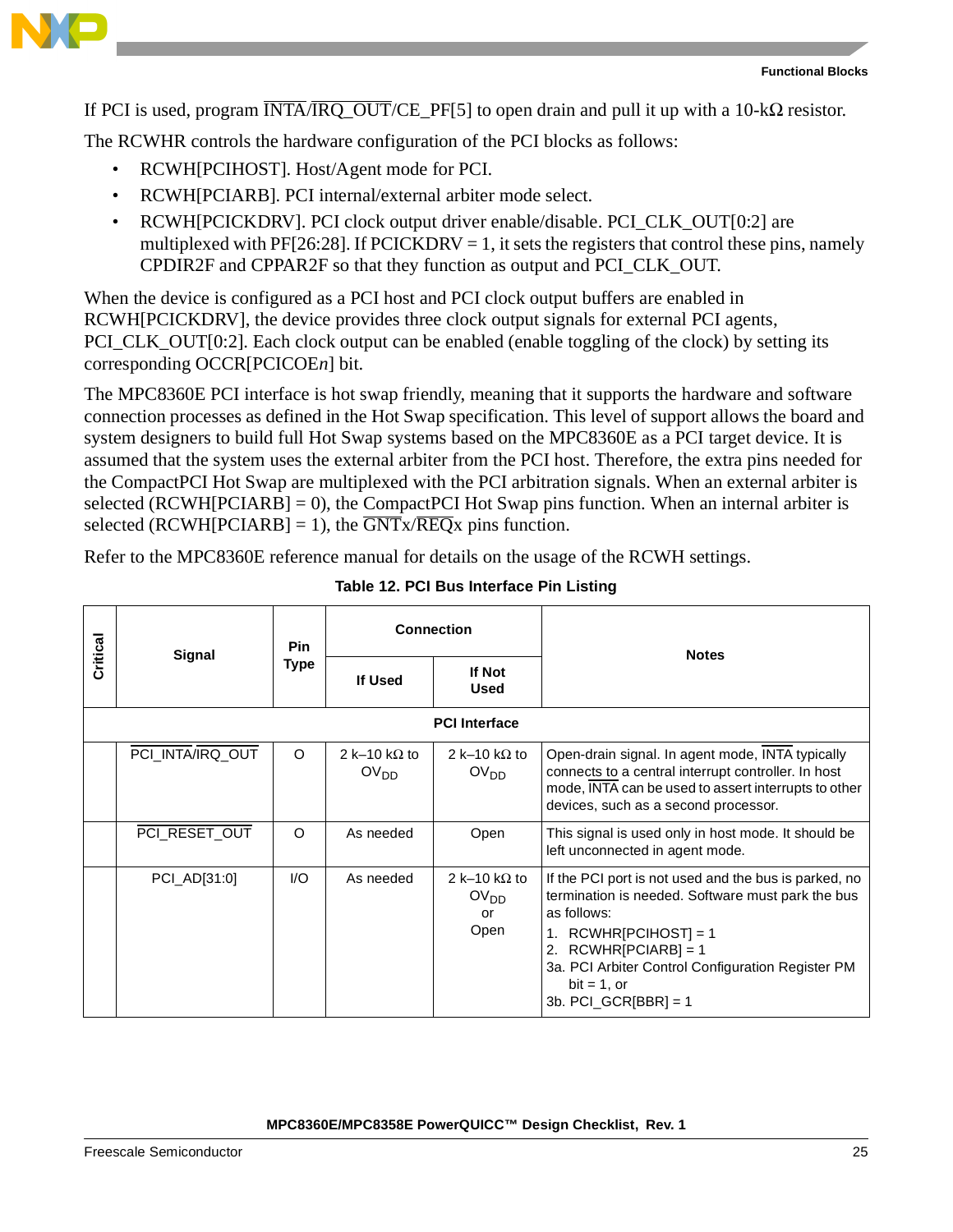

|   | Critical<br><b>Signal</b> |              | <b>Connection</b>                                                             |                                                        | <b>Notes</b>                                                                                                                                                                                                                                                                      |
|---|---------------------------|--------------|-------------------------------------------------------------------------------|--------------------------------------------------------|-----------------------------------------------------------------------------------------------------------------------------------------------------------------------------------------------------------------------------------------------------------------------------------|
|   |                           | <b>Type</b>  | If Used                                                                       | If Not<br><b>Used</b>                                  |                                                                                                                                                                                                                                                                                   |
|   | $PCI_C/BE[3:0]$           | I/O          | As needed +<br>2 k-10 k $\Omega$ to<br>OV <sub>DD</sub>                       | 2 k-10 k $\Omega$ to<br>OV <sub>DD</sub><br>or<br>Open | If the PCI port is not used and the bus is parked, no<br>termination is needed. Software needs to park the<br>bus as follows:<br>1. RCWHR[PCIHOST] = 1<br>2. $RCWHR[PCI1ARB] = 1$<br>3a. PCI Arbiter Control Configuration Register PM<br>$bit = 1, or$<br>3b. $PCI_GCR[BBR] = 1$ |
|   | PCI_PAR                   | $U$          | As needed                                                                     | 2 k-10 k $\Omega$ to<br>OV <sub>DD</sub>               | If the PCI port is not used, this signal must be pulled<br>up.                                                                                                                                                                                                                    |
|   | PCI_FRAME                 | I/O          | As needed +<br>2 k-10 k $\Omega$ to<br>OV <sub>DD</sub>                       | 2 k-10 k $\Omega$ to<br>OV <sub>DD</sub>               | PCI specification requires a weak pullup.                                                                                                                                                                                                                                         |
|   | PCI_TRDY                  | $U$          | As needed +<br>2 k-10 k $\Omega$ to<br>OV <sub>DD</sub>                       | 2 k-10 k $\Omega$ to<br>OV <sub>DD</sub>               | PCI specification requires a weak pullup.                                                                                                                                                                                                                                         |
|   | PCI_IRDY                  | $U$          | As needed +<br>2 k-10 k $\Omega$ to<br>OV <sub>DD</sub>                       | 2 k-10 k $\Omega$ to<br>OV <sub>DD</sub>               | PCI specification requires a weak pullup.                                                                                                                                                                                                                                         |
|   | PCI_STOP                  | I/O          | As needed +<br>2 k-10 k $\Omega$ to<br>OV <sub>DD</sub>                       | 2 k-10 k $\Omega$ to<br>OV <sub>DD</sub>               | PCI specification requires a weak pullup.                                                                                                                                                                                                                                         |
|   | PCI_DEVSEL                | $U$          | As needed +<br>2 k-10 k $\Omega$ to<br>OV <sub>DD</sub>                       | 2 k-10 k $\Omega$ to<br>OV <sub>DD</sub>               | PCI specification requires a weak pullup.                                                                                                                                                                                                                                         |
| X | PCI_IDSEL                 | $\mathbf{I}$ | <b>PCI host:</b><br>Tie to GND<br><b>PCI</b> agent:<br>One of<br>PCI_AD[31:0] | Tie to GND                                             | IDSEL should be connected to GND for host<br>systems and to one address line for agent systems.<br>If the PCI port is not used, it should be grounded.<br>• PCI host is selected by<br>$RCWH[PCIHOST] = 1.$<br>• PCI agent is selected by<br>$RCWH[PCIHOST] = 0.$                 |
|   | PCI_SERR                  | I/O          | As needed +<br>2 k-10 k $\Omega$ to<br>OV <sub>DD</sub>                       | 2 k-10 k $\Omega$ to<br>OV <sub>DD</sub>               | PCI specification requires a weak pullup.                                                                                                                                                                                                                                         |
|   | PCI_PERR                  | I/O          | As needed +<br>2 k-10 k $\Omega$ to<br>OV <sub>DD</sub>                       | 2 k-10 k $\Omega$ to<br>OV <sub>DD</sub>               | PCI specification requires a weak pullup.                                                                                                                                                                                                                                         |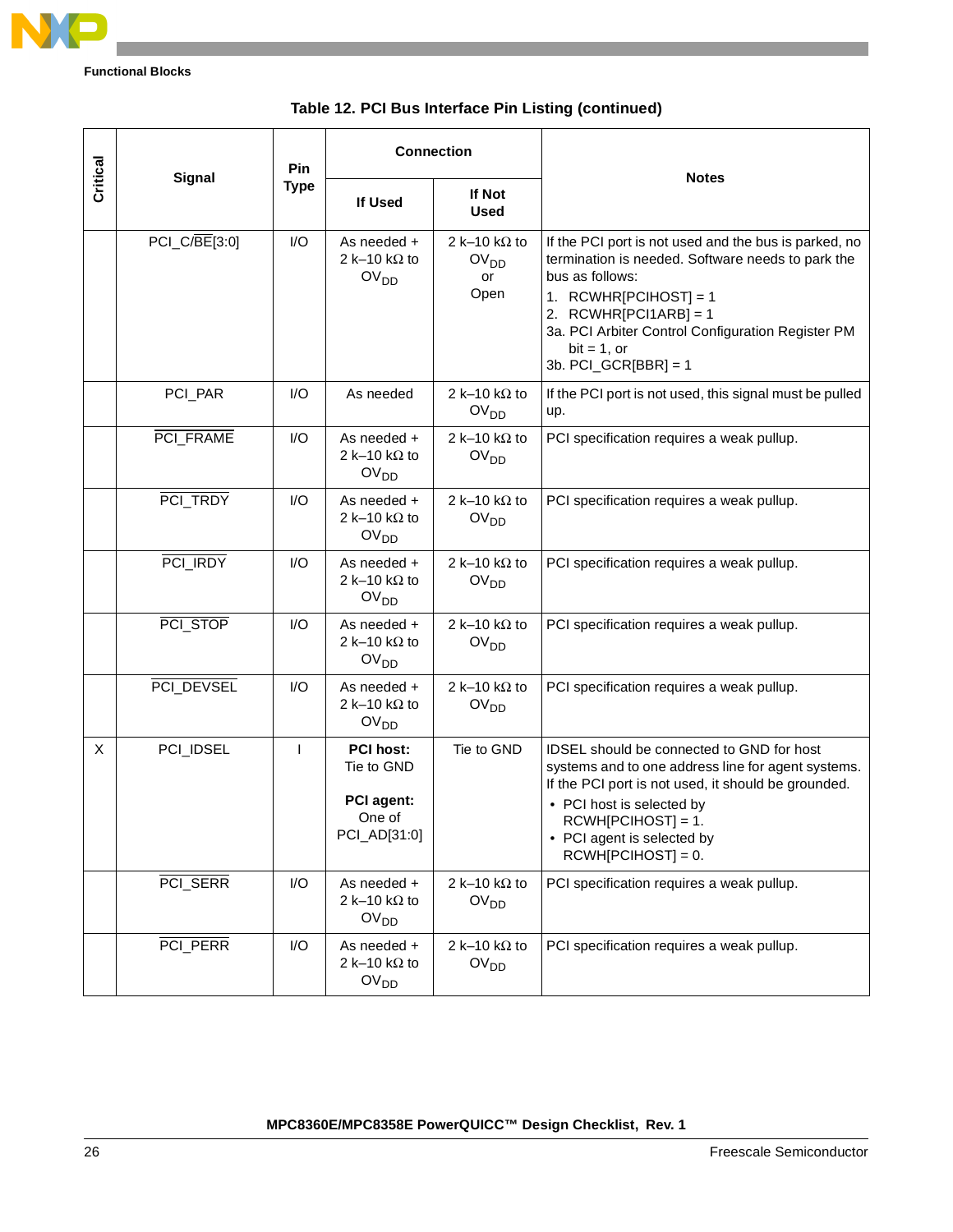

| Critical<br><b>Signal</b> |              | <b>Connection</b>                                                                                                                                      |                                                                                                                | <b>Notes</b>                                                                                                                                                                                                                                                                                                                                                 |
|---------------------------|--------------|--------------------------------------------------------------------------------------------------------------------------------------------------------|----------------------------------------------------------------------------------------------------------------|--------------------------------------------------------------------------------------------------------------------------------------------------------------------------------------------------------------------------------------------------------------------------------------------------------------------------------------------------------------|
|                           | <b>Type</b>  | <b>If Used</b>                                                                                                                                         | If Not<br><b>Used</b>                                                                                          |                                                                                                                                                                                                                                                                                                                                                              |
| PCI_REQ0                  | I/O          | <b>External</b><br>arbiter:<br>As needed<br>Internal<br>arbiter:<br>As needed +<br>2 k-10 k $\Omega$ to                                                | <b>External</b><br>arbiter:<br>Open<br><b>Internal</b><br>arbiter:<br>2 k-10 k $\Omega$ to<br>OV <sub>DD</sub> | If an external arbiter is used, REQ0 becomes an<br>output signal and does not need to be terminated.<br>$\bullet$ External arbiter selected by RCWH[PCIARB] = 0.<br>• Internal arbiter selected by RCWH[PCIARB] = 1.                                                                                                                                         |
| PCI_REQ1/<br>CPCI_HS_ES   | $\mathbf{I}$ | OV <sub>DD</sub><br><b>External</b><br>arbiter:<br>As needed<br><b>Internal</b><br>arbiter:<br>As needed +<br>2 k-10 k $\Omega$ to<br>OV <sub>DD</sub> | 2 k-10 k $\Omega$ to<br>OV <sub>DD</sub>                                                                       | This pin is multiplexed with a CompactPCI Hot Swap<br>function. CompactPCI functionality selected when<br>external arbiter is used.<br>$\bullet$ External arbiter selected by RCWH[PCIARB] = 0.<br>$\bullet$ Internal arbiter selected by RCWH[PCIARB] = 1.                                                                                                  |
| PCI_REQ2                  | $\mathbf{I}$ | As needed +<br>2 k-10 k $\Omega$ to<br>OV <sub>DD</sub>                                                                                                | 2 k-10 k $\Omega$ to<br>OV <sub>DD</sub>                                                                       |                                                                                                                                                                                                                                                                                                                                                              |
| PCI_GNT0                  | I/O          | <b>External</b><br>arbiter:<br>As needed +<br>2 k-10 k $\Omega$ to<br>OV <sub>DD</sub><br><b>Internal</b><br>arbiter:<br>As needed                     | <b>External</b><br>arbiter:<br>2 k-10 k $\Omega$ to<br>OV <sub>DD</sub><br><b>Internal</b><br>arbiter:<br>Open | If an external arbiter is used, GNT0 becomes an<br>input signal and should be pulled up with 2 k-10 k $\Omega$<br>to OV <sub>DD</sub> .<br>• External arbiter selected by $RCWH[PCIARB] = 0$ .<br>• Internal arbiter selected by RCWH[PCIARB] = 1.                                                                                                           |
| PCI_GNT1/<br>CPCI_HS_LED  | O            | As needed                                                                                                                                              | Open                                                                                                           | This pin is multiplexed with a CompactPCI Hot Swap<br>function. CompactPCI functionality selected when<br>external arbiter is used.<br>• External arbiter selected by $RCWH[PCIARB] = 0$ .<br>$\bullet$ Internal arbiter selected by RCWH[PCIARB] = 1.                                                                                                       |
| PCI_GNT2/<br>CPCI_HS_ENUM | O            | <b>External</b><br>arbiter:<br>As needed +<br>2 k-10 k $\Omega$ to<br>OV <sub>DD</sub><br><b>Internal</b><br>arbiter:<br>As needed                     | <b>External</b><br>arbiter:<br>Open<br><b>Internal</b><br>arbiter:<br>Open                                     | This pin is multiplexed with a CompactPCI Hot Swap<br>function. CompactPCI functionality selected when<br>external arbiter is used.<br>• If CompactPCI Hot Swap function is used, a<br>weak pullup is required<br>(2 k-10 kΩ to $OVDD$ ).<br>• External arbiter selected by $RCWH[PCIARB] = 0$ .<br>$\bullet$ Internal arbiter selected by RCWH[PCIARB] = 1. |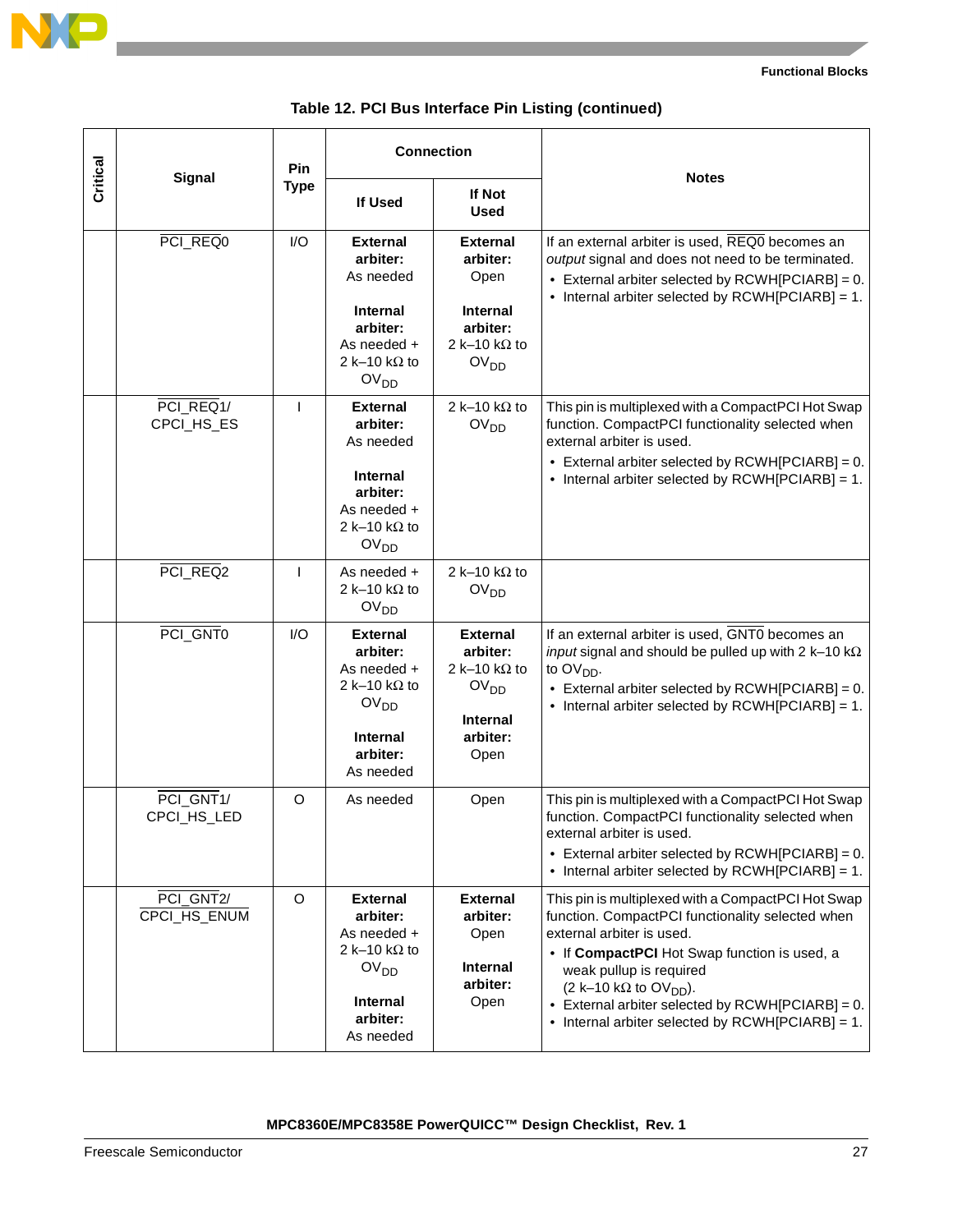

|          | Pin<br>Signal |             | <b>Connection</b>                  |                                                               |                             |
|----------|---------------|-------------|------------------------------------|---------------------------------------------------------------|-----------------------------|
| Critical |               | <b>Type</b> | If Used                            | If Not<br><b>Used</b>                                         | <b>Notes</b>                |
|          | PCI_MODE      | $\circ$     | 2 k-10 k $\Omega$ to<br><b>GND</b> | 2 k-10 k $\Omega$ to<br>OV <sub>DD</sub>                      |                             |
|          | M66EN         |             | As needed                          | 5 k $\Omega$ to OV <sub>DD</sub><br>or<br>1 k $\Omega$ to GND | No role if PCI is not used. |

## <span id="page-27-0"></span>**6.4 Integrated Programmable Interrupt Controller (IPIC)**

The integrated programmable interrupt controller (IPIC) provides interrupt management for receiving hardware-generated interrupts from different sources (both internal and external). It also prioritizes and delivers the interrupts to the CPU for servicing.

MCP\_OUT is an open-drain signals that must be pulled up with a 4.7-k $\Omega$  resistor.  $\overline{IRQ}0/\overline{MCP}$  is an input when the e300 core is enabled. When the e300 core is disabled, MCP can be used for either INTA or  $\overline{\text{MCP\_OUT}}$  depending on SERCR[MCPR] programming.  $\overline{\text{IRQ}}[1:3]$  and  $\overline{\text{IRQ}}[6:7]$  are multiplexed with other functions and are controlled by the SICRL and SICRH registers. Unused IRQ signals must be pulled up to  $\overline{OV}_{DD}$ . The LDP[1]/CKSTOP\_IN and  $\overline{IRQ}[7]$ /CKSTOP\_IN/LCS[7] signals must be actively driven or pulled up to  $\text{OV}_{\text{DD}}$  if they are programmed as  $\overline{\text{CKSTOP\_IN}}$ .

| Critical | Signal                                     | Pin<br><b>Type</b>      | <b>Connection</b>                                              |                                           | <b>Notes</b>                                                    |
|----------|--------------------------------------------|-------------------------|----------------------------------------------------------------|-------------------------------------------|-----------------------------------------------------------------|
|          |                                            |                         | If Used                                                        | If Not<br><b>Used</b>                     |                                                                 |
|          |                                            |                         |                                                                | <b>Programmable Interrupt Controller</b>  |                                                                 |
|          | MCP_OUT                                    | $\circ$                 | As needed +<br>$4.7 k\Omega$<br>to OV <sub>DD</sub>            | 4.7 k $\Omega$ to $\text{OV}_{\text{DD}}$ | Open drain signal                                               |
|          | IRQ[0]/MCP_IN                              |                         | As needed +<br>2 k-10 k $\Omega$<br>to $\text{OV}_{\text{DD}}$ | 2 k-10 k $\Omega$ to<br>OV <sub>DD</sub>  |                                                                 |
|          | IRQ[1]/M1SRCID[4]/<br>M2SRCID[4]/LSRCID[4] | $\mathsf{I}/\mathsf{O}$ | As needed +<br>2 k-10 k $\Omega$<br>to $\text{OV}_{\text{DD}}$ | 2 k-10 k $\Omega$ to<br>OV <sub>DD</sub>  | Pin functionality determined by SICRL[SRCID_A]<br>bit settings. |
|          | IRQ[2]/M1DVAL/<br>M2DVAL /LDVAL            | $\mathsf{I}/\mathsf{O}$ | As needed +<br>2 k-10 k $\Omega$<br>to $\text{OV}_{\text{DD}}$ | 2 k-10 k $\Omega$ to<br>OV <sub>DD</sub>  | Pin functionality determined by SICRL[SRCID_A]<br>bit settings. |
|          | IRQ[3]/CORE_RESET                          | $\mathsf{U}\mathsf{O}$  | As needed +<br>2 k-10 k $\Omega$<br>to $\text{OV}_{\text{DD}}$ | 2 k-10 k $\Omega$ to<br>OV <sub>DD</sub>  | Pin functionality determined by SICRH[IRQ3] bit<br>settings.    |

#### **Table 13. Programmable Interrupt Controller Pin Listing**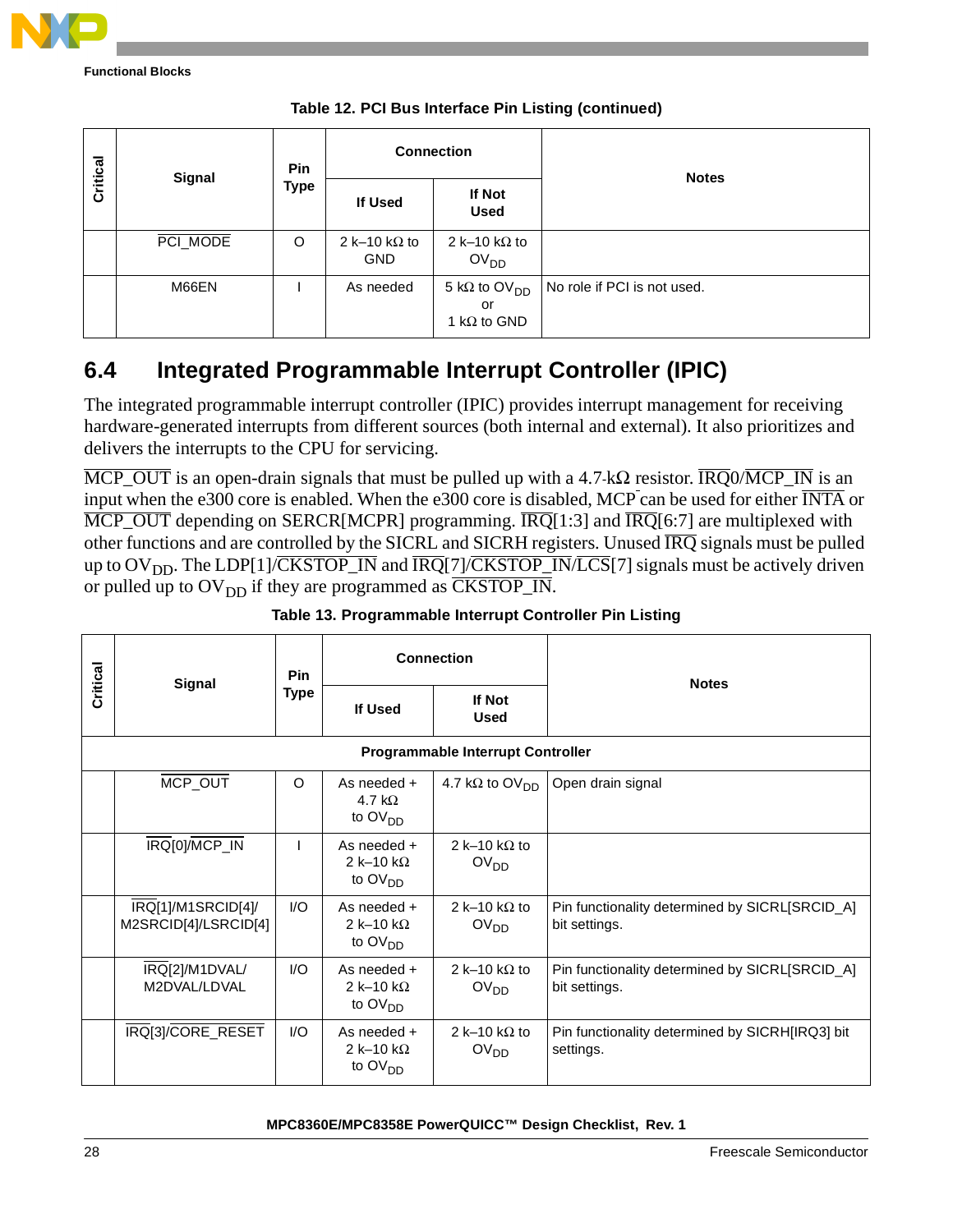

|  | Critical<br>Signal           | Pin<br><b>Type</b>     | <b>Connection</b>                                                      |                                                         | <b>Notes</b>                                                         |
|--|------------------------------|------------------------|------------------------------------------------------------------------|---------------------------------------------------------|----------------------------------------------------------------------|
|  |                              |                        | If Used                                                                | If Not<br><b>Used</b>                                   |                                                                      |
|  | $\overline{\text{IRQ}}[4:5]$ |                        | As needed +<br>2 k-10 k $\Omega$<br>to $\text{OV}_{\text{DD}}$         | 2 k-10 k $\Omega$ to<br>OV <sub>DD</sub>                |                                                                      |
|  | IRQ[6]/LCS[6]/<br>CKSTOP_OUT | I/O                    | <b>CKSTOP_OUT:</b><br>As needed +<br>10 k $\Omega$ to OV <sub>DD</sub> | <b>CKSTOP_OUT:</b><br>Open                              | Pin functionality determined by<br>SICRH[IRQ_CKSTOP_A] bit settings. |
|  |                              |                        | Others:<br>As needed +<br>2k-10 k $\Omega$<br>to $OVDD$                | Others:<br>2 k-10 k $\Omega$ to<br>OV <sub>DD</sub>     |                                                                      |
|  | IRQ[7]/LCS[7]/<br>CKSTOP_IN  | $\mathsf{U}\mathsf{O}$ | <b>CKSTOP_IN:</b><br>As needed +<br>10 k $\Omega$ to OV <sub>DD</sub>  | <b>CKSTOP_IN:</b><br>4.7 k $\Omega$ to OV <sub>DD</sub> | Pin functionality determined by<br>SICRH[IRQ_CKSTOP_A] bit settings. |
|  |                              |                        | Others:<br>As needed +<br>2 k-10 k $\Omega$<br>to OV <sub>DD</sub>     | Others:<br>2 k-10 k $\Omega$ to<br>OV <sub>DD</sub>     |                                                                      |

#### **Table 13. Programmable Interrupt Controller Pin Listing (continued)**

### <span id="page-28-0"></span>**6.5 DUART**

The MPC8360E DUART module provides two standard UART interfaces. In addition, any UCC from the QUICC Engine block can be programmed to function as UART. Refer to [Section 6.7.3, "QUICC Engine](#page-38-0)  [UART](#page-38-0)." The DUART1 pins are multiplexed with the DDR Controller and Local Bus Controller debug function signals. The function is programmed with SICRL[SRCID\_A]. If UART1 uses only UART1\_SOUT and UART1\_SIN, UART1\_CTS must be pulled down.

| Critical | Signal                                                             | <b>Connection</b><br><b>Pin</b><br><b>Type</b><br>If Used |           |                                                                             |                                                                |  |
|----------|--------------------------------------------------------------------|-----------------------------------------------------------|-----------|-----------------------------------------------------------------------------|----------------------------------------------------------------|--|
|          |                                                                    |                                                           |           | <b>If Not</b><br><b>Used</b>                                                | <b>Notes</b>                                                   |  |
|          | <b>Dual UART</b>                                                   |                                                           |           |                                                                             |                                                                |  |
|          | UART1 SOUT/<br>M1SRCIDI01/<br>M2SRCID[0]/<br>LSRCID <sub>[0]</sub> | $\circ$                                                   | As needed | Open                                                                        | Pin functionality determined by SICRL[SRCID_A] bit<br>setting. |  |
|          | UART1 SIN/<br>M1SRCID[1]/<br>M2SRCID[1]/<br>LSRCID[1]              | 1/O                                                       | As needed | 2 k-10 k $\Omega$ to<br>GND or program<br>pin to function as<br>a debug pin | Pin functionality determined by SICRL[SRCID_A] bit<br>setting. |  |

#### **Table 14. Dual UART Pin Listing**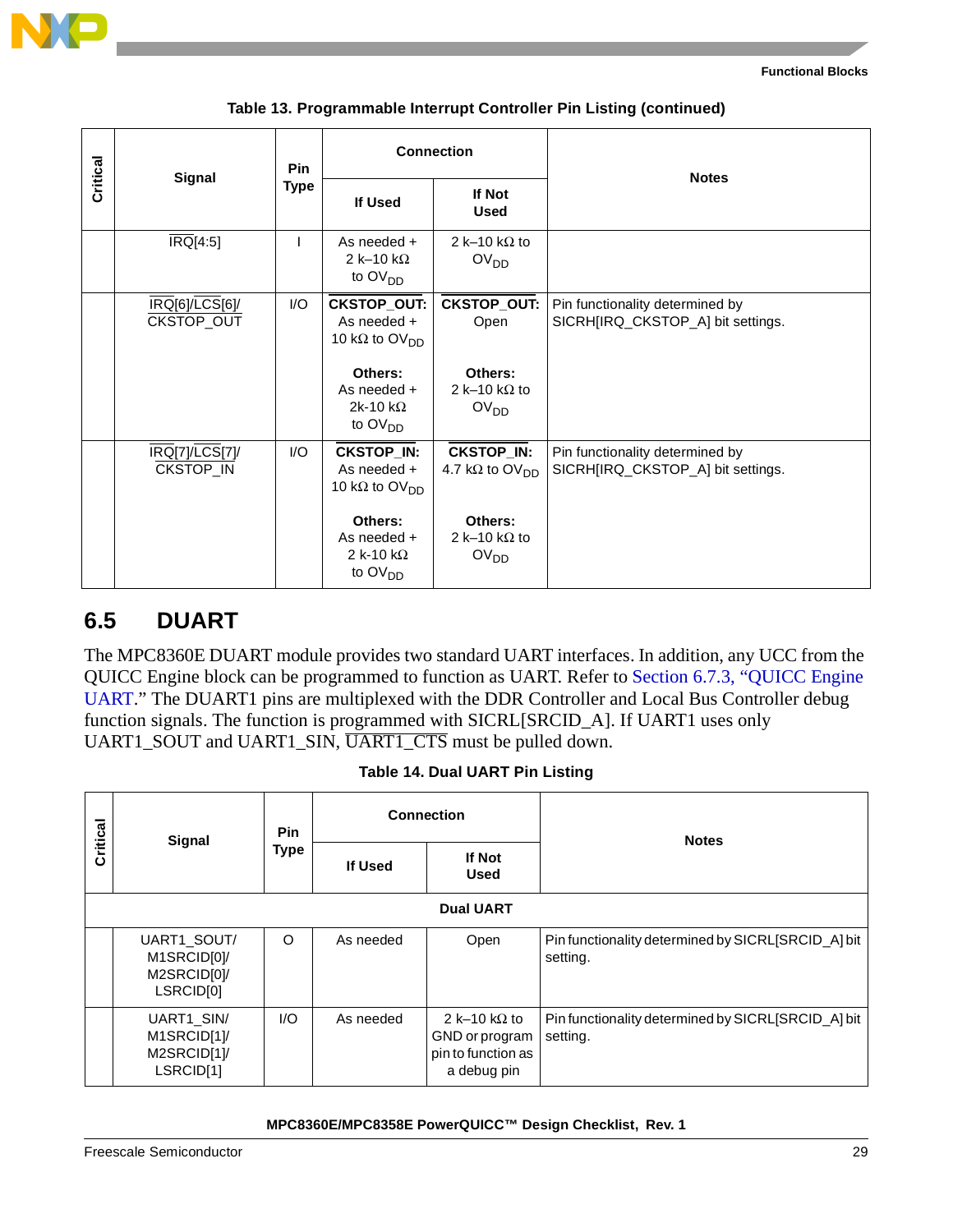

| Critical | <b>Signal</b>                                         | <b>Pin</b><br>Type<br>If Used | <b>Connection</b> | <b>Notes</b>                                                                |                                                                                                                       |
|----------|-------------------------------------------------------|-------------------------------|-------------------|-----------------------------------------------------------------------------|-----------------------------------------------------------------------------------------------------------------------|
|          |                                                       |                               |                   | <b>If Not</b><br><b>Used</b>                                                |                                                                                                                       |
|          | UART1_CTS/<br>M1SRCID[2]/<br>M2SRCID[2]/<br>LSRCID[2] | 1/O                           | As needed         | 2 k-10 k $\Omega$ to<br>GND or program<br>pin to function as<br>a debug pin | Pin functionality determined by SICRL[SRCID_A] bit<br>setting If UART1 is used, but CTS is not used, pull it<br>down. |
|          | UART1 RTS/<br>M1SRCID[3]/<br>M2SRCID[3]/<br>LSRCID[3] | $\Omega$                      | As needed         | Open                                                                        | Pin functionality determined by SICRLISRCID Al bit<br>setting. If UART1 is used but RTS is not used, leave<br>open.   |

The pins of UART2 are multiplexed with the QUICC Engine pins. There are two options. One is on CE\_PE, the other is on CE\_PF. For greater flexibility, all the signals do not have to be on CE\_PE or CE\_PF. For example, you can assign UART2\_SOUT to PE24 and UART2\_SIN to PF3.

#### **Table 15. DUART2 Pin Listings**

| Signal     | <b>QUICC Engine Port</b> | <b>Termination</b> |                                       |
|------------|--------------------------|--------------------|---------------------------------------|
|            | Option1                  | <b>Option 2</b>    |                                       |
| UART2_SOUT | PF <sub>0</sub>          | <b>PE24</b>        | Program to a non-UART function if the |
| UART2 SIN  | PF <sub>3</sub>          | <b>PE17</b>        | pin is not used.                      |
| UART2 CTS  | PF <sub>1</sub>          | <b>PE23</b>        |                                       |
| UART2 RTS  | PF <sub>2</sub>          | <b>PE25</b>        |                                       |

# **6.6 I2C Interface**

[Table 16](#page-29-0) lists the  $I<sup>2</sup>C$  pins.

### **Table 16. I2C Pin Listing**

<span id="page-29-0"></span>

| Signal               | <b>Pin</b> | <b>Termination</b>                                   |                                     | <b>Notes</b>                         |
|----------------------|------------|------------------------------------------------------|-------------------------------------|--------------------------------------|
|                      | Type       | If used                                              | If not used                         |                                      |
| IIC1 SCL             | I/O        | As needed +<br>2k-10k $\Omega$ to OV <sub>DD</sub>   | 2k-10k $\Omega$ to OV <sub>DD</sub> | Open-drain signal, must be pulled up |
| IIC1 SDA             | I/O        | As needed +<br>2k-10k $\Omega$ to OV <sub>DD</sub>   | 2k-10k $\Omega$ to OV <sub>DD</sub> | Open-drain signal, must be pulled up |
| <b>IIC2 SCL</b>      | I/O        | As needed $+$<br>2k-10k $\Omega$ to OV <sub>DD</sub> | 2k-10k $\Omega$ to OV <sub>DD</sub> | Open-drain signal, must be pulled up |
| IIC <sub>2</sub> SDA | I/O        | As needed +<br>2k-10k $\Omega$ to OV <sub>DD</sub>   | 2k-10k $\Omega$ to OV <sub>DD</sub> | Open-drain signal, must be pulled up |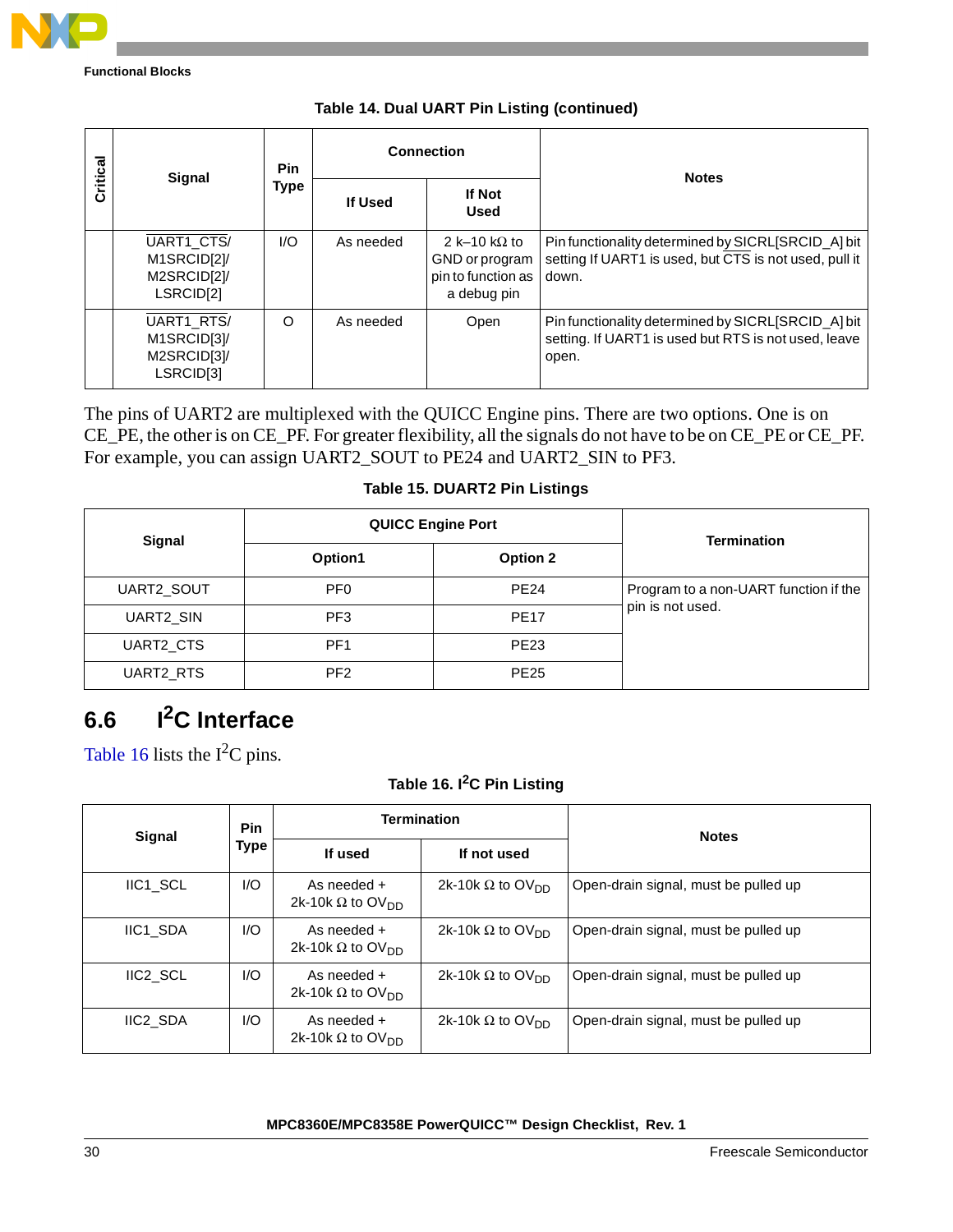

### **6.7 QUICC Engine Communication Interfaces**

The QUICC Engine communication interfaces include the Ethernet controller, UTOPIA/POS, universal asynchronous receiver/transmitter (UART), universal serial bus (USB) controller, and serial peripheral interface (SPI).

### **6.7.1 Ethernet Controller**

The interfaces of the QUICC Engine are as follows:

- Media-independent interface (MII)
- Reduced media-independent interface (RMII)
- Gigabit media-independent interface (GMII)
- Reduced gigabit media-independent interface (RGMII)
- Reduced ten-bit interface (RTBI)

### **6.7.1.1 Media-Independent Interface (MII)**

All MPC8360E UCCs can be programmed for an Ethernet protocol. We denote UCC*n* Ethernet as Ethernet *n*. All UCC Ethernets have dedicated NMSI pins that support MII interfaces, excluding the clocking signals. The NMSI signals include:

- Enet-TXD[0:3]
- Enet-TX\_EN
- Enet-TX\_ER
- Enet-RXD[0:3]
- Enet-COL
- Enet-CRS
- Enet-RX DV
- Enet-RX\_ER

The MPC8360E MII interface clocking pins (RX\_CLK and TX\_CLK) are inputs. They are driven by the PHY device. The RX CLK and TX CLK are routed through CLKx pins that are multiplexed with PC[0:23]. See the MPC8360E reference manual. For each Ethernet *n*, the RX\_CLK and TX\_CLK multiplexing is controlled by CMXUCRx. For Ethernet 1 and Ethernet 3, multiplexing is controlled by CMXUCR1. For Ethernet 2 and Ethernet 4, multiplexing is controlled by CMXUCR2, and so on.

### **6.7.1.2 RMII Interface Connection**

All UCC Ethernets support the RMII interface, which uses only a subset of the MII signals. The MII signals should be connected as shown in [Table 17](#page-31-0). For RMII, the TX and RX share one clock called REF\_CLK. The REF\_CLK from the PHY must be connected to TX\_CLK of the MPC8360E. RX\_CLK is not used.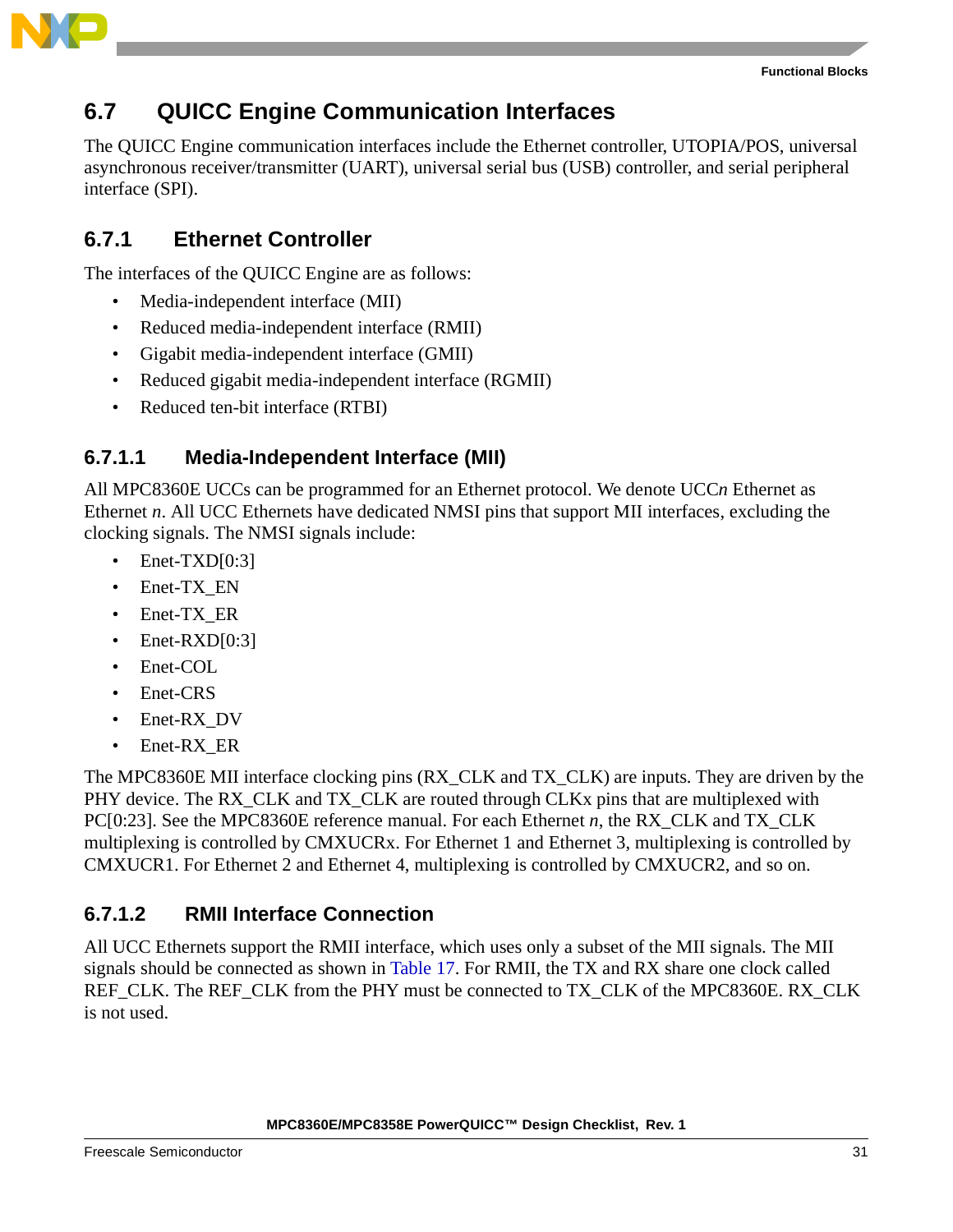<span id="page-31-0"></span>

| <b>MPC8360E Signals</b> | <b>PHY Signals</b> |  |
|-------------------------|--------------------|--|
| $Enet-TXD[0:1]$         | TXD[0:1]           |  |
| Enet-TX EN              | TX EN              |  |
| $Enet-RXD[0:1]$         | RXD[0:1]           |  |
| Enet-RX ER              | RX ER              |  |
| Enet-RX DV              | CRS DV             |  |
| TX CLK                  | REF CLK            |  |

### **6.7.1.3 MII/RMII Configuration**

[Table 18](#page-31-1) shows all possible MII/RMII configurations. Note that these pins can also be multiplexed with other QUICC Engine functionality. Refer to the MPC8360E reference manual. The dedicated NMSI pins are denoted as "Eth*n* NMSI." Notice the following:

- Ethernets 2, 4, and 5 RMII have the second option.
- Ethernet 2 RMII can pin out to the PCI/UPC2 pins, which are in the PF and PG ports.
- The Ethernet 2 secondary option is mutually exclusive with PCI/UPC2 function.
- Ethernet 4 RMII can pin out to the Ethernet 3 NMSI pins.
- The Ethernet 4 secondary option is mutually exclusive with Ethernet 3, Ethernet 1 GMII, and Ethernet 2 GMII functions.
- Ethernet 5 RMII can pin out to Ethernet 8 NMSI pins.
- The Ethernet 5 secondary option is mutually exclusive with Ethernet 8.

|  |  |  | <b>Table 18. MII/RMII Configuration</b> |
|--|--|--|-----------------------------------------|
|--|--|--|-----------------------------------------|

<span id="page-31-1"></span>

| <b>Ethernet</b> | Eth1-8 NMSI pins | MII                   | <b>RMII</b>           |                 |  |
|-----------------|------------------|-----------------------|-----------------------|-----------------|--|
|                 |                  |                       | <b>Option 1</b>       | <b>Option 2</b> |  |
| Ethernet 1      | PA[3:16]         | Eth1 NMSI             | Eth1 NMSI             |                 |  |
| Ethernet 2      | PA[17:30]        | Eth <sub>2</sub> NMSI | Eth <sub>2</sub> NMSI | PCI/UPC2 pins   |  |
| Ethernet 3      | PB[0:13]         | Eth <sub>3</sub> NMSI | Eth <sub>3</sub> NMSI |                 |  |
| Ethernet 4      | PB[14:27]        | Eth4 NMSI             | Eth4 NMSI             | Eth3 NMSI pins  |  |
| Ethernet 5      | PD[0:13]         | Eth5 NMSI             | Eth5 NMSI             | Eth8 NMSI pins  |  |
| Ethernet 6      | PD[14:27]        | Eth6 NMSI             | Eth6 NMSI             |                 |  |
| Ethernet 7      | PE[0:13]         | Eth7 NMSI             | Eth7 NMSI             |                 |  |
| Ethernet 8      | PE[14:27]        | Eth8 NMSI             | Eth8 NMSI             |                 |  |

### **6.7.1.4 Gigabit Ethernet**

Ethernet 1 and Ethernet 2 support Gigabit Ethernet through GMII/RGMII/TBI/RTBI.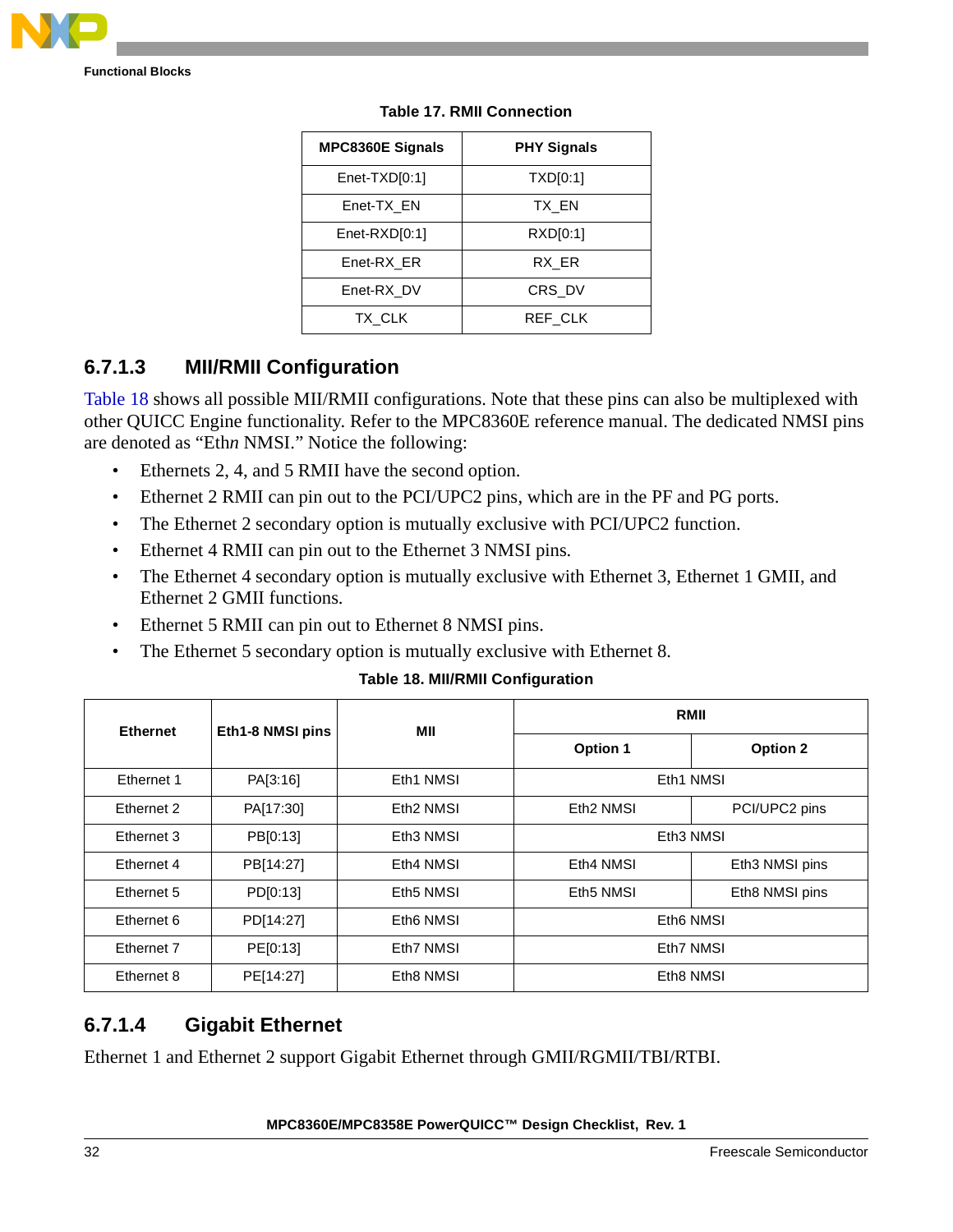

#### **GMII Data Pins**

The GMII consists of the MII signals plus TXD[4:7] and RXD[4:7]. RXD[4] is multiplexed with the MII COL signal. Thus, there are seven extra data signals. The possible configuration of the pins is listed in [Table 19.](#page-32-0)

<span id="page-32-0"></span>

| Ethernet n |                                   | GMII TXD[4:7] and RXD[5:7] pins <sup>1</sup> |  |  |  |
|------------|-----------------------------------|----------------------------------------------|--|--|--|
|            | Option 1                          | Option 2                                     |  |  |  |
| Ethernet 1 | PB[0:1], PB[4], PB[6:7], PB[9:10] | $PC[22:25]^{2}$                              |  |  |  |
| Ethernet 2 | PB[2:3], PB[5], PB[8], PB[11:13]  |                                              |  |  |  |
| Nato-      |                                   |                                              |  |  |  |

#### **Table 19. GMII Data Pins**

**Note:** 

1. PB[0:13] are also UCC3 NMSI pins. Due to pin multiplexing, use of Ethernet 1 GMII or Ethernet 2 GMII excludes use of Ethernet 3.

2. Only TXD[4:7] have a secondary option. RXD[5:7] have no secondary option.

#### <span id="page-32-1"></span>**Reduced Mode Interface: RGMII/RTBI**

Normal port I/O voltage is 3.3 V powered by OVDD. However, RGMII and RTBI have an I/O voltage of 2.5 V. Therefore, the signals for the reduced mode are powered by LVDDx. Ethernet 1 is powered by LVDD0. Ethernet 2 RGMII has two interface options which are powered by LVDD1 and LVDD2, respectively. [Table 20](#page-33-0) lists all the pins powered by LVDDx and their functions for the RGMII and RTBI interfaces.

**NOTE**

Revision 2.0 silicon only supports RGMII 10/100 Mbps. See QE\_ENET10 in the MPC8360ECE for more information.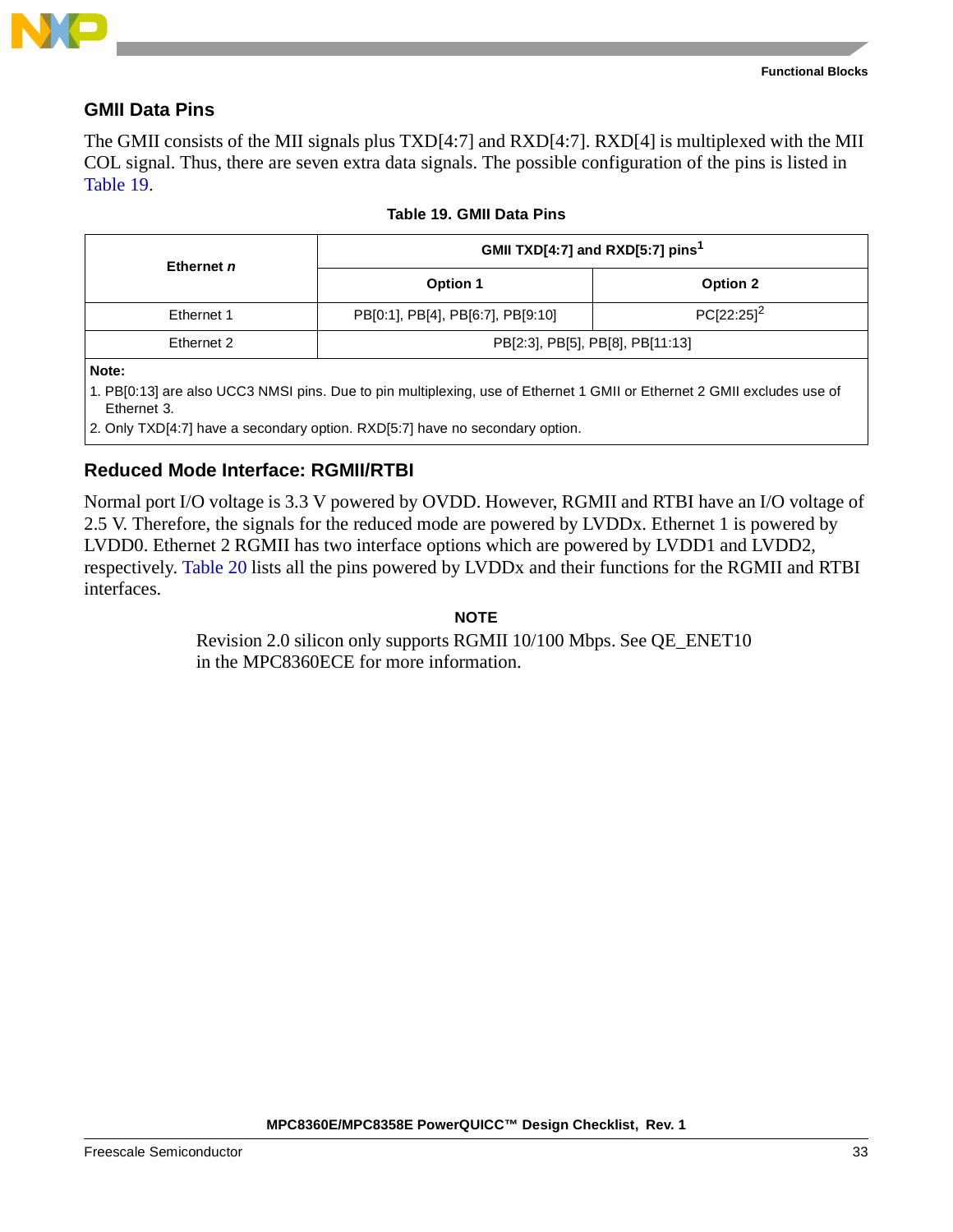

<span id="page-33-0"></span>

| <b>Pins Powered by LVDD0</b> |                      |                           | Pins Powered by LVDD1 |                                  |                                 | <b>Pins Powered by LVDD2</b> |                                  |                                 |
|------------------------------|----------------------|---------------------------|-----------------------|----------------------------------|---------------------------------|------------------------------|----------------------------------|---------------------------------|
| Port Pin                     | UCC1<br><b>RGMII</b> | <b>UCC</b><br><b>RTBI</b> | <b>Port Pins</b>      | UCC <sub>2</sub><br><b>RGMII</b> | UCC <sub>2</sub><br><b>RTBI</b> | <b>Port Pins</b>             | UCC <sub>2</sub><br><b>RGMII</b> | UCC <sub>2</sub><br><b>RTBI</b> |
| PA[0]                        | GRX_CLK              | GRX_CLK                   | PA[31]                | GRX_CLK                          | GRX_CLK                         | PF[20]                       | GRX_CLK                          | GRX_CLK                         |
| PA[3]                        | TXD[0]               | TCG[0]                    | PA[17]                | TXD[0]                           | TCG[0]                          | <b>PF[5]</b>                 | TXD[0]                           | TCG[0]                          |
| PA[4]                        | TXD[1]               | TCG[1]                    | PA[18]                | TXD[1]                           | TCG[1]                          | PF[6]                        | TXD[1]                           | TCG[1]                          |
| PA[5]                        | TXD[2]               | TCG[2]                    | PA[19]                | TXD[2]]                          | TCG[2]                          | PF[21]                       | TXD[2]                           | TCG[2]                          |
| PA[6]                        | TXD[3]               | TCG[3]                    | PA[20]                | TXD[3]                           | TCG[3]                          | PG[24]                       | TXD[3]                           | TCG[3]                          |
| <b>PA[7]</b>                 | TX_EN                | TCG[4]                    | PA[21]                | TX_EN                            | TCG[4]                          | PF[22]                       | TX_EN                            | TCG[4]                          |
| PA[9]                        | RXD[0]               | RCG[0]                    | PA[23]                | RXD[0]                           | RCG[0]                          | PF[23]                       | RXD[0]                           | RCG[0]                          |
| PA[10]                       | RXD[1]               | RCG[1]                    | PA[24]                | RXD[1]                           | RCG[1]                          | PF[24]                       | RXD[1]                           | RCG[1]                          |
| PA[11]                       | RXD[2]               | RCG[2]                    | PA[25]                | RXD[2]                           | RCG[2]                          | PG[30]                       | RXD[2]                           | RCG[2]                          |
| PA[12]                       | RXD[3]               | RCG[3]                    | PA[26]                | RXD[3]                           | RCG[3]                          | PF[25]                       | RXD[3]                           | RCG[3]                          |
| PA[15]                       | RX_DV                | RCG[4]                    | PA[29]                | RX_DV                            | RCG[4]                          | PG[31]                       | RX_DV                            | RCG[4]                          |
| PC[8]                        | GTX125               | GTX125                    | PC[3]                 | GTX125                           | GTX125                          | PC[7]                        | GTX125                           | GTX125                          |
| PC[9]                        | GTX_CLK              | GTX_CLK                   | PC[2]                 | GTX_CLK                          | GTX_CLK                         | PF[26]                       | GTX_CLK                          | GTX_CLK                         |

#### **Table 20. Reduced Mode Power Options**

### <span id="page-33-1"></span>**GMII/RGMII/TBI/RTBI Clocking**

Clocking is responsible for much of the complexity of the gigabit Ethernet interfaces. [Figure 9](#page-34-0) shows the difference between MII clocks and GMII/RGMII clocks. For MII, both TX\_CLK and RX\_CLK are inputs to the MPC8360E. For gigabit Ethernet, we prefix "G" to the clock to distinguish between the interface clocks. The transmitter clock GTX\_CLK is only an output for the MPC8360E.

For the MII interface, TX\_CLK and RX\_CLK are routed through CLK pins located in port C and controlled by CMXUCRx. Because of the high speed of the gigabit interface (125 MHz), GTX\_CLK and GRX\_CLK are not routed according to CMXUCRx registers. They have to be connected to dedicated pins. Gigabit Ethernet also needs the extra 125 MHz reference clock (GTX125) for its transmitter.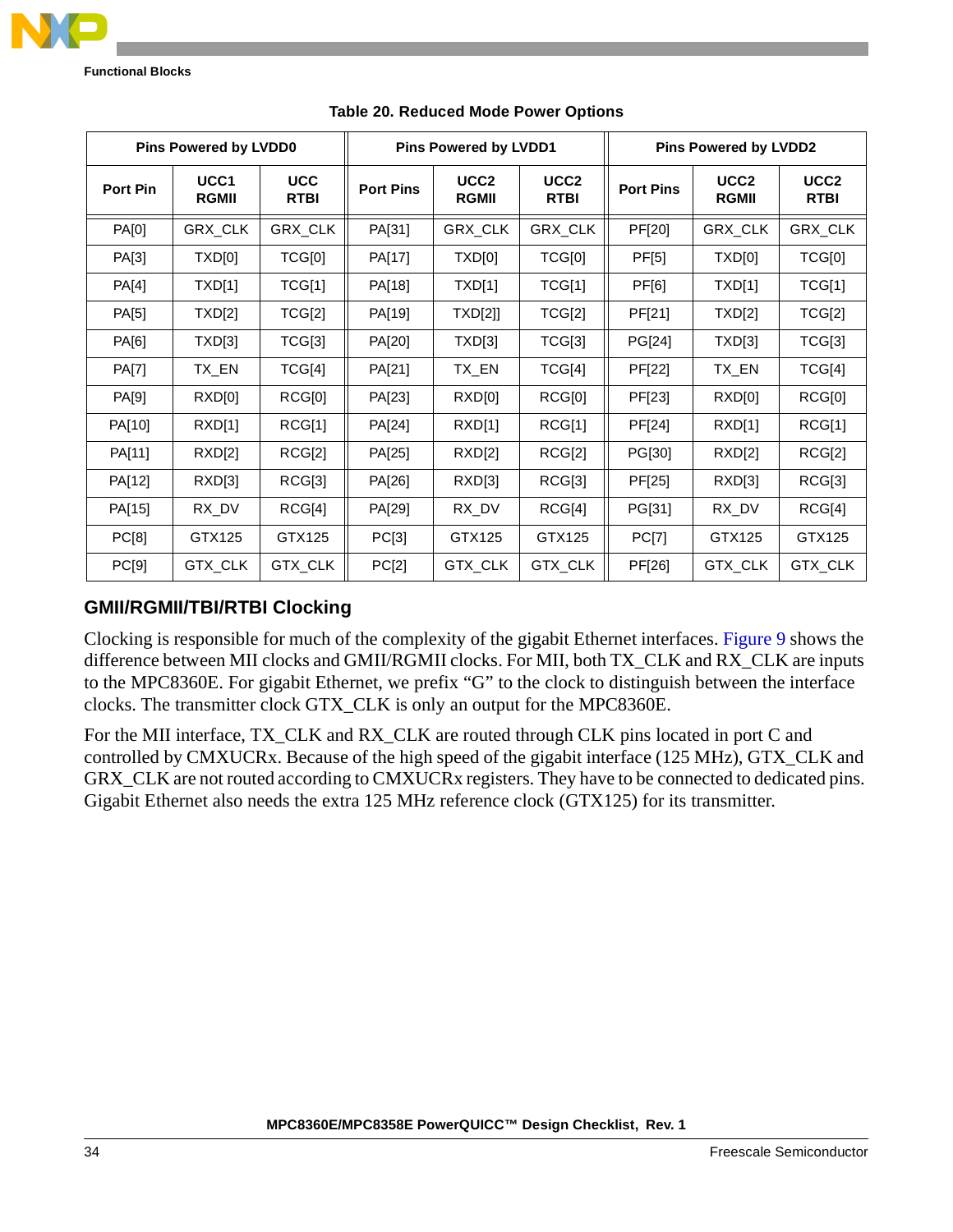



#### **GMII/RGMII/RTBI**



**Figure 9. Ethernet Clocking Signals**

#### <span id="page-34-0"></span>**Reference Clock Connections**

For the gigabit Ethernet interface, a 125MHz reference clock GTX125 must first be provided to the MPC8360E, one for each gigabit Ethernet interface. Since the MII TX\_CLK (routed through CMXUCRx) is unused in the GMII/RGMII interface, GTX125 is connected through TX\_CLK. TBI has two receiver clocks. PMA\_RX\_CLK0 is routed to the same GRX\_CLK as GMII/RGMII/RTBI. See [Table 21](#page-34-1) for reference clock connection options.

<span id="page-34-1"></span>

| Ethernet n                                                                                                                                           | Interface              | <b>Clock</b> | <b>Connection Options</b>                   | <b>Notes</b>   |  |  |
|------------------------------------------------------------------------------------------------------------------------------------------------------|------------------------|--------------|---------------------------------------------|----------------|--|--|
| Ethernet 1                                                                                                                                           | <b>GMII/TBI</b>        | GTX125       | CLK9, CLK10, CLK11, CLK12, CLK15, CLK16     | 1              |  |  |
| Ethernet 1                                                                                                                                           | RGMII/RTBI             | GTX125       | CLK9                                        | $\overline{2}$ |  |  |
| Ethernet 2                                                                                                                                           | GMII/TBI               | GTX125       | CLK3, CLK4, CLK7, CLK8, CLK16, CLK17, CLK18 | 1              |  |  |
| Ethernet 2                                                                                                                                           | RGMII/RTBI             | GTX125       | CLK4, CLK8                                  | $\overline{2}$ |  |  |
| Ethernet 1                                                                                                                                           | GMII/TBI/RGMII/RTBI    | GTX_CLK      | PC <sub>9</sub>                             |                |  |  |
| Ethernet 2                                                                                                                                           | RGMII/RTBI             | GTX_CLK      | PC <sub>2</sub>                             |                |  |  |
| Ethernet 2                                                                                                                                           | RGMII/RTBI             | GTX_CLK      | <b>PF26</b>                                 |                |  |  |
| Ethernet 1                                                                                                                                           | <b>GMII/RGMII/RTBI</b> | GRX_CLK      | PA <sub>0</sub>                             |                |  |  |
| Ethernet 2                                                                                                                                           | <b>GMII/TBI</b>        | GRX_CLK      | <b>PA31</b>                                 |                |  |  |
| Ethernet 2                                                                                                                                           | RGMII/RTBI             | GRX_CLK      | PA31, PF20                                  |                |  |  |
| Ethernet 1                                                                                                                                           | TBI                    | PMA_RX_CLK1  | <b>PC29</b>                                 |                |  |  |
| Ethernet 2                                                                                                                                           | TBI                    | PMA_RX_CLK1  | <b>PC28</b>                                 |                |  |  |
| Note:<br>1. See the description of the CMXUCRx register in the MPC8360ERM.<br>2. Options are limited due to 2.5 V I/O limitation. Refer to Table 20. |                        |              |                                             |                |  |  |

**Table 21. Reference Clock Connection Options**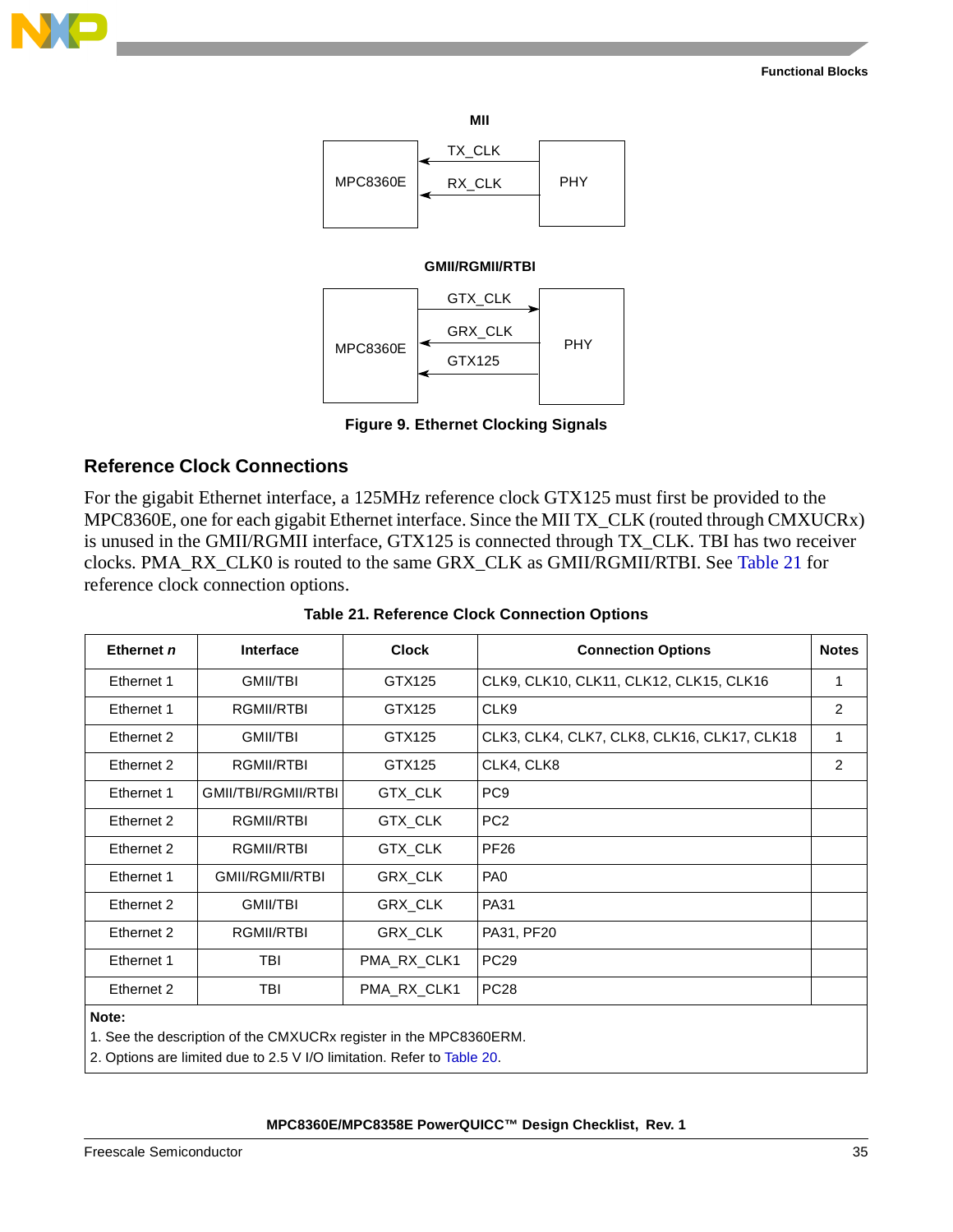

The MPC8360E family supports programmable delay of the clock that may be used to adjust the GTX CLK when needed. Instructions on how to program the delay for RGMII, GMII, and TBI to obtain the optimal AC timings for revision 2.1 silicon are below:

- RGMII (delaying the clock a maximum of 0.5ns if needed):
	- UCC1: Write 0b10 to bits 18:19 at address IMMRBAR  $+$  0x14A8
	- UCC2 option 1: Write 0b10 to bits 4:5 at address IMMRBAR  $+$  0x14A
	- UCC2 option 2: write 0b10 to bits 16:17 at address IMMRBAR  $+$  0x14AC
- RGMII (pulling in the clock a maximum of 0.5ns if needed):
	- UCC1: Write 0b00 to bits 18:19 at address IMMRBAR  $+$  0x14A8
	- UCC2 option 1: Write 0b00 to bits 4:5 at address IMMRBAR  $+$  0x14A8
	- UCC2 option 2: Write 0b00 to bits 16:17 at address IMMRBAR  $+$  0x14AC
- GMII (the AC timings specified in the MPC8360EEC and MPC8360ECE can be obtained only when the configuration below is performed):
	- UCC1: Configure the transmit clock on CE\_PC9 to CLK0 instead of GTX\_CLK by setting bits 18:19 of CPPAR1C to 0b10, write 0b11 to bits 18:19 at address IMMRBAR + 0x14A8, and write 0b0000 to bits 20:23 at address IMMRBAR  $+$  0x14AC
	- UCC2: Configure the transmit clock on CE\_PC2 to CLK0 instead of GTX\_CLK by setting bits 4:5 of CPPAR1C to 0b11, write 0b11 to bits 4:5 at address IMMRBAR + 0x14A8, and write 0b0000 to bits  $24:27$  at address IMMRBAR + 0x14AC
- TBI(the AC timings specified in the MPC8360EEC and MPC8360ECE can be obtained only when the configuration below is performed):
	- UCC1: Configure the transmit clock on CE\_PC9 to CLK0 instead of GTX\_CLK by setting bits 18:19 of CPPAR1C to 0b10, write 0b11 to bits 18:19 at address IMMRBAR + 0x14A8, and write 0b0000 to bits 20:23 at address IMMRBAR  $+$  0x14AC
	- UCC2: Configure the transmit clock on CE\_PC2 to CLK0 instead of GTX\_CLK by setting bits 4:5 of CPPAR1C to 0b11 and write 0b11 to bits 4:5 at address IMMRBAR + 0x14A8

#### **TBI/RTBI Connections**

<span id="page-35-0"></span>[Table 22](#page-35-0) lists the TBI/RTBI connections for Ethernet 1 and Ethernet 2.

|                 | <b>Ethernet 1 TBI</b> | <b>Ethernet 2 TBI</b> |                |  |
|-----------------|-----------------------|-----------------------|----------------|--|
| <b>Port Pin</b> | TBI pin               | <b>Port Pins</b>      | <b>TBI pin</b> |  |
| PC <sub>9</sub> | <b>GTX CLK</b>        | PC <sub>2</sub>       | <b>GTX CLK</b> |  |
| <b>PA14</b>     | <b>SDET</b>           | <b>PA28</b>           | <b>SDET</b>    |  |
| PA <sub>0</sub> | RX CLK0               | PA31                  | RX CLK0        |  |
| <b>PC29</b>     | RX CLK1               | <b>PC28</b>           | RX CLK1        |  |
| PA3             | TCG[0]                | <b>PA17</b>           | TCG[0]         |  |
| PA4             | TCG[1]                | <b>PA18</b>           | TCG[1]         |  |

**Table 22. TBI/RTBI Connections**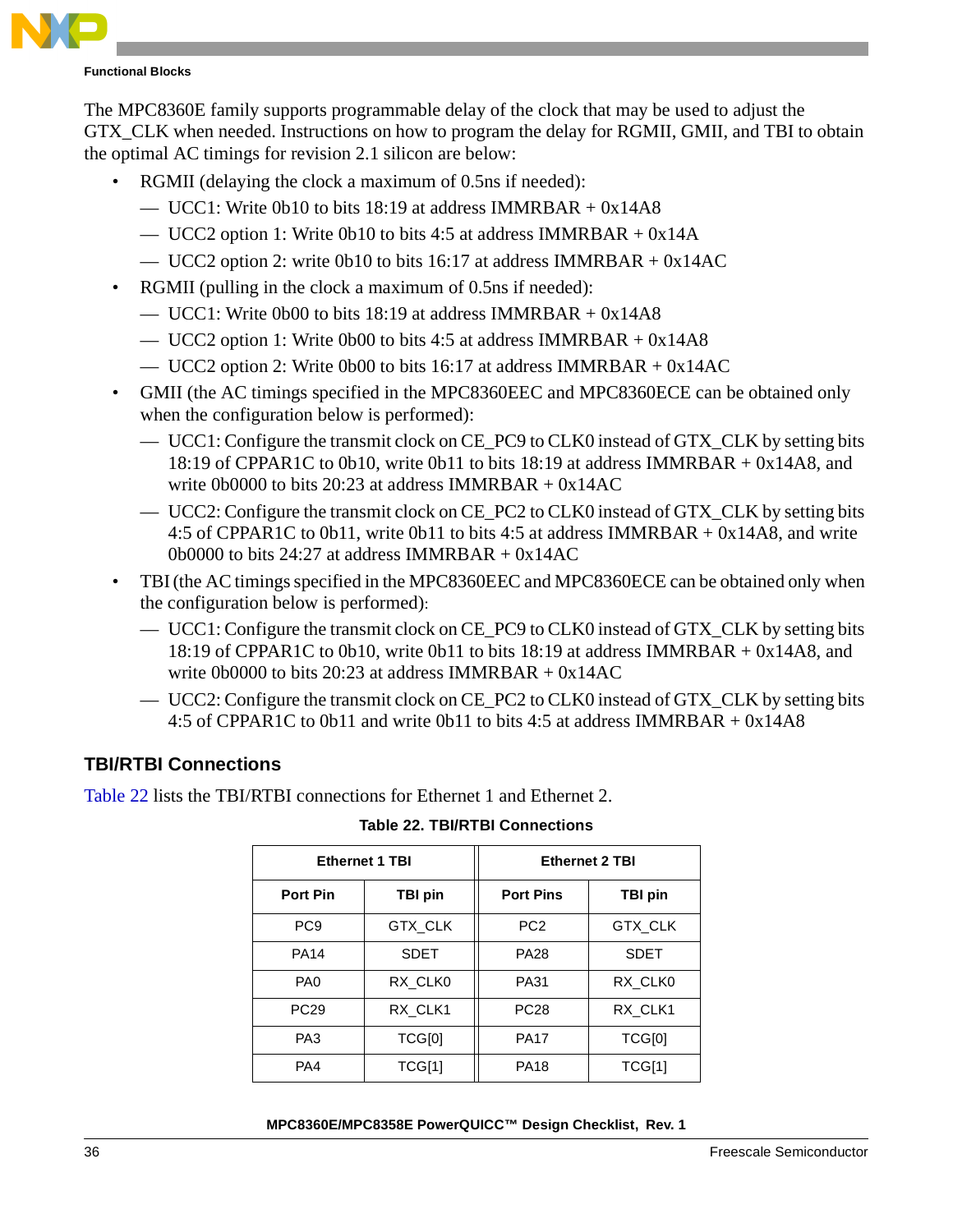

|                 | <b>Ethernet 1 TBI</b> | <b>Ethernet 2 TBI</b> |                |  |
|-----------------|-----------------------|-----------------------|----------------|--|
| <b>Port Pin</b> | <b>TBI pin</b>        | <b>Port Pins</b>      | <b>TBI pin</b> |  |
| PA <sub>5</sub> | TCG[2]                | <b>PA19</b>           | TCG[2]         |  |
| PA <sub>6</sub> | TCG[3]                | <b>PA20</b>           | TCG[3]         |  |
| PB <sub>6</sub> | TCG[4]                | PB <sub>2</sub>       | TCG[4]         |  |
| PB7             | TCG[5]                | PB <sub>3</sub>       | TCG[5]         |  |
| PB <sub>9</sub> | TCG[6]                | PB <sub>5</sub>       | TCG[6]         |  |
| <b>PB10</b>     | TCG[7]                | PB <sub>8</sub>       | TCG[7]         |  |
| PA7             | TCG[8]                | <b>PA21</b>           | TCG[8]         |  |
| PA <sub>8</sub> | RCG[9]                | <b>PA22</b>           | RCG[9]         |  |
| PA <sub>9</sub> | RCG[0]                | PA23                  | RCG[0]         |  |
| <b>PA10</b>     | RCG[1]                | <b>PA24</b>           | RCG[1]         |  |
| <b>PA11</b>     | <b>RCG[2]]</b>        | <b>PA25</b>           | <b>RCG[2]]</b> |  |
| <b>PA12</b>     | RCG[3]                | <b>PA26</b>           | RCG[3]         |  |
| PA13            | RCG[4]                | <b>PA27</b>           | RCG[4]         |  |
| PB <sub>1</sub> | RCG[5]                | <b>PB12</b>           | RCG[5]         |  |
| P <sub>B0</sub> | RCG[6]                | <b>PB13</b>           | RCG[6]         |  |
| PB <sub>4</sub> | RCG[7]                | <b>PB11</b>           | RCG[7]         |  |
| <b>PA15</b>     | RCG[8]                | <b>PA29</b>           | RCG[8]         |  |
| <b>PA16</b>     | RCG[9]                | <b>PA30</b>           | RCG[9]         |  |

#### **Table 22. TBI/RTBI Connections (continued)**

### **6.7.1.5 Speed Auto-Negotiation**

This section discusses signals and connectivity when the application supports speed auto-negation and needs to switch between GMII and MII.

- $GMI \leftrightarrow MII$ :  $RXD[4]/COL$ . Because  $RXD[4]/COL$  are multiplexed on the same signal pin and the MPC8360E supports only full duplex for gigabit Ethernet, there is no COL signal when the interface is configured for GMII. RXD[4]/COL functions as RXD[4] when the interface is configured for gigabit Ethernet. For MII, there is only RXD[0:3], so RXD[4]/COL functions as COL. For the application that supports speed auto-negotiation and needs to switch between the GMII and MII full duplex, there are no issues because MII does not need COL. However, for the special case that supports GMII and MII half duplex, RXD[4]/COL functions as RXD[4] and is connected to GMII RXD[4]. MII COL is routed to other pins as follows:
	- Ethernet 1: COL is available as PC10 input  $SEL = 0b11$  (CPPAR1C[SEL10]=0b11)
	- Ethernet 2: COL is available as PC11 input SEL = 0b11 (CPPAR1C[SEL11]=0b11)
- $GMI \leftrightarrow MII$ : RX CLK. In the PHY device that supports GMII/MII, RX CLK is the same signal for all the interfaces. For the MPC8360E, RX\_CLK for MII and GMII are routed differently. For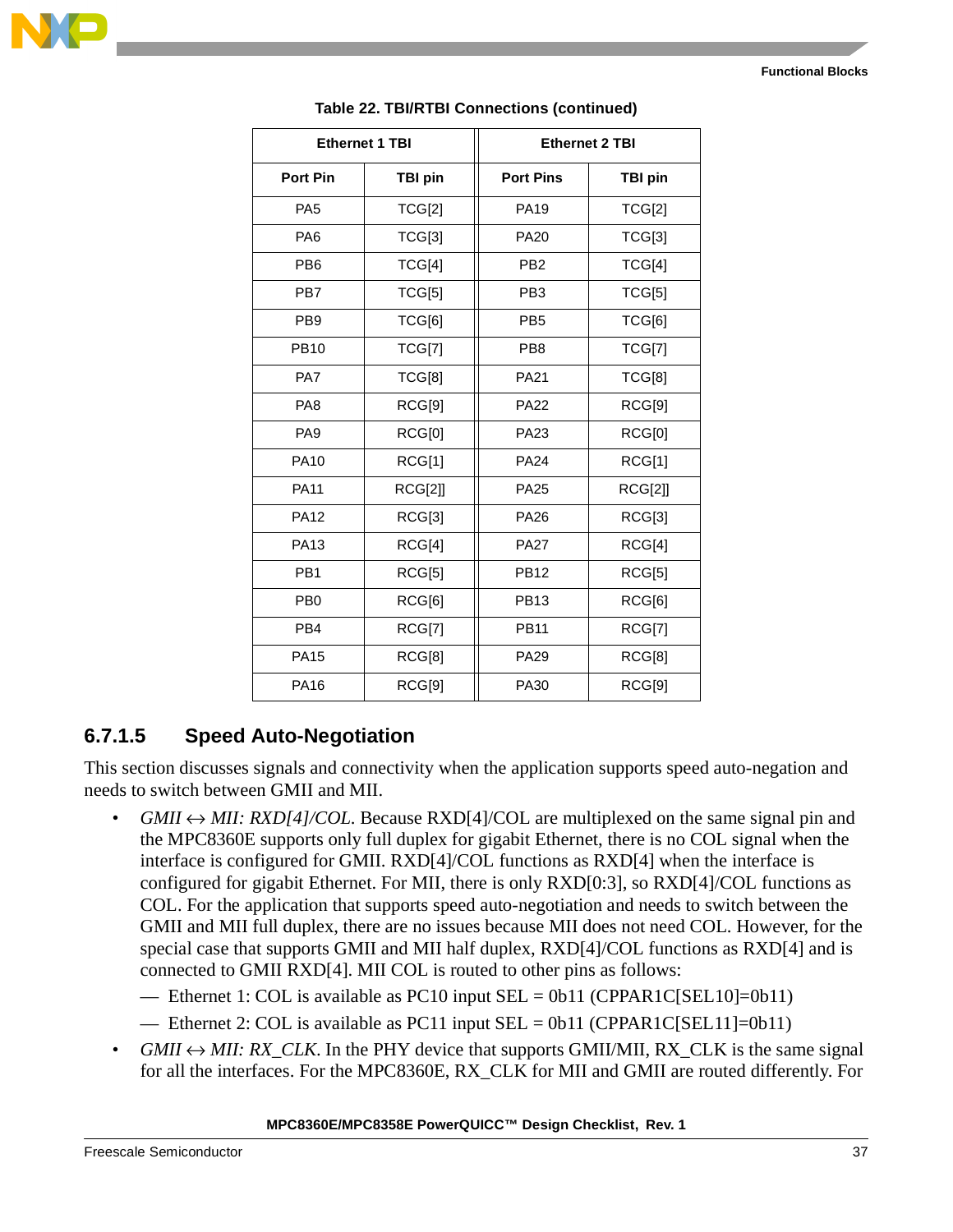

Ethernet 1 MII, RX\_CLK is from external CLK pins on PC[0:24]. For the Ethernet 1 GMII interface, GRX CLK is always routed from PA0. For the Ethernet 2 GMII, GRX CLK is always routed from PA31. For the Ethernet 2 MII, RX\_CLK is from external CLK pins on PC[0:24]. To support both interfaces, RX\_CLK of PHY devices must be connected as follows:

- Ethernet 1: Connect to PA0 and set CMXUCR1[RU1CS] = 0b1011 to choose PA0 for MII RX\_CLK.
- Ethernet 2: Connect to PA31 and set CMXUCR3[RU2CS] = 0b1100 to choose PA31 for MII RX\_CLK.
- $GMI \leftrightarrow MII$ : *TX\_CLK and GTX125*. For the GMII interface, GTX125 is connected through MII TX CLK. When the interface switches from GMII to MII, the MII TX CLK of the PHY device must also connect to the MPC8360E MII TX\_CLK. This can be resolved by connecting GTX125 and MII TX CLK to the different TX CLK sources listed in CMXUCR1 and CMXUCR3, which are CLK9, CLK10, CLK11, CLK12, CLK15, and CLK16 for Ethernet 1 and CLK3, CLK4, CLK7, CLK8, CLK16, CLK17, and CLK18 for Ethernet 2. For example, if Ethernet 1 GTX125 is connected to CLK9, PHY TX\_CLK can be connected to CLK10. CMXUCR1 is reprogrammed during the interface switch to pick the correct clock.
- $MII/RMII \leftrightarrow TBI$ . Some PHY devices support both TBI and MII/RMII. They can switch between TBI and MII/RMII. The se PHYs provide the same pin for TBI RX\_CLK1 and MII/RMII TX\_CLK. For Ethernet 1, connect the PHY RX\_CLK1/TX\_CLK pin to PC29 (UCC1:TBI RX\_CLK1). To use this clock for MII/RMII, configure CMXUCR1[TU1CS]=0b1011. For Ethernet 2, connect PHY RX\_CLK1/TX\_CLK pin to PC28 (UCC2:TBI RX\_CLK1). To use this clock for MII/RMII, configure CMXUCR3[TU2CS]=0b1011.

### <span id="page-37-0"></span>**6.7.1.6 Ethernet Management Interface**

The Ethernet management interface can be controlled by a UCC or the dedicated SPI2 interface. Each UCC has its own built-in Ethernet management logic. CMXGCR[MEM] determines which UCC masters the serial management interface (SMI). SPI2 or UCC is selected in the QUICC Engine port (see [Table 23\)](#page-38-1). To use SPI2, program PA1 and PA2 to SPI2:MDIO and SPI2:MDC, respectively. To use the UCC management interface, program PA1 and PA2 to CE MUX:MDIO and CE MUX:MDC, respectively. The UCC selected by CMXGCR[MEM] must run in Ethernet mode to use its SMI registers. When using the UCC management interface logic instead of SPI2, you cannot use the management registers of other UCCs (for example, if the UCC1 management interface is used, the UCC2 management interface cannot be used). [Section 6.7.5, "Serial Peripheral Interface \(SPI\)](#page-41-0)," describes how to configure SPI2 for Ethernet management.

The UCC selected by CMXGCR[MEM] must run in Ethernet mode to use its SMI registers. When using the UCC management interface logic instead of SPI2, you cannot use the management registers of other UCCs (for example, if the UCC1 management interface is used, the UCC2 management interface cannot be used).

### **6.7.2 UTOPIA/POS**

The MPC8360E supports two UTOPIA/POS L2 interfaces. If you are familiar with the UTOPIA interface of the CPM in MPC82xx and MPC85xx, note that the external signal naming convention of the QUICC Engine block follows the UTOPIA standard. Therefore, there is different naming in master and slave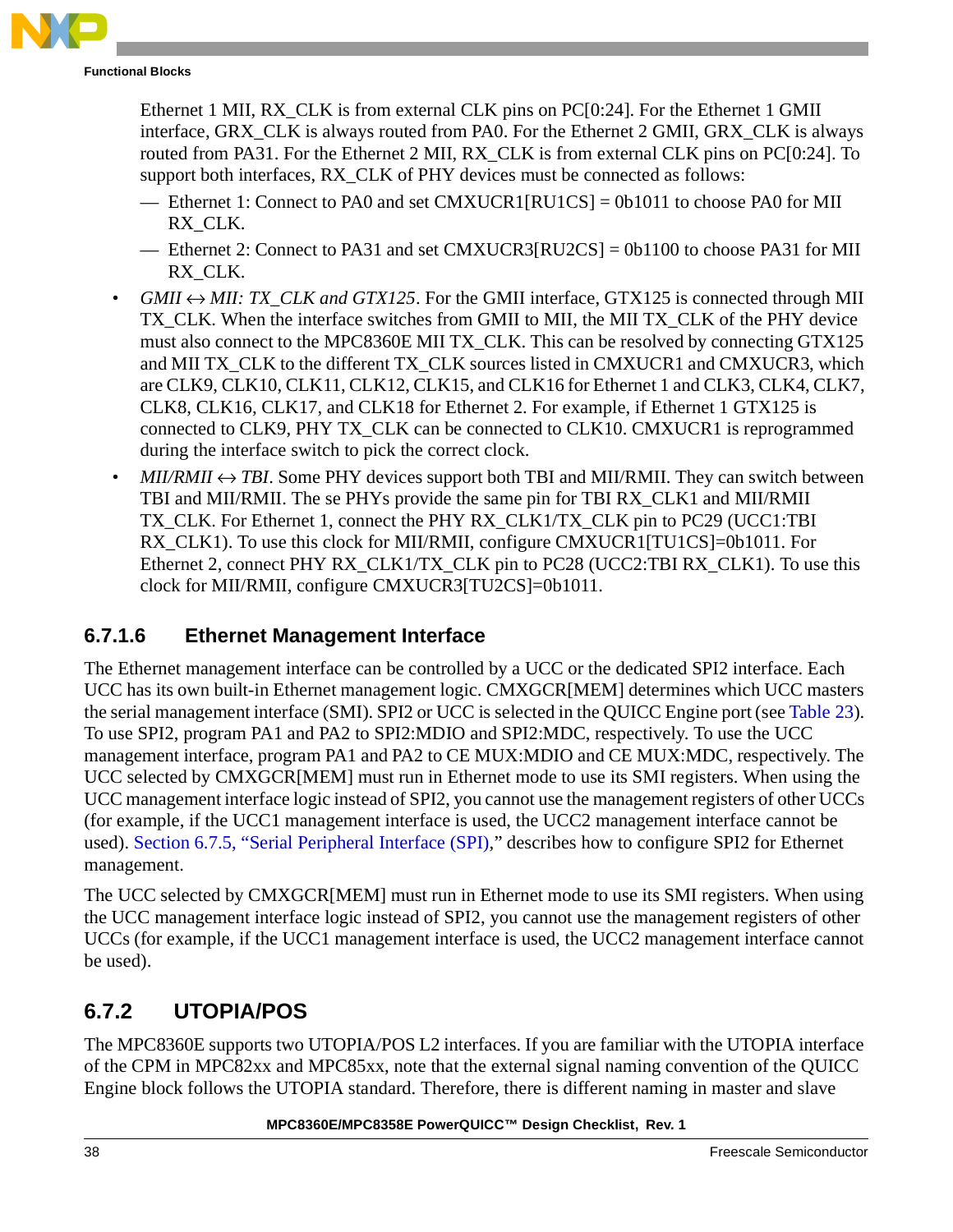

modes. The naming conventions in the CPM retain the master mode signal naming for slave mode. For example, the QUICC Engine block transmit TXSOC in slave mode is named RXSOC, but the CPM transmit SOC in slave mode is named TXSOC. In the QUICC Engine block, you should connect signals between master and slave by name. In the example here, we connect the external master TXSOC with the QUICC Engine TXSOC.

### <span id="page-38-0"></span>**6.7.3 QUICC Engine UART**

The MPC8360E includes a DUART; see [Section 6.5, "DUART](#page-28-0)." In addition, any UCC can be programmed to function as a UART. The QUICC Engine UART programming model is compatible with that of the CPM SCC UART. You can use the QUICC Engine UART if software backward-compatibility is important. UCC2, UCC4, and UCC5 have two pin assignment options to allow flexibility. As for UART2, it is not required that all pins be from the same option. For example, if SOUT is from option 1, SIN can be from either option 1 or option 2.

### **6.7.3.1 UART Configuration**

The pins of the QUICC Engine UART are on each UCC NMSI interface, and they are programmed through the following registers:

- CPODRx: Determines the open-drain configuration. One bit per pin.
- CPDIR1x, CPDIR2x: Determines the in/out characteristics of the pins. Two bits per pin.
- CPPAR1x, CPPAR2x: Determines the functionality of each pin. Two bits per pin.

<span id="page-38-1"></span>

| <b>UCC</b>       | Signal            |                  | <b>QUICC Engine Port</b> | <b>Termination</b>                                                                                              |  |
|------------------|-------------------|------------------|--------------------------|-----------------------------------------------------------------------------------------------------------------|--|
| No.              |                   | Option1          | <b>Option 2</b>          |                                                                                                                 |  |
| UCC <sub>1</sub> | <b>UART1 SOUT</b> | PA3/UCC1_TXD[0]  |                          | If UART1 is not used, all the pins can                                                                          |  |
|                  | UART1_SIN         | PA9/UCC1_RXD[0]  |                          | be programmed for other functions.                                                                              |  |
|                  | UART1 CTS         | PA15/UCC1_CTS    |                          | If CTS is programmed for UART                                                                                   |  |
|                  | UART1 RTS         | PA7/UCC1_RTS     |                          | function but is not connected, it must<br>be pulled low.                                                        |  |
|                  |                   |                  |                          | Programming CTS for non-UART use<br>automatically terminates the pin to<br>low. No pulldown resistor is needed. |  |
| UCC <sub>2</sub> | UART2 SOUT        | PA17/UCC2_TXD[0] | PF5/UCC2_TXD[0]          | Same as UCC1                                                                                                    |  |
|                  | UART2_SIN         | PA23/UCC2_RXD[0] | PF23/UCC2_RXD[0]         |                                                                                                                 |  |
|                  | UART2 CTS         | PA29/UCC2_CTS    | PG31/UCC2_CTS            |                                                                                                                 |  |
|                  | UART2_RTS         | PA21/UCC2 RTS    | PF22/UCC2_RTS            |                                                                                                                 |  |

#### **Table 23. QUICC Engine UART Pin Listing**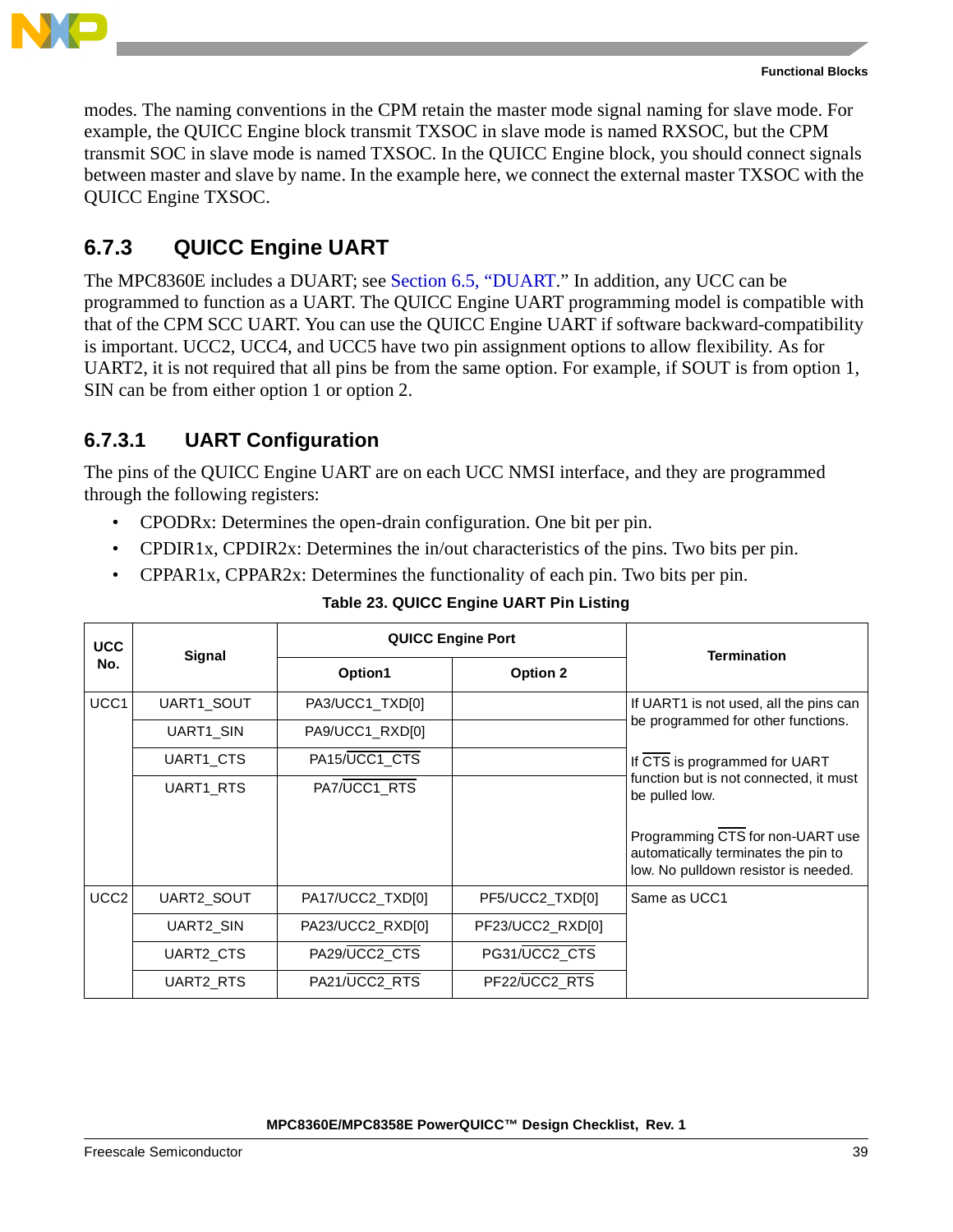

| <b>UCC</b> |               |                  | <b>QUICC Engine Port</b> |                    |
|------------|---------------|------------------|--------------------------|--------------------|
| No.        | <b>Signal</b> | Option1          | Option 2                 | <b>Termination</b> |
| UCC3       | UART3_SOUT    | PB0/UCC3_TXD[0]  |                          | Same as UCC1       |
|            | UART3_SIN     | PB6/UCC3_RXD[0]  |                          |                    |
|            | UART3_CTS     | PB12/UCC3_CTS    |                          |                    |
|            | UART3_RTS     | PB4/UCC3_RTS     |                          |                    |
| UCC4       | UART4_SOUT    | PB14/UCC4_TXD[0] | PB9/UCC4_TXD[0]          | Same as UCC1       |
|            | UART4_SIN     | PB20/UCC4_RXD[0] | PB8/UCC4_RXD[0]          |                    |
|            | UART4_CTS     | PB26/UCC4_CTS    | PB3/UCC4_CTS             |                    |
|            | UART4_RTS     | PB18/UCC4_RTS    | PB11/UCC4_RTS            |                    |
| UCC5       | UART5_SOUT    | PD0/UCC5_TXD[0]  | PE16/UCC5_TXD[0]         | Same as UCC1       |
|            | UART5_SIN     | PD6/UCC5_RXD[0]  | PE22/UCC5_RXD[0]         |                    |
|            | UART5_CTS     | PD12/UCC5_CTS    | PE24/UCC5_CTS            |                    |
|            | UART5_RTS     | PD4/UCC5_RTS     | PE23/UCC5 RTS            |                    |
| UCC6       | UART6_SOUT    | PD14/UCC6_TXD[0] |                          | Same as UCC1       |
|            | UART6_SIN     | PD20/UCC6_RXD[0] |                          |                    |
|            | UART6_CTS     | PD26/UCC6_CTS    |                          |                    |
|            | UART6_RTS     | PD18/UCC6_RTS    |                          |                    |
| UCC7       | UART7_SOUT    | PE0/UCC7_TXD[0]  |                          | Same as UCC1       |
|            | UART7_SIN     | PE6/UCC7_RXD[0]  |                          |                    |
|            | UART7_CTS     | PE12/UCC7_CTS    |                          |                    |
|            | UART7_RTS     | PE4/UCC7_RTS     |                          |                    |
| UCC8       | UART8_SOUT    | PE14/UCC8_TXD[0] |                          | Same as UCC1       |
|            | UART8_SIN     | PE20/UCC8_RXD[0] |                          |                    |
|            | UART8_CTS     | PE26/UCC8_CTS    |                          |                    |
|            | UART8_RTS     | PE18/UCC8_RTS    |                          |                    |

#### **Table 23. QUICC Engine UART Pin Listing (continued)**

### <span id="page-39-0"></span>**6.7.4 USB Controller**

The USB controller interfaces to the USB bus through a differential line driver and differential line receiver. The OE (output enable) signal enables the line driver when the USB controller transmits on the bus. See [Figure 10](#page-40-0).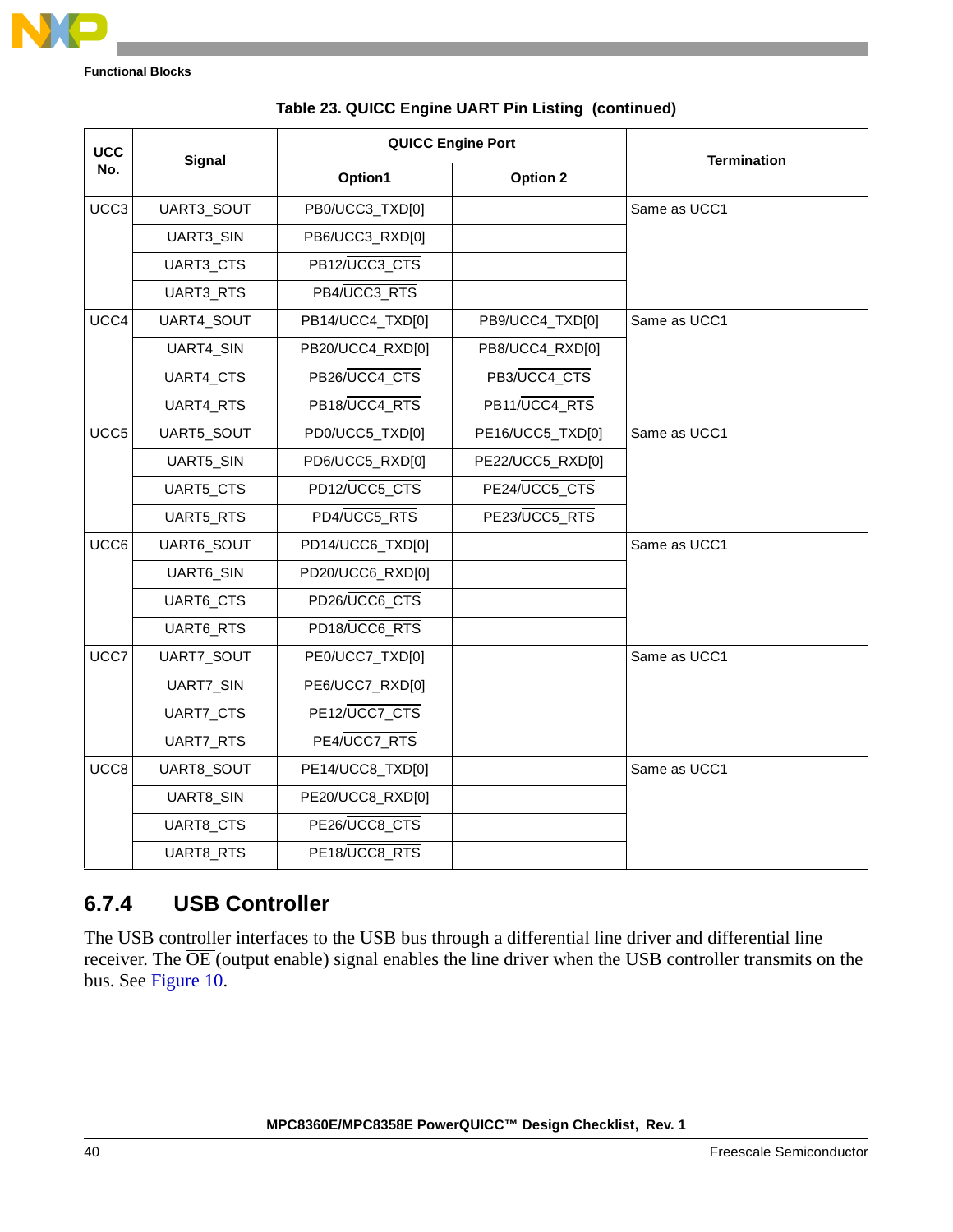



**Figure 10. USB Interface**

<span id="page-40-0"></span>In addition, a reference clock must be provided. CMXGCR[USBCS] determines the source of USB clock. The possible clock sources are CLK3, CLK5, CLK7, CLK9, CLK13, CLK17, CLK19, CLK21, BRG9, and BRG10. The USB reference clock must be four times of the USB bit rate. Thus, it must be 48 Mhz for a 12-Mbps full-speed transfer or 6 Mhz for a 1.5-Mbps low-speed transfer.

|  |  |  | Table 24, USB Pins and Connections |
|--|--|--|------------------------------------|
|--|--|--|------------------------------------|

<span id="page-40-1"></span>

| Signal        | <b>QUICC Engine Port</b>                                           | <b>Termination</b> |                                                                    |
|---------------|--------------------------------------------------------------------|--------------------|--------------------------------------------------------------------|
|               | Option1                                                            | Option 2           |                                                                    |
| USB OE        | <b>PG11</b>                                                        | PB <sub>2</sub>    | If USB is not used, program these                                  |
| USB TP        | <b>PG12</b>                                                        | PB <sub>3</sub>    | signals for general-purpose IO or<br>other QUICC Engine functions. |
| USB_TN        | <b>PG13</b>                                                        | PB <sub>8</sub>    |                                                                    |
| USB RP        | PG <sub>5</sub>                                                    | PB <sub>9</sub>    |                                                                    |
| USB RN        | <b>PF29</b>                                                        | <b>PB11</b>        |                                                                    |
| USB RXD       | <b>PF27</b>                                                        | <b>PB10</b>        |                                                                    |
| <b>USBCLK</b> | CLK3, CLK5, CLK7, CLK9, CLK13, CLK17, CLK19, CLK21, BRG9,<br>BRG10 |                    |                                                                    |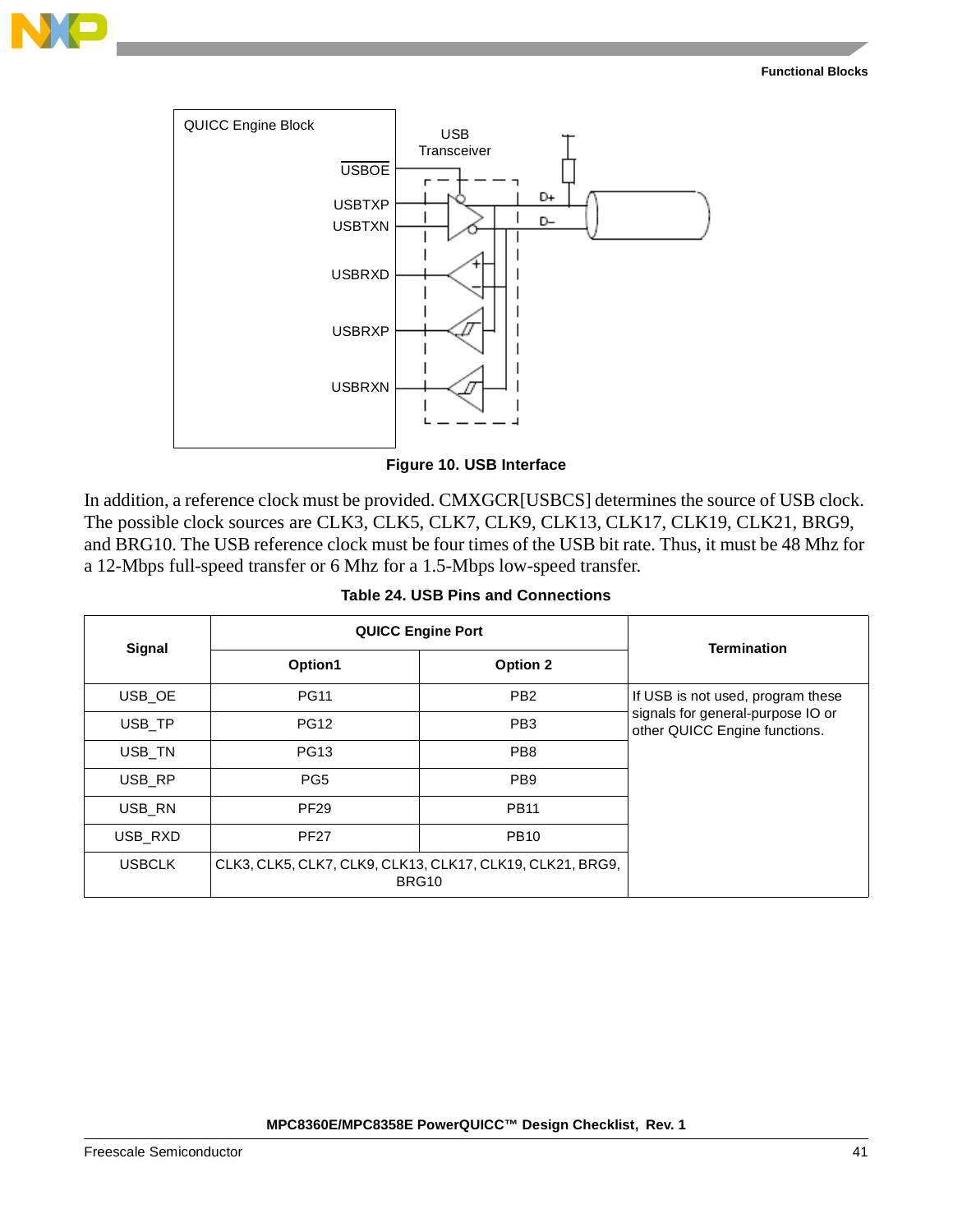

## <span id="page-41-0"></span>**6.7.5 Serial Peripheral Interface (SPI)**

The MPC8360E supports two serial peripheral interfaces (SPI). SPI2 is dedicated to Ethernet PHY management.

| SPI No.          | Signal         | <b>Pin</b><br>Type | <b>QUICC Engine</b><br>Port | <b>Termination</b>                                                                                                                                                          |
|------------------|----------------|--------------------|-----------------------------|-----------------------------------------------------------------------------------------------------------------------------------------------------------------------------|
| SPI <sub>1</sub> | <b>SPIMOSI</b> | 1/O                | <b>PE28</b>                 | • Configure for another function if not used for SPI2.<br>• For systems supporting SPI master and slave modes, configure to<br>open drain and pull up to OV <sub>DD</sub> . |
|                  | <b>SPIMISO</b> | 1/O                | <b>PE29</b>                 | • Configure for another function if not used for SPI2<br>• For systems supporting SPI master and slave modes, configure to<br>open drain and pull up to OV <sub>DD</sub> .  |
|                  | <b>SPICLK</b>  | 1/O                | <b>PE30</b>                 | • Configure for another function if not used for SPI2<br>• For systems supporting SPI master and slave modes, configure to<br>open drain and pull up to OV <sub>DD</sub> .  |
|                  | <b>SPISEL</b>  |                    | PE31                        | Master mode: Pullup to OV <sub>DD</sub><br>Slave mode: Pulldown to GND                                                                                                      |
| SPI <sub>2</sub> | <b>MDIO</b>    | 1/O                | PA <sub>1</sub>             | Configure for other function if not used for SPI2                                                                                                                           |
|                  | <b>MDC</b>     | Ω                  | PA <sub>2</sub>             | Configure for other function if not used for SPI2                                                                                                                           |

#### **Table 25. SPI Pin Listing**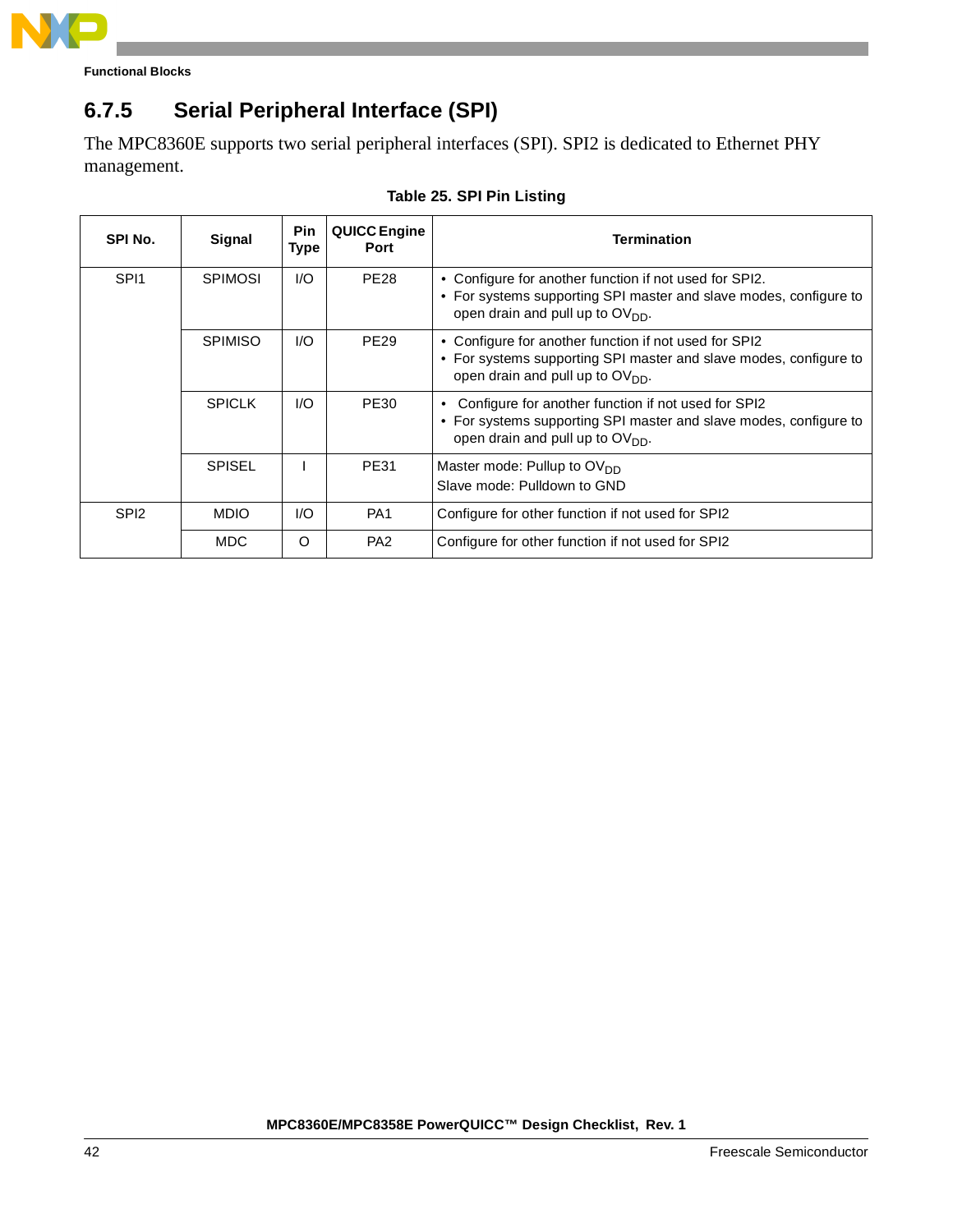

# **7 Revision History**

<span id="page-42-0"></span>[Table 26](#page-42-0) provides a revision history for this application note.

|  | Table 26. Document Revision History |  |  |
|--|-------------------------------------|--|--|
|--|-------------------------------------|--|--|

| <b>Revision Number</b> | Date   | <b>Substantive Change(s)</b>                                                                                                                                                                                                                                 |
|------------------------|--------|--------------------------------------------------------------------------------------------------------------------------------------------------------------------------------------------------------------------------------------------------------------|
| 1                      | 7/2007 | Added overbar to INTA/IRQ_OUT/CE_PF[5] throughout                                                                                                                                                                                                            |
|                        |        | Updated binary notation to "0bnn" throughout                                                                                                                                                                                                                 |
|                        |        | Updated Section 1.3, "QUICC Engine Utility Tool"                                                                                                                                                                                                             |
|                        |        | Updated Table 1 with SVR and PVR information for revision 2.1 silicon                                                                                                                                                                                        |
|                        |        | Added note to Section 2.5, "Decoupling"                                                                                                                                                                                                                      |
|                        |        | Updated Section 2.6, "PLL Power Supply Filtering" text to include all AV <sub>DD</sub> s. New text:<br>"Each PowerQUICC II Pro PLL is provided with power through independent power<br>supply pins $(AV_{DD}n)$ ."<br>Updated Figure 1 references to $AVDDn$ |
|                        |        | <b>Updated Table 2:</b>                                                                                                                                                                                                                                      |
|                        |        | • Removed Pin Type column because all pins are inputs                                                                                                                                                                                                        |
|                        |        | • Updated AV <sub>DD2</sub> notes to read "Power to QUICC Engine PLL"                                                                                                                                                                                        |
|                        |        | • Added GV <sub>DD</sub> power information for DDR2                                                                                                                                                                                                          |
|                        |        | • Clarified notes on OV <sub>DD</sub> and MVREF[1:2]                                                                                                                                                                                                         |
|                        |        | Updated Section 3.3, "System Clock if PCI is Disabled"                                                                                                                                                                                                       |
|                        |        | Added Section 3.4, "VCO Settings" and Table 4                                                                                                                                                                                                                |
|                        |        | Added reference to Section 3, "Clocking" in Section 4.1, "Reset Configuration Signals"                                                                                                                                                                       |
|                        |        | Updated HRESET pull-up recommendations in Table 5 to match recommendations in                                                                                                                                                                                |
|                        |        | Figure 5. Note that designs using the previous recommendation of a 1.5 kW pull-up on<br>HRESET do not need to be updated.                                                                                                                                    |
|                        |        | <b>Updated Figure 3</b>                                                                                                                                                                                                                                      |
|                        |        | Updated Section 5, "JTAG and Debug"and supporting figures to reflect updated JTAG<br>connection recommendations                                                                                                                                              |
|                        |        | Updated Table 8:                                                                                                                                                                                                                                             |
|                        |        | • Updated TCK termination recommendations<br>• Added note to THERM0 and THERM1                                                                                                                                                                               |
|                        |        | Updated Section 6.1, "Local Bus Controller" and added reference to AN3369                                                                                                                                                                                    |
|                        |        | Clarified text in Section 6.1.1, "Local Bus Address"                                                                                                                                                                                                         |
|                        |        | Updated notes for LGPL5/CFG_CLKIN_DIV in Table 10                                                                                                                                                                                                            |
|                        |        | Corrected Figure 6 to reference LA[27:31]                                                                                                                                                                                                                    |
|                        |        | Updated Section 6.4, "Integrated Programmable Interrupt Controller (IPIC)" text read:<br>"When the e300 core is disabled, MCP can be used for either INTA or MCP_OUT<br>depending on SERCR[MCPR] programming."<br>Clarified text in Section 6.5, "DUART":    |
|                        |        | "The DUART1 pins are multiplexed with the DDR Controller and Local Bus Controller<br>debug function signals."                                                                                                                                                |
|                        |        | Added note to Section, "Reduced Mode Interface: RGMII/RTBI"                                                                                                                                                                                                  |
|                        |        | Added RGMII, GMII, and TBI clock programming recommendations to Section,<br>"GMII/RGMII/TBI/RTBI Clocking"                                                                                                                                                   |
|                        |        | Updated notes in Table 21 to read:                                                                                                                                                                                                                           |
|                        |        | "1. See the description of the CMXUCRx register in the MPC8360ERM.<br>2. Options are limited due to 2.5 V I/O limitation. Refer to Table 20."                                                                                                                |
|                        |        | Updated Section 6.7.1.6, "Ethernet Management Interface"                                                                                                                                                                                                     |
|                        |        | Added CLK13 as USB clock option in Section 6.7.4, "USB Controller" and Table 24                                                                                                                                                                              |
| 0                      | 9/2006 | Initial release.                                                                                                                                                                                                                                             |